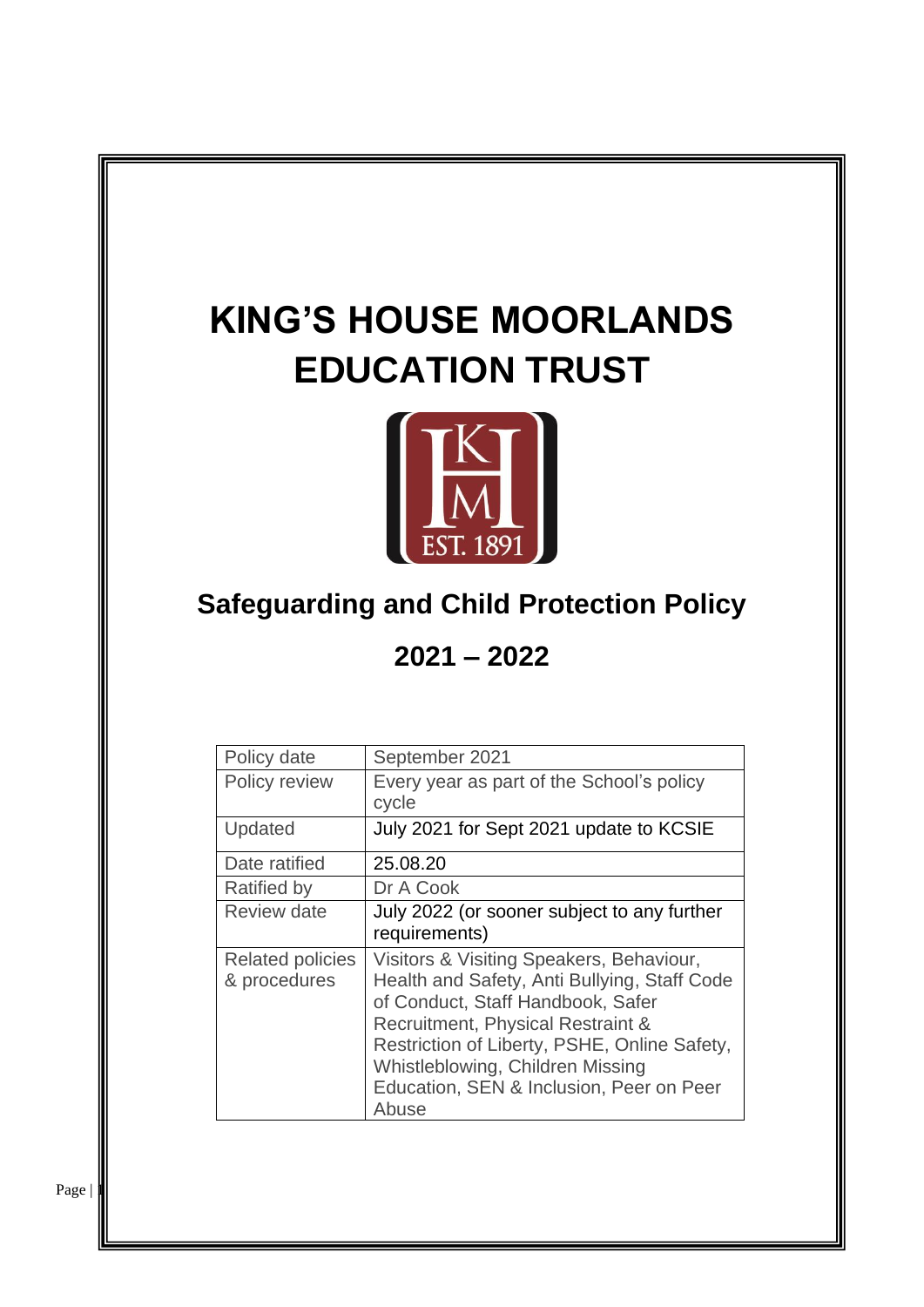## **Table of contents**

## **Contents**

| 1.  |                                                                                                |  |
|-----|------------------------------------------------------------------------------------------------|--|
| 2.  |                                                                                                |  |
| 3.  |                                                                                                |  |
| 4.  |                                                                                                |  |
| 5.  |                                                                                                |  |
| 6.  |                                                                                                |  |
| 7.  |                                                                                                |  |
| 8.  |                                                                                                |  |
| 9.  |                                                                                                |  |
| 10. |                                                                                                |  |
| 11. |                                                                                                |  |
| 12. |                                                                                                |  |
| 13. |                                                                                                |  |
| 14. | Safeguarding in specific circumstances: Children who are vulnerable to extremism 18            |  |
| 15. | Safeguarding Children in Specific Circumstances: Female Genital Mutilation / Forced Marriage / |  |
|     |                                                                                                |  |
| 16. | Safeguarding Children in Specific Circumstances: Peer on Peer abuse (child on child) 21        |  |
| 17. |                                                                                                |  |
| 18. | Safeguarding Children in Specific Circumstances: Gang related violence (Contextual/Extra       |  |
| 19. | Safeguarding Children in Specific Circumstances: Youth Generated Sexualised Imagery24          |  |
| 20. | Safeguarding Children in specific circumstances: Child Sexual Exploitation (CSE) and Criminal  |  |
| 21. |                                                                                                |  |
| 22. |                                                                                                |  |
| 23. |                                                                                                |  |
| 24. |                                                                                                |  |
| 25. |                                                                                                |  |
| 26. |                                                                                                |  |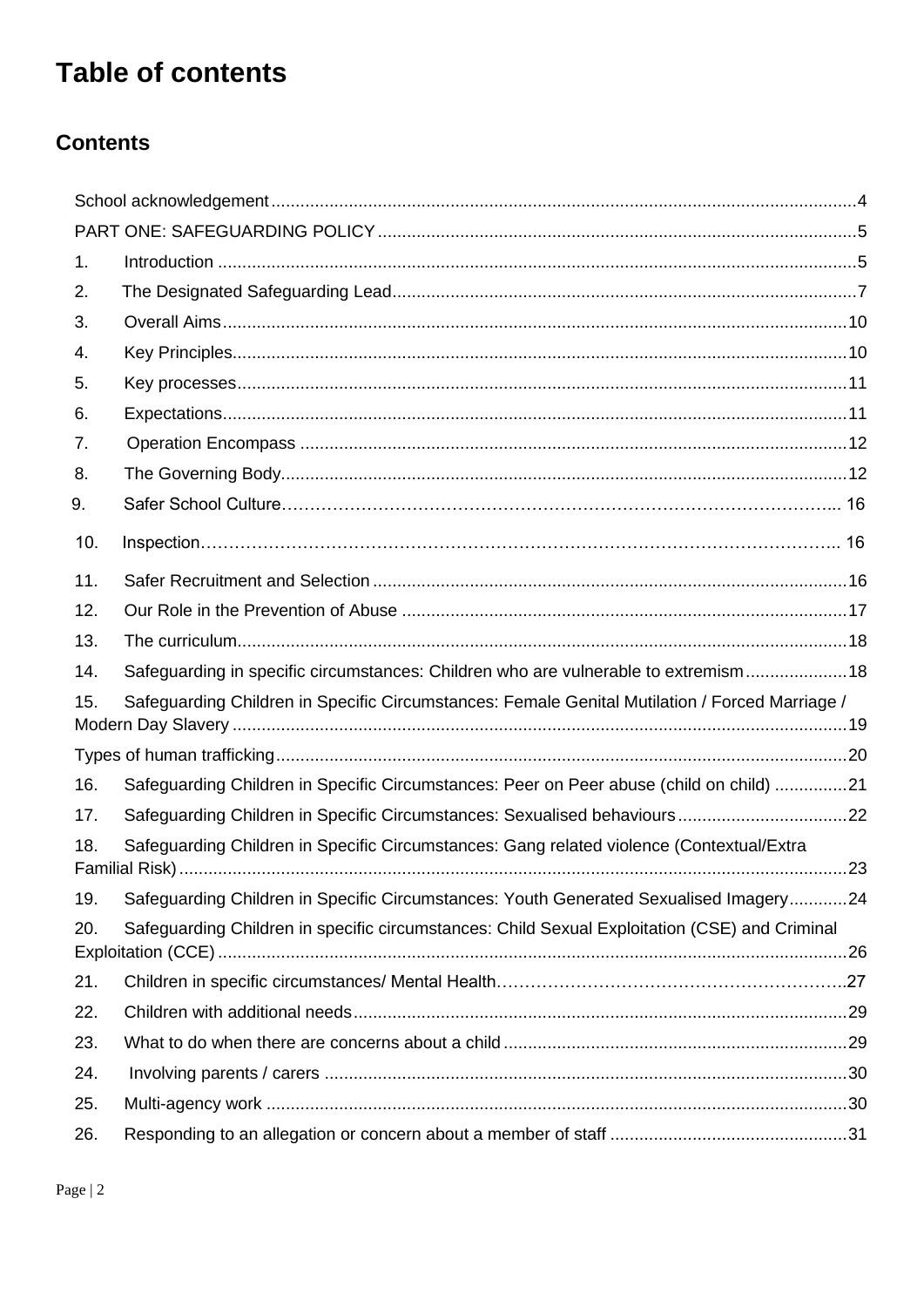| Appendix 6 Safeguarding in specific circumstance: Youth produced sexual imagery48                           |  |
|-------------------------------------------------------------------------------------------------------------|--|
|                                                                                                             |  |
| Appendix 8 Safeguarding in Specific circumstances: Child Sexual Exploitation522                             |  |
|                                                                                                             |  |
| Appendix 10 Information Sharing advice for practitioners providing safeguarding services to children, young |  |
|                                                                                                             |  |
| Appendix 12 – Prevent in Education Risk Assessment and Practice Action Plan58                               |  |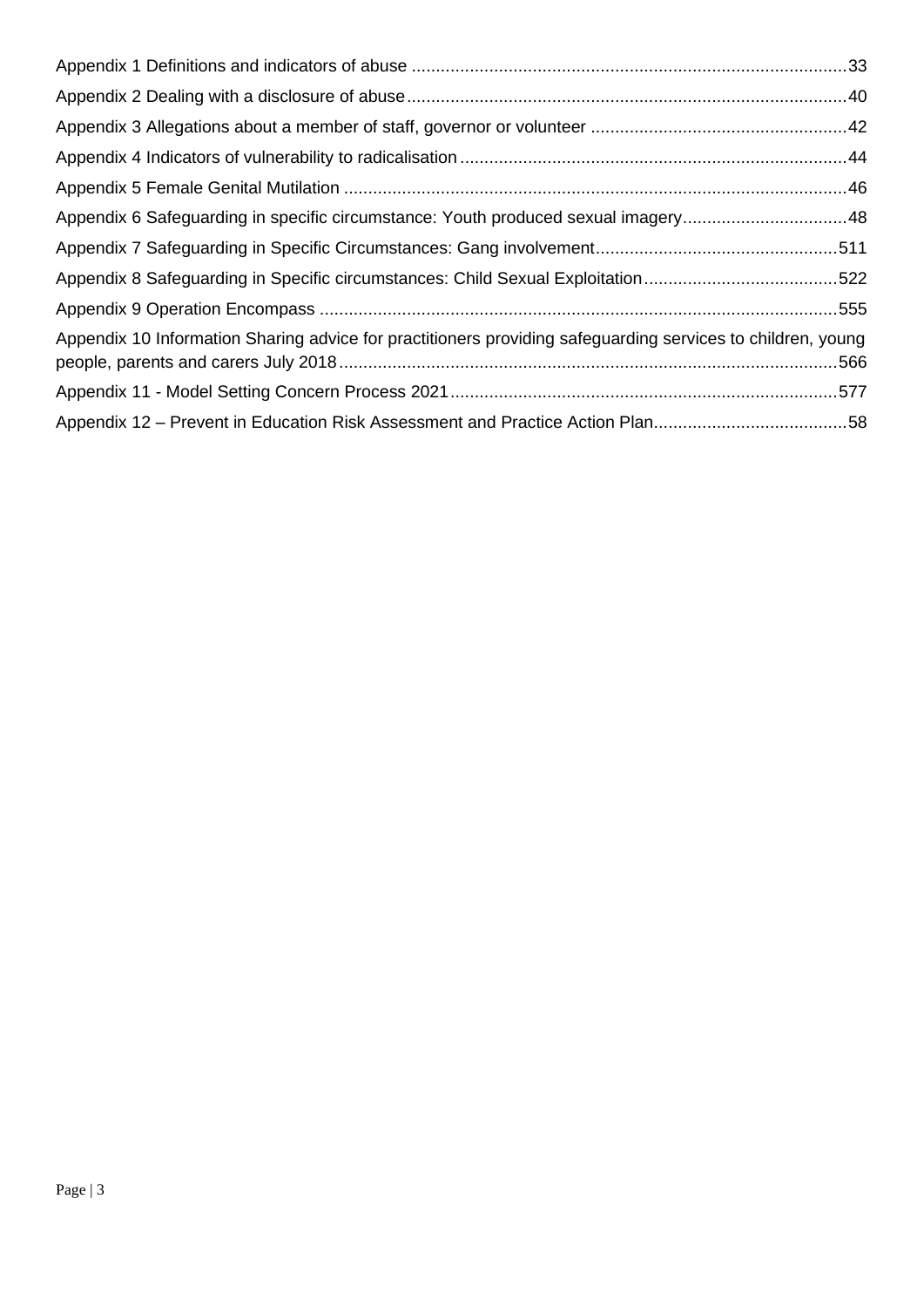#### <span id="page-3-0"></span>**School acknowledgement**

In this school, we are committed to safeguarding and child protection in line with the statutory guidance.

As required, all staff have read and understood part one of Keeping Children Safe in Education (2021).

This policy covers the three schools that form King's House Moorlands Education Trust:

- Tots Academy
- King's House School (KHS)
- Moorlands School (MS)

The DSL is Mrs Naila Ashfaq (King's House School and Moorlands School)

The DSL is Mrs Caroline Beach (Tots Academy)

The Deputy DSL is Miss Jade Pawaar (KHS and MS))

The Deputy DSL is Miss Jodie Jobson (Tots Academy)

The Safeguarding Governor is Mrs Chris Sillars (KHMET)

The Prevent SPOC is Dr Andrew Cook (Principal/ KHMET)

The Operation Encompass SPOC is Mrs Caroline Beach (Tots Academy)

The Operation Encompass SPOC is Dr Andrew Cook (KHS and MS)

#### **Local Multi Agency Safeguarding Arrangement**

#### **Note:**

The Children and Social Work Act 2017 (the Act) replaced Local Safeguarding Children Boards with new local safeguarding arrangements led by three safeguarding partners (local authorities, chief officers of police and clinical commissioning groups). The Act places a duty on those partners to make arrangements for themselves and relevant agencies they deem appropriate to work together for the purpose of safeguarding and promoting the welfare of children in their area. Education is one of the relevant agencies. In Luton, the arrangements continue to be referred to as the Local Safeguarding Children and Adults Board.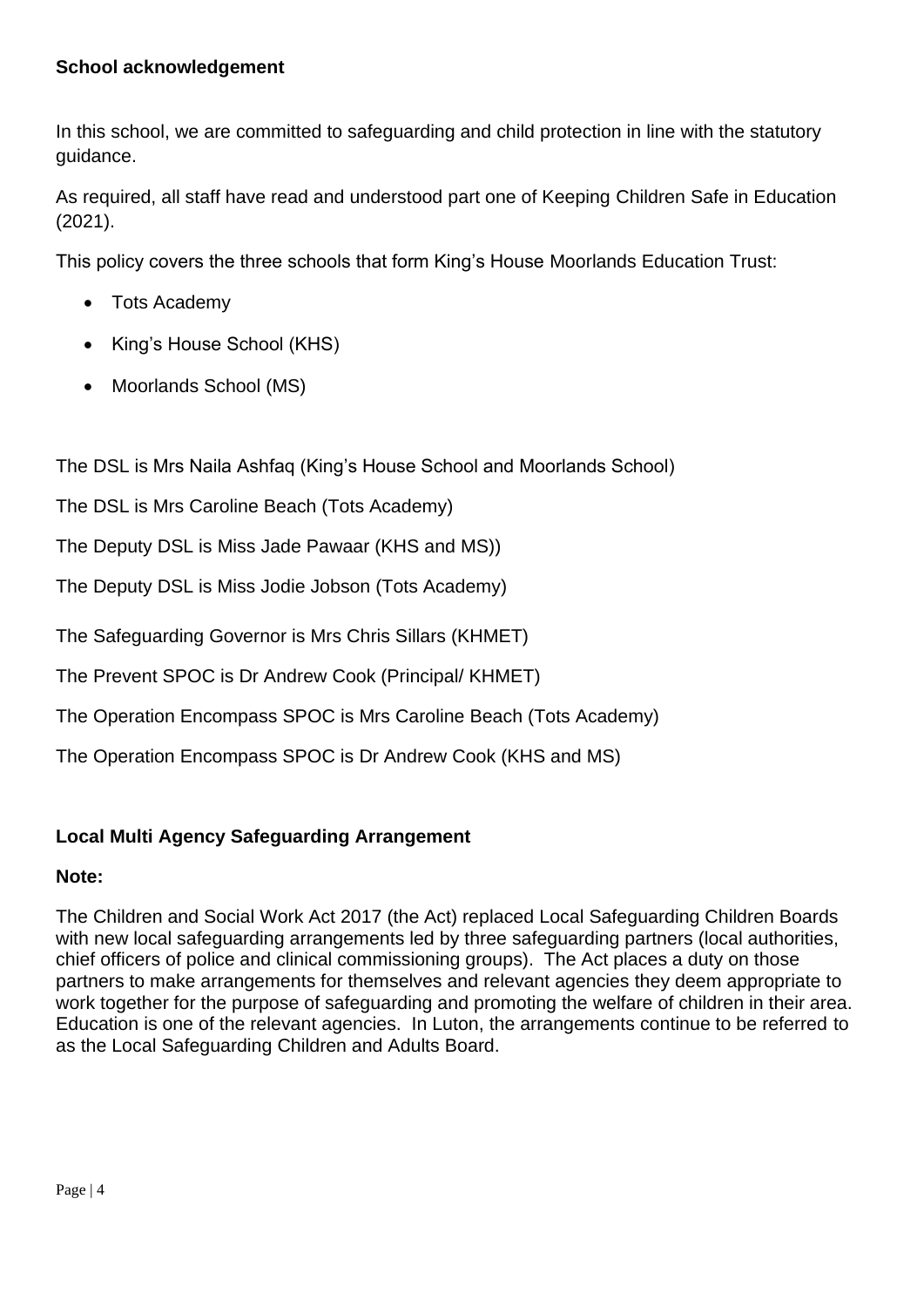## **PART ONE: SAFEGUARDING POLICY**

#### <span id="page-4-1"></span><span id="page-4-0"></span>**1. Introduction**

- 1.1 Safeguarding is defined as
	- protecting children from maltreatment
	- preventing impairment of children's mental and physical health or development;
	- ensuring that children are growing up in circumstances consistent with the provision of safe and effective care; and
	- taking action to enable all children to have the best outcomes.
- 1.2 Child Protection is defined as
	- the activity that is undertaken to protect specific children who are suffering or likely to suffer significant harm. (Working Together, DfE 2018)

This includes, but is not limited to, safeguarding children in specific circumstances, such as:

| <b>Neglect</b>                                              | <b>Physical abuse</b>                         |
|-------------------------------------------------------------|-----------------------------------------------|
| <b>Emotional abuse</b>                                      | Sexual abuse                                  |
| Bullying, including online and prejudice-based              | Racist, disability and homophobic or          |
| bullying                                                    | transphobic abuse                             |
| Gender based violence / violence against<br>women and girls | Radicalisation and /or extremist behaviour    |
| Child Sexual Exploitation and trafficking                   | The impact of new technologies on sexual      |
|                                                             | behaviour: e.g. Youth Produced Sexual imagery |
| Teenage relationship abuse                                  | Substance abuse                               |
| Gang / youth violence including initiation /<br>hazing      | Domestic abuse / violence                     |
| <b>Female Genital Mutilation</b>                            | <b>Forced Marriage</b>                        |
| Fabricated / induced illness                                | Poor parenting                                |
| Online including grooming via social                        | Peer on peer abuse                            |
| networking, online gaming, video messaging                  |                                               |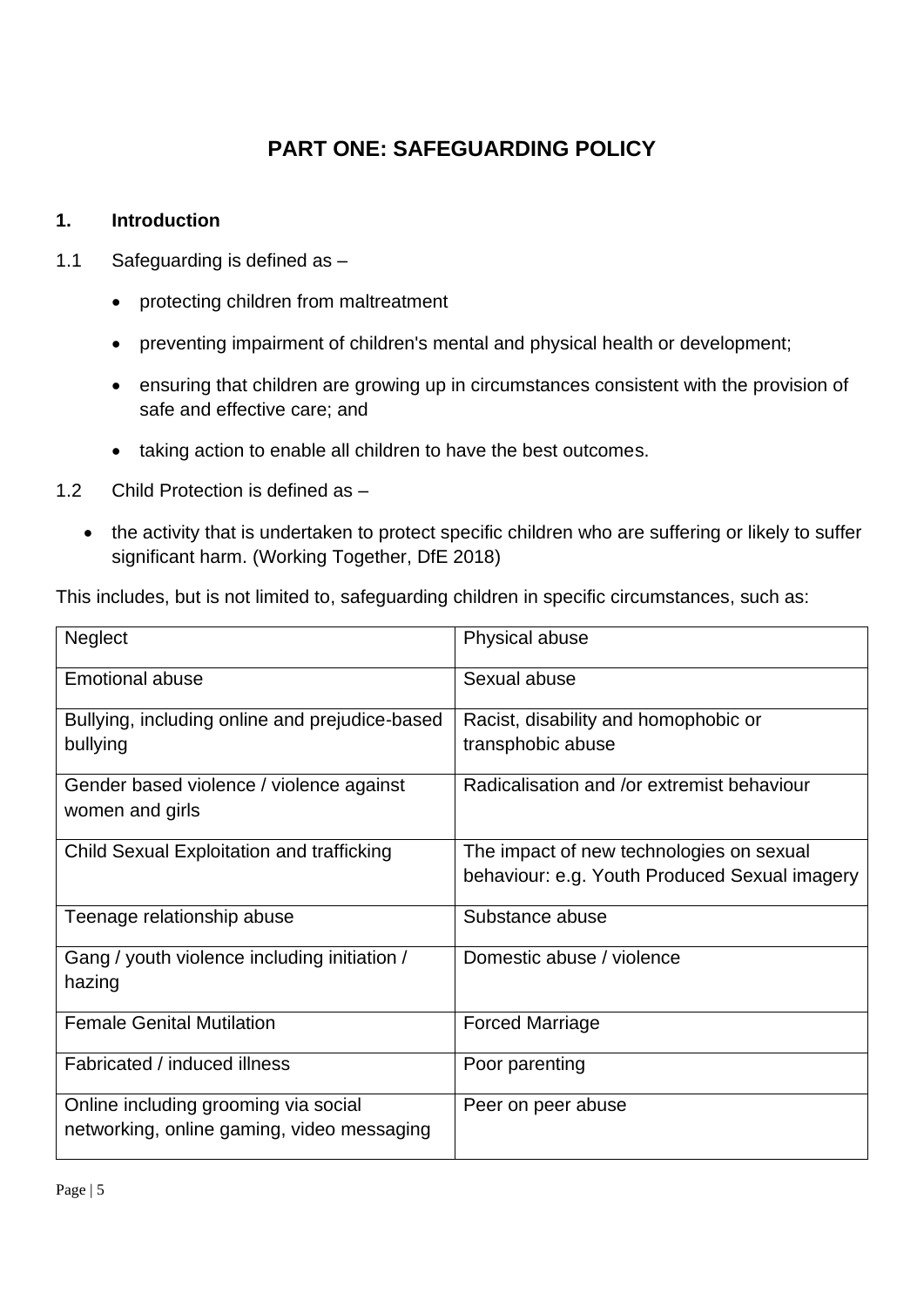| Self Harm behaviours | Children with mental health difficulties or illness |
|----------------------|-----------------------------------------------------|
| ∣ Up skirting        | Contextual/extra familiar risks                     |

## **King's House Moorlands Education Trust (KHMET) is committed to safeguarding and promoting the welfare of all its children. We believe that:**

- all children/young people have an equal right to be protected from harm
- children/young people need support which matches their individual needs, including those who may have experienced abuse
- all children/young people have the right to speak freely and voice their values and beliefs
- where there is a safeguarding concern, governing bodies, proprietors and school or college leaders should ensure the child's wishes and feelings are taken into account when determining what action to take and what services to provide
- all children/young people must be encouraged to respect each other's values and support each other
- all children/young people have the right to be supported to meet their emotional and social needs as well as their educational needs
- schools can and do contribute to the prevention of abuse, victimisation, bullying, exploitation, extreme behaviours, discriminatory views and risk taking behaviours which may be perceived to be 'risky'
- all staff, volunteers and visitors have an important role to play in safeguarding children and protecting them from abuse.
- the schools have a zero tolerance approach to sexual violence and sexual harassment

## **KHMET will fulfil its local and national responsibilities as laid out in the following documents:-**

- [Working Together to Safeguard Children \(DfE 2018\)](https://assets.publishing.service.gov.uk/government/uploads/system/uploads/attachment_data/file/779401/Working_Together_to_Safeguard-Children.pdf)
- [Keeping Children Safe in Education \(DfE September 2021\)](https://assets.publishing.service.gov.uk/government/uploads/system/uploads/attachment_data/file/999348/Keeping_children_safe_in_education_2021.pdf)
- [Information Sharing \(HM Govt July 2018\)](https://assets.publishing.service.gov.uk/government/uploads/system/uploads/attachment_data/file/721581/Information_sharing_advice_practitioners_safeguarding_services.pdf)
- [The procedures of the Local Safeguarding Children and Adult's Board](http://lutonlscb.org.uk/)
- [The Children Act 1989](https://www.legislation.gov.uk/ukpga/1989/41/contents)
- [The Education Act 2002 s175 / s157](https://www.legislation.gov.uk/ukpga/2002/32/section/175)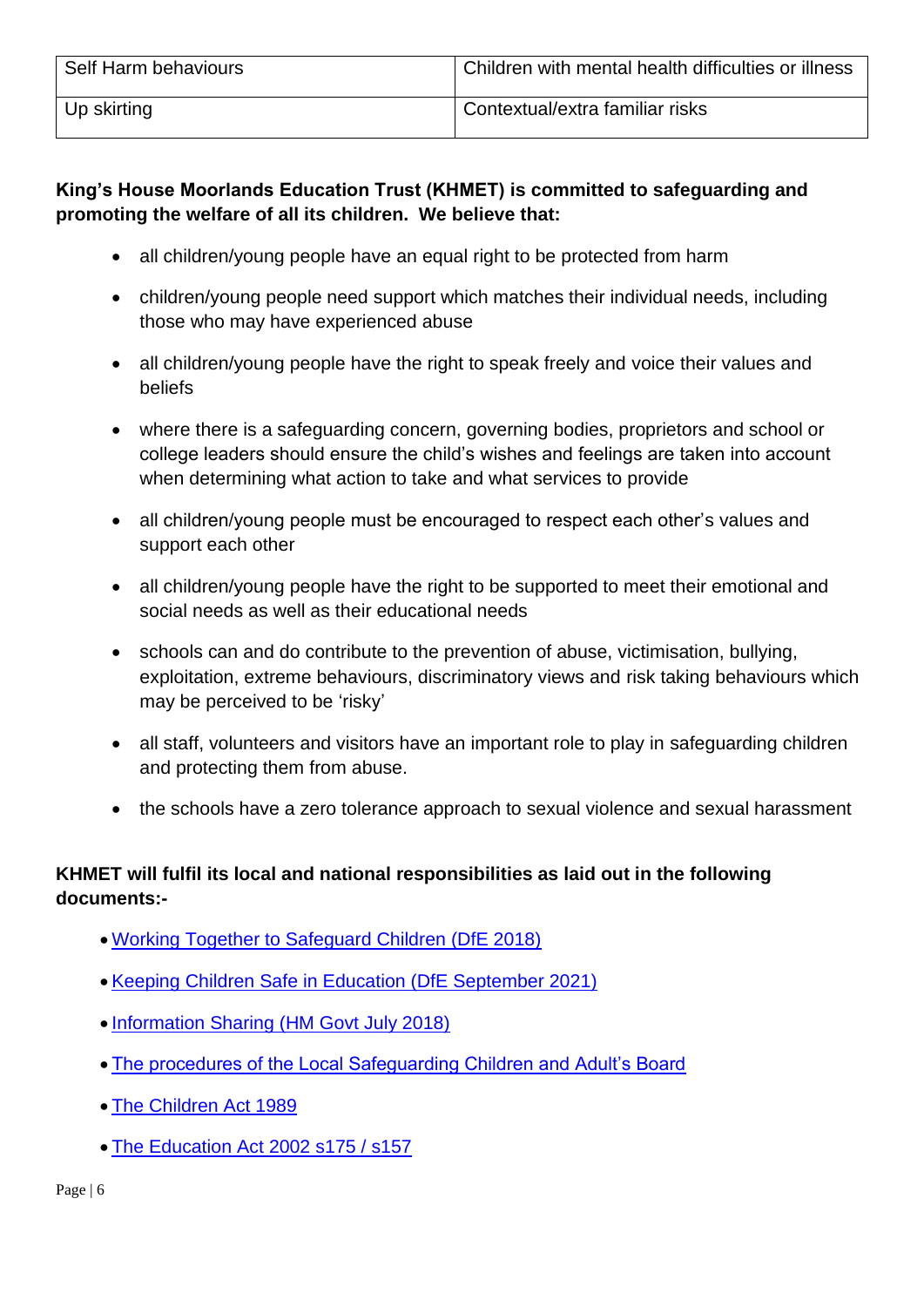- [What to do if you are worried a child is being abused \(DfE, 2015\)](https://assets.publishing.service.gov.uk/government/uploads/system/uploads/attachment_data/file/419604/What_to_do_if_you_re_worried_a_child_is_being_abused.pdf)
- [Use of reasonable force in schools \(DfE, 2013\)](https://www.gov.uk/government/publications/use-of-reasonable-force-in-schools)
- [Mental Health and Behaviour in Schools: Departmental Advice \(DfE, 2018\)](https://assets.publishing.service.gov.uk/government/uploads/system/uploads/attachment_data/file/755135/Mental_health_and_behaviour_in_schools__.pdf)

• [Preventing and Tackling Bullying: Advice for Head Teachers, Staff and Governing Bodies](https://www.gov.uk/government/publications/preventing-and-tackling-bullying)  [\(DfE, 2017\)](https://www.gov.uk/government/publications/preventing-and-tackling-bullying)

- [Prevent Duty, Counter Terrorism and Security Act 2015](https://www.legislation.gov.uk/ukdsi/2015/9780111133309/pdfs/ukdsiod_9780111133309_en.pdf)
- [Serious Crime Act 2015](https://www.legislation.gov.uk/ukpga/2015/9/contents)

• [Sexting in Schools and Colleges: responding to incidents and safeguarding young people](https://www.safeguardinginschools.co.uk/wp-content/uploads/2016/08/Sexting-in-schools-and-colleges-UKCCIS-August-2016.pdf)  [\(UK Council for Child Internet Safety, 2016\)](https://www.safeguardinginschools.co.uk/wp-content/uploads/2016/08/Sexting-in-schools-and-colleges-UKCCIS-August-2016.pdf)

- Sexual violence and sexual [harassment](https://www.gov.uk/government/publications/sexual-violence-and-sexual-harassment-between-children-in-schools-and-colleges) between children in schools and colleges
- [Criminal exploitation of children and vulnerable adults county lines \(Home Office Guidance](https://assets.publishing.service.gov.uk/government/uploads/system/uploads/attachment_data/file/863323/HOCountyLinesGuidance_-_Sept2018.pdf)
- Child missing from home or care (DfE statutory quidance)
- [Child sexual exploitation advice for practitioners \(DfE advice for practitioners\)](https://assets.publishing.service.gov.uk/government/uploads/system/uploads/attachment_data/file/591903/CSE_Guidance_Core_Document_13.02.2017.pdf)
- [Children Missing Education DfE Advice](https://assets.publishing.service.gov.uk/government/uploads/system/uploads/attachment_data/file/550416/Children_Missing_Education_-_statutory_guidance.pdf)
- Domestic abuse [Home Office Advice](https://www.gov.uk/guidance/domestic-abuse-how-to-get-help)
- [Drugs: advice for schools DfE and ACPO Advice](https://www.gov.uk/government/publications/drugs-advice-for-schools)

## **KHMET will ensure that child protection policies should include procedures for dealing with peer on peer abuse**

## <span id="page-6-0"></span>**2. The Designated Safeguarding Lead**

**The Designated Safeguarding Leads Mrs Naila Ashfaq (KHS & MS) and Mrs Caroline Beach (Tots),** are members of the Senior Leadership Team and take lead responsibility for coordinating all child protection activity within the relevant schools. They will provide support to staff members to carry out their safeguarding duties and will liaise closely with other services such as the early help hub, children's social care, health, police etc. These individuals have lead responsibility and hold the management oversight for safeguarding and child protection.

#### **The Designated Safeguarding Leads are supported by the following named Deputy Designated Safeguarding Leads: Miss Jade Pawaar (KHMET)/ Miss Jodie Jobson (Tots)**

The Deputy Designated Safeguarding Leads are trained to the same level as the Designated Safeguarding Leads and will undertake this role operationally with direct oversight and management from the Designated Safeguarding Leads who maintain lead responsibility.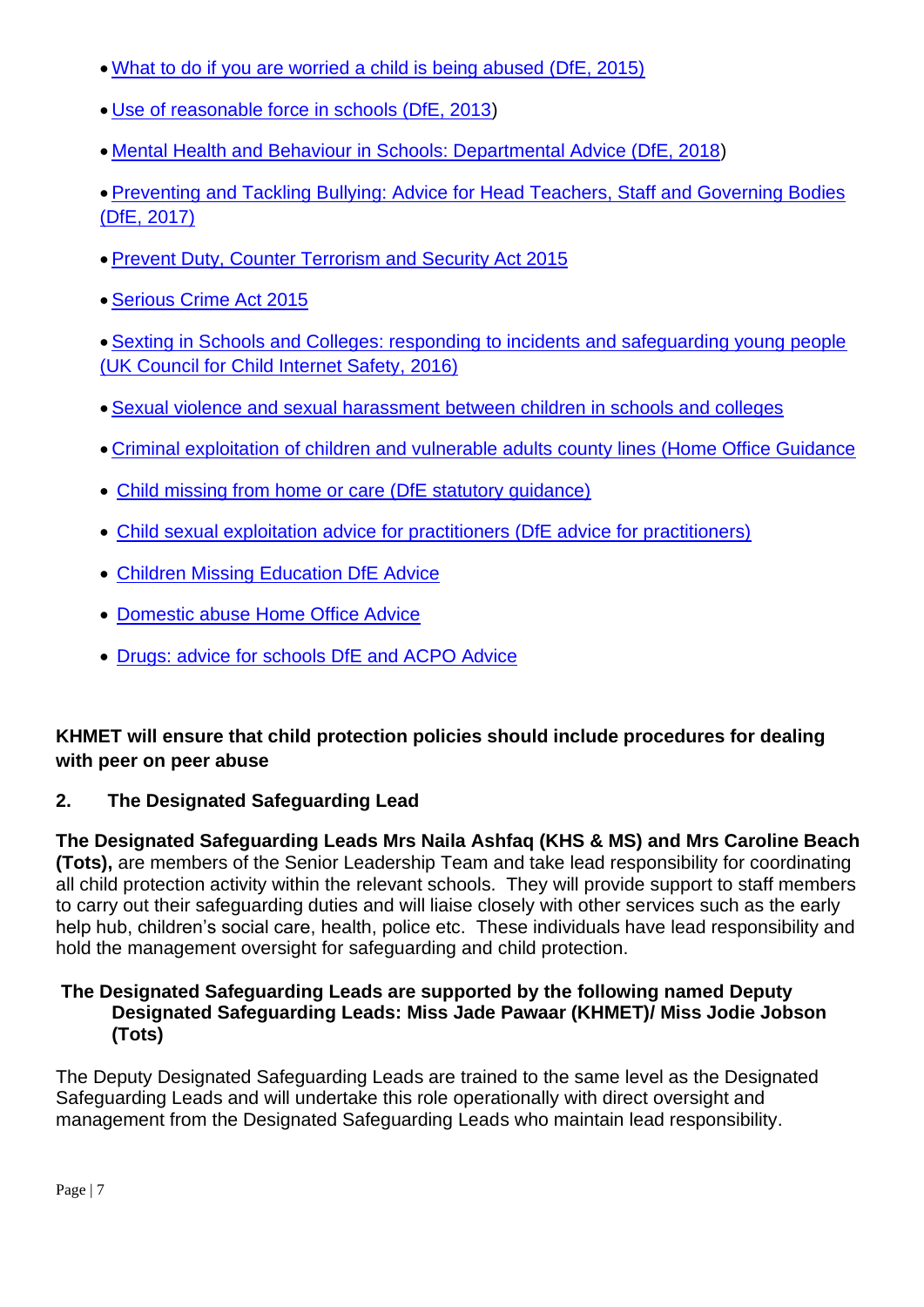When the school has concerns about a child, the Designated Safeguarding Lead or Deputy will decide what steps should be taken in accordance with the Effective Support document and initiate a response accordingly. This may include providing a single agency early help response, undertaking effective support or Graded Care Profile 2 or referral to Children's Social Care for a statutory social work assessment. The Principal will be kept appraised of cases as appropriate.

- The DSL/KHMET will refer to the Model Setting Concern Process if a concern becomes apparent regarding a child. For further information, please see appendix 10.
- The DSL will support staff who make referrals to the Local Authority Children's Social Care and act as a source of support, advice and expertise for all staff
- The DSL and deputy should liaise with the three safeguarding partners and work with agencies in line with Working Together to Safeguard Children (2018), [the NSPCC](https://www.npcc.police.uk/documents/Children%20and%20Young%20people/When%20to%20call%20the%20police%20guidance%20for%20schools%20and%20colleges.pdf)  document – [when to call the police](https://www.npcc.police.uk/documents/Children%20and%20Young%20people/When%20to%20call%20the%20police%20guidance%20for%20schools%20and%20colleges.pdf) should help the DSL understand when they should consider calling the police and what to expect if they do so.
- The Designated Safeguarding Lead will refer cases to the Police where a crime may have been committed. The Designated Safeguarding Leads will report appropriate incidents irrespective of whether or not the individual concerned wants to pursue it as there have been increased cases of them not doing it.
- The Designated Safeguarding Lead will seek advice in regard to safeguarding matters related to radicalisation and make referrals to Channel as required
- The Designated Safeguarding Lead will liaise with the Designated Senior Manager for allegations to ensure where necessary referrals have been made to the Disclosure and Barring Service when a person is dismissed or resigned due to risk/harm to a child
- The Designated Safeguarding Lead will lead regular case monitoring reviews of vulnerable children. These reviews, together with any actions arising from the review and the rationale for decision-making will be recorded in case files
- The Designated Safeguarding Lead will ensure safeguarding and child protection information is dealt with in a confidential manner and in accordance with the LSCB's information sharing guidance.
- The Designated Safeguarding Lead understands that compliance is measured via the biannual audit return, as per the statutory duty to safeguard children across the local authority
- Staff will be informed of relevant details only when the Designated Safeguarding Lead feels their having knowledge of a situation will improve their ability to deal with an individual child and / or family
- A written record will be made of what information has been shared with whom, and when
- The Designated Safeguarding Lead will ensure that safeguarding and child protection records are stored securely in a central place separate from academic records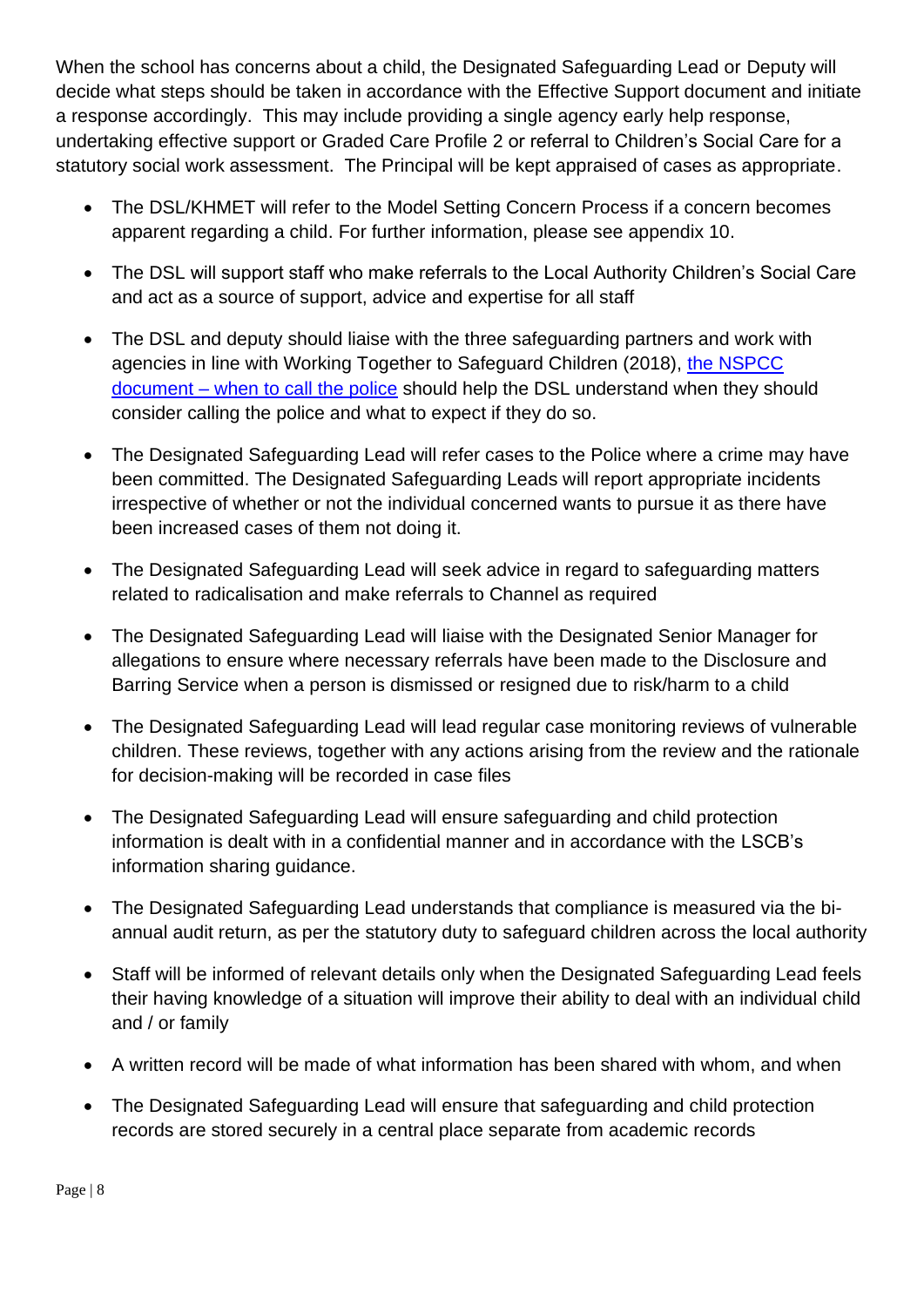- Individual files will be kept for each child: the school will not keep family files
- The Designated Safeguarding Lead will ensure access to safeguarding and child protection records by staff other than by the Designated Safeguarding Lead is restricted, and a written record will be kept of who has had access to them and when
- The Designated Safeguarding Lead will ensure parents are usually (subject to the point below) aware of information held on their children and are kept up to date regarding any concerns or developments by the appropriate members of staff
- General communications with parents will be in line with any home school policies and give due regard to which adults have parental responsibility
- The Designated Safeguarding Lead will ensure that for best practice, case load supervision occurs regularly to identify next steps and escalation, in order to provide the best outcomes for children

**The Designated Safeguarding Lead will not disclose to a parent any information held on a child if this would put the child at risk of significant harm.** In such circumstances, advice will be sought from Children's Social Care.

If a child moves from the school, the Designated Safeguarding Lead will ensure safeguarding records are forwarded on to the Designated Safeguarding Lead at the new school, with due regard to their confidential nature and in line with current government guidance on the transfer of such records. Direct contact between the two schools may be necessary, especially on transfer from primary to secondary schools. The school will record where and to whom the records have been passed and the date.

If sending by post, children's records will be sent by "Special/Recorded Delivery". For audit purposes, a note of all children's records transferred or received should be kept in either paper or electronic format. This will include the child's name, date of birth, where and to whom the records have been sent and the date sent and/or received.

- if a child is permanently excluded and moves to a Pupil Referral Unit or Alternative Learning Provision, child protection records will be forwarded on to the relevant organisation
- if a child is being removed from school roll in order to be home educated, the school will ensure all relevant safeguarding information is shared with the Elective Home Education team
- where a vulnerable young person is moving to a Further Education establishment, consideration should be given to the student's wishes and feelings on their child protection information being passed on in order that the FE establishment can provide appropriate support
- when a Designated Safeguarding Lead resigns their post or no longer has child protection responsibility, there should be a full face-to-face handover/exchange of information with the new post holder. This exchange should be recorded as part of the incoming role holder's induction/performance management.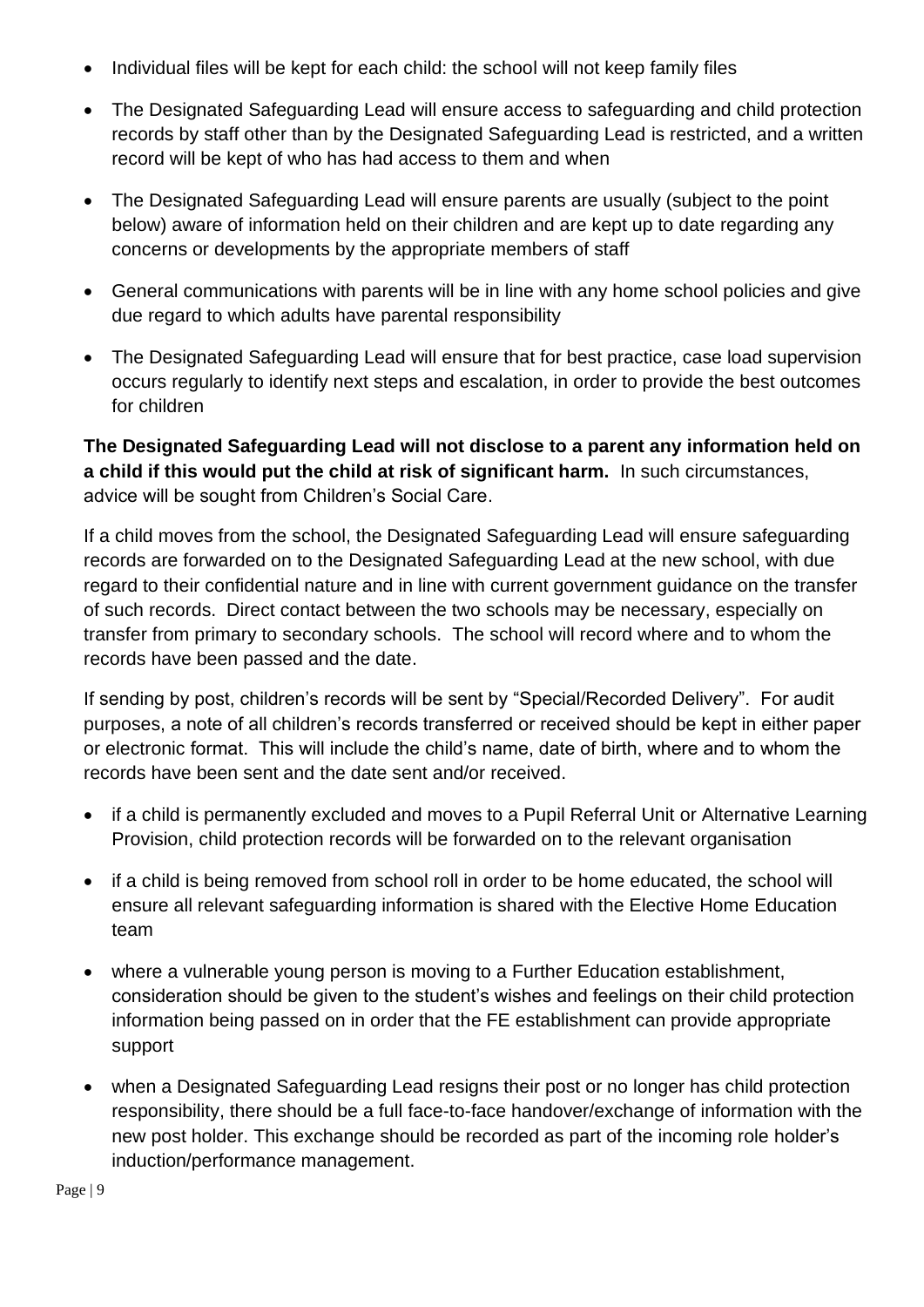• in exceptional circumstances when a face-to-face handover is not feasible, the Principal will ensure that the new post holder is fully conversant with all procedures and case files

#### <span id="page-9-0"></span>**3. Overall Aims**

## **This policy will contribute to safeguarding our children and promoting their welfare by**:

- clarifying standards of behaviour for staff and children
- contributing to the establishment of a safe, resilient and robust ethos in the school, built on mutual respect, and shared values
- creating an organisational culture that is safe for children
- introducing appropriate work within the curriculum
- encouraging children and parents to participate
- developing staff's awareness of the risks and vulnerabilities children face to enable them to recognise and respond to concerns
- addressing concerns at the earliest possible stage in the least intrusive way
- capturing the child's voice where possible

#### <span id="page-9-1"></span>**4. Key Principles**

- always see the child first and consider what life is like for the child, maintaining a culture of vigilance
- provide support and intervention at the earliest possible opportunity in the least intrusive way in accordance with the Effective Support document to identify what is the best support for the family at the time
- have conversations, build relationships and maintain professional curiosity
- focus on securing improved outcomes for children
- build a culture of openness and transparency where all staff are able to demonstrate understanding of their role and responsibility to safeguard and promote the welfare of children
- every child is entitled to a rich and rounded curriculum
- when issues arise, the Principal should speak out, addressing them internally where possible and engaging in a multi-agency response when required in accordance with interagency procedures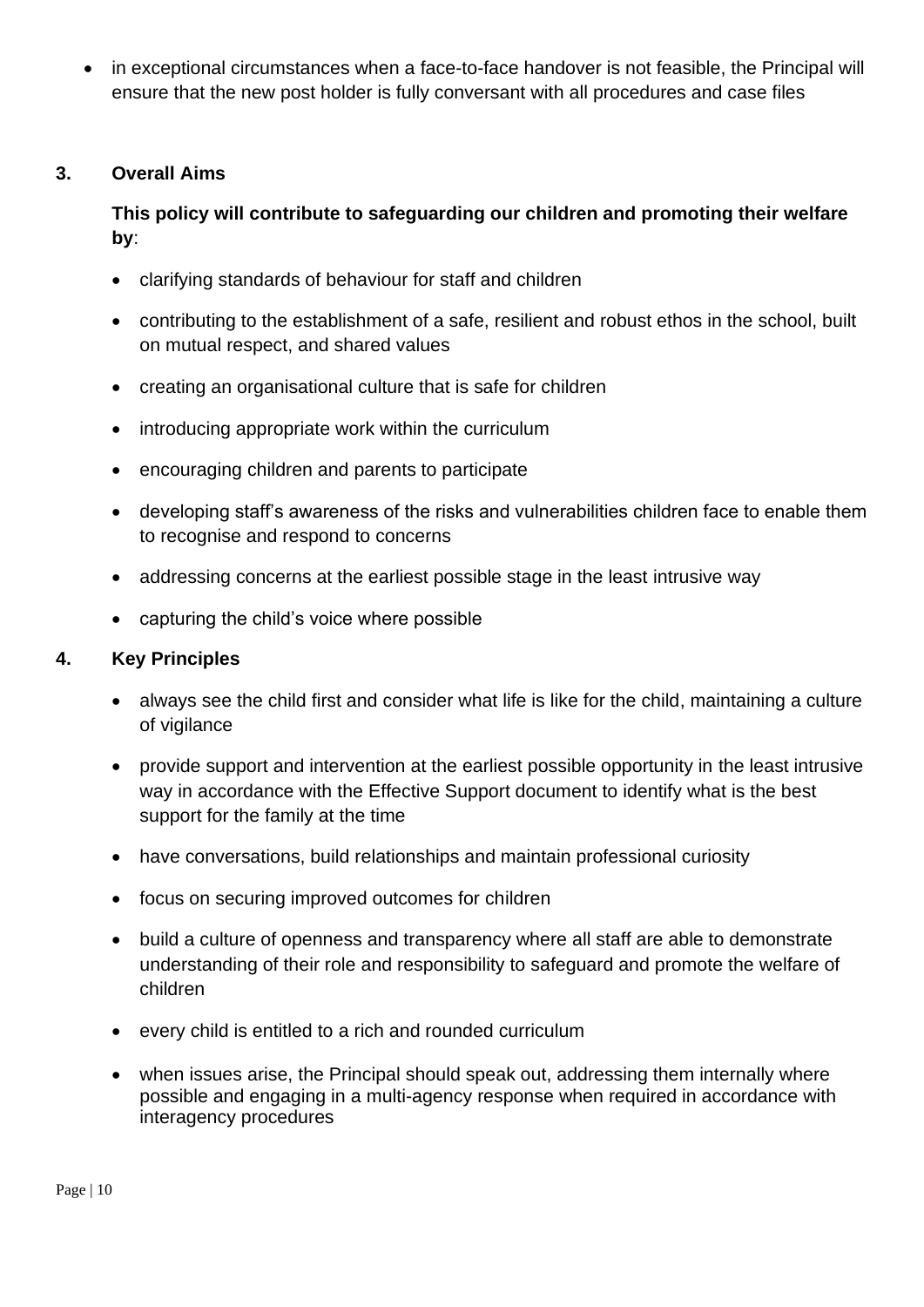#### <span id="page-10-0"></span>**5. Key processes**

All staff should be aware of the guidance issued by the LSCB within the [Effective](file://///corporate/educate/Early%20Years/Ella%20Sealey/School%20model%20policy/.%20http:/lutonlscb.org.uk/pdfs/threshold-framework.pdf) Support Document in order to secure support and intervention for children and young people at the earliest possible opportunity in the least intrusive way

This document is integral to safeguarding children in Luton educational establishments and will always be used to underpin decision-making.

#### <span id="page-10-1"></span>**6. Expectations**

All staff and regular visitors will:

- be familiar with this safeguarding policy and implement this consistently in the course of their work with children and young people
- be aware of the role and identity of the designated safeguarding leads and deputies for the Trust
- undertake referrals of child protection concerns to Children's Services in the absence of the designated safeguarding officer and be aware of the statutory assessments under Section 17 and Section 47 of the Children Act 1989 that they may contribute to
- be subject to Safer Recruitment processes and checks, whether they are new staff, supply staff, contractors, volunteers etc.
- be involved in the implementation of individual education programmes, early help assessments and plans, child in need plans and interagency child protection plans
- be alert to signs and indicators of safeguarding concerns and possible abuse
- record concerns and pass the record to the Designated Safeguarding Lead Mrs Naila Ashfaq (KHS/ MS) or Mrs Caroline Beach (Tots Academy)
- recognise and respond to concerns about the behaviour of staff, students and volunteers which indicates they may pose a risk of harm to children following interagency procedures agreed by the LSCB
- deal with a disclosure of abuse from a child in line with the guidance in Appendix Two
- all staff will receive single agency foundation training at the point of induction. This will be regularly updated at a minimum of three-year intervals
- the designated safeguarding leads together with the named deputies will undertake additional higher level training in order to ensure they have appropriate knowledge and skills to undertake the role and will utilise these training opportunities available from the LSCB and other organisations as agreed by the governing body. This training will be regularly updated at a minimum of two-yearly intervals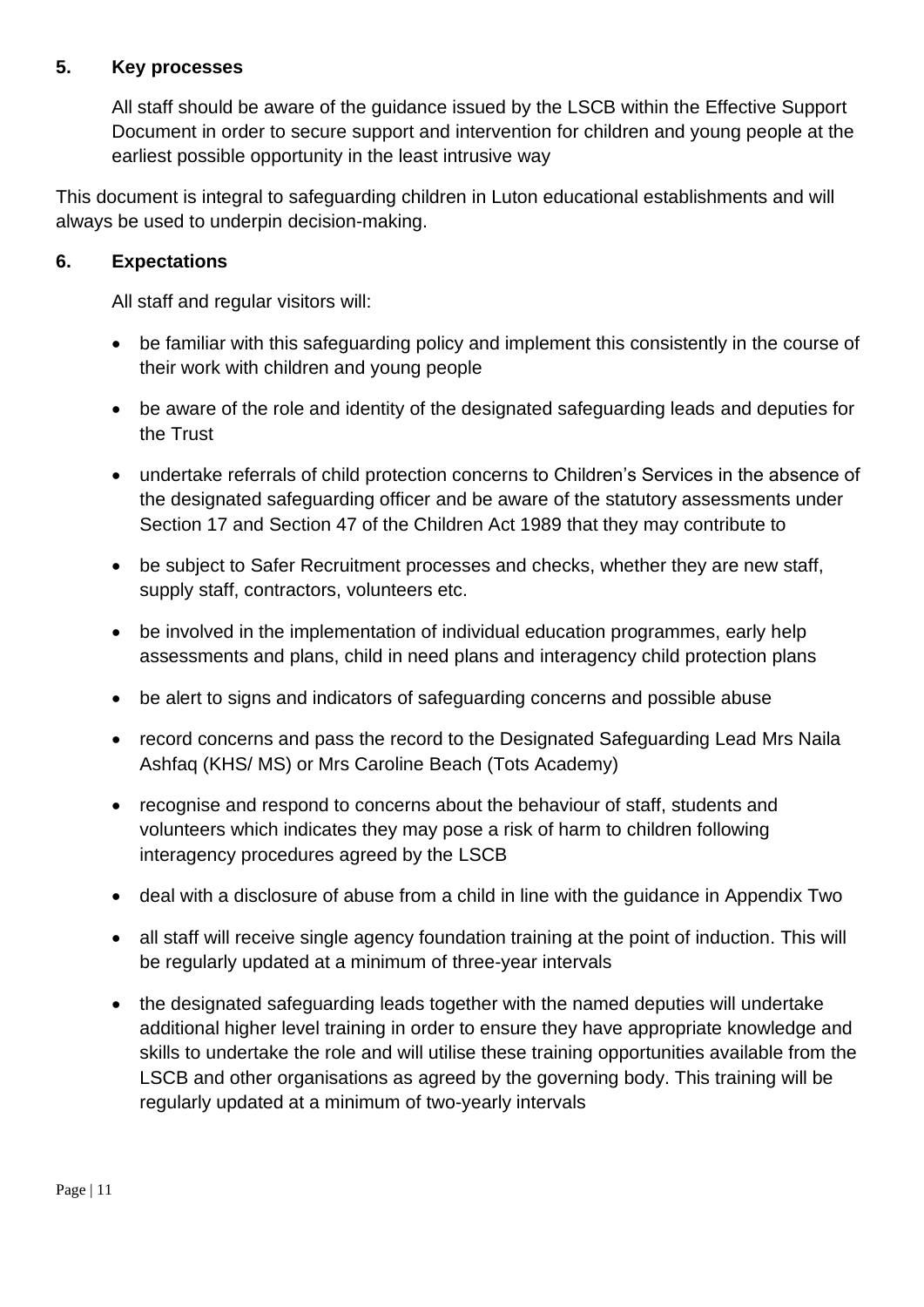- in addition to the above, all staff will receive annual safeguarding updates, which may include E-learning, circulation of information and guidance internally, staff meetings, inset training
- the subject / topics for training and updates will take into consideration LSCB priorities, local context and needs of pupils and identified training needs of staff

## <span id="page-11-0"></span>**7. Operation Encompass**

At KHMET we are working in partnership with Luton Council and Bedfordshire Police to identify and provide appropriate support to pupils who have experienced domestic abuse in their household; nationally and locally, this scheme is called Operation Encompass. In order to achieve this, the police will share information with the Nominated Relay SPOC of all domestic incidents where one of the pupils in the school has been affected. On receipt of any information, the Nominated Relay SPOC will decide on the appropriate support the child requires.

All information sharing and resulting actions will be undertaken in accordance with the 'Operation Encompass guidance for schools'. The information will be recorded and stored in accordance with the record keeping procedures outlined in this policy.

## <span id="page-11-1"></span>**8. The Governing Body**

#### **The Governing Body will:**

- ensure that they comply with their duties under legislation
- ensure they facilitate a whole school or college approach to safeguarding, this means ensuring safeguarding and child protection are at the forefront and underpin all relevant aspects of process and policy development.
- have regard to Keeping Children Safe in Education 2021 to ensure that the policies, procedures and training are effective and comply with the law at all times

#### **The governing body will ensure that:**

- The schools contribute to inter-agency working in line with the statutory guidance within 'Working Together to Safeguard Children 2018'. This includes providing a co-ordinated offer of early help when additional needs of children are identified and contributing to inter-agency plans to provide additional support to children subject to child protection plans
- the school provides an appropriate safeguarding response in accordance with the Effective Support document and local safeguarding procedures in order to safeguard children
- the schools provide a peer on peer abuse policy if they do not choose to adopt the local authority model peer on peer abuse policy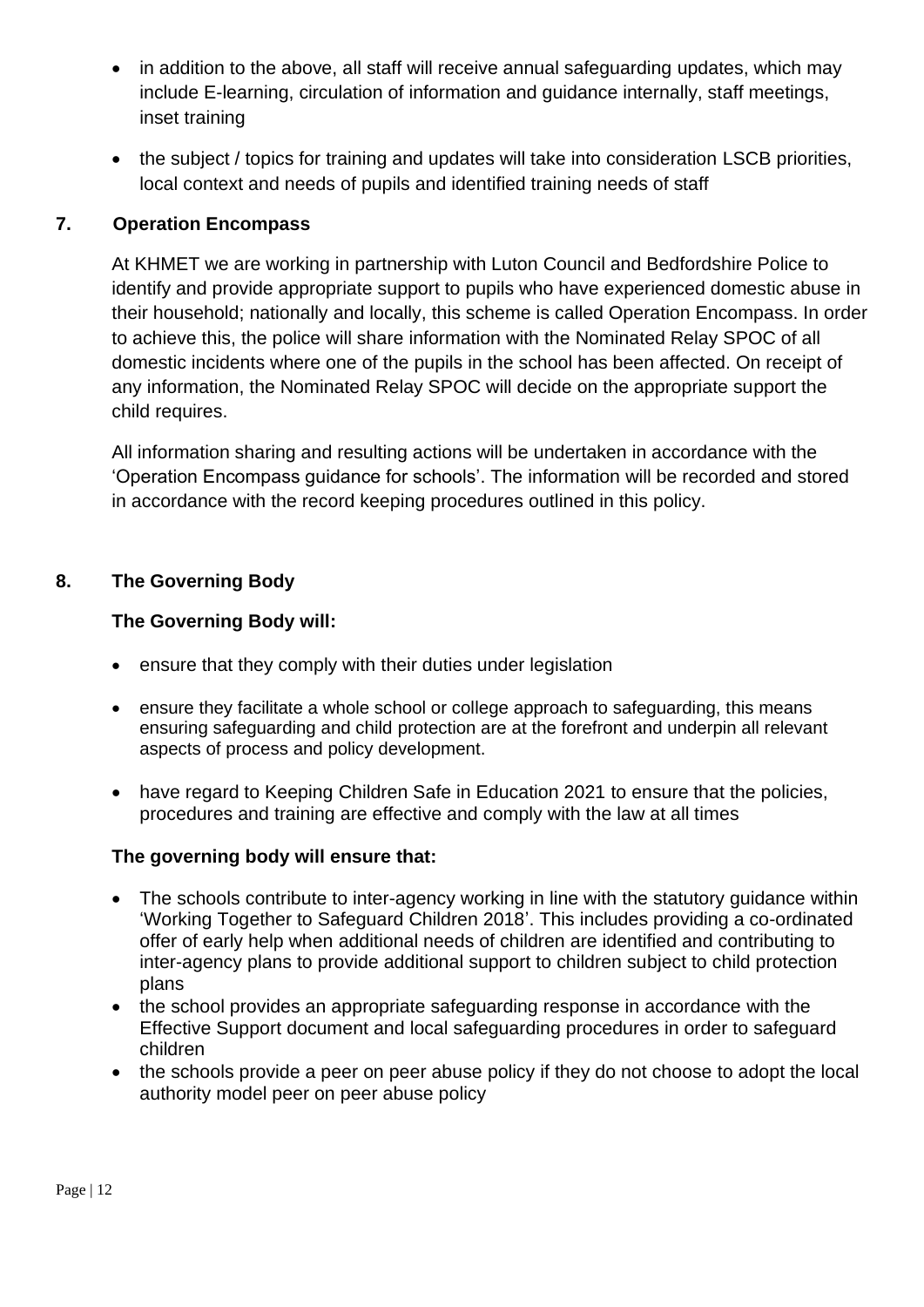- procedures are in place within the child protection policy to minimise peer on peer abuse and these are well understood across all staff
- online safety is considered with increasing work online, which poses concerns around potentially harmful and inappropriate online material. Governing bodies will ensure that appropriate filters and monitoring systems are in place.
- the schools complete regular updated safeguarding training, including online safety training and ensure that children are taught about safeguarding and online safety.
- $\bullet$  safeguarding training for staff, including online safety training, is considered as a whole Trust approach to safeguarding and curriculum planning
- the schools maintain information about the legal status of all children including whether a looked after child is subject to S20 voluntary, interim or full care order, contact details for persons with parental responsibility, level of delegated authority, details of the social worker and the virtual head in the authority that looks after the child
- there is a designated teacher with the appropriate training skills and knowledge appointed to promote the academic achievement of looked after children and children previously looked after
- the schools/DSL take into account the procedures and practice of the Local Authority as part of the inter-agency procedures set up by the Multi Agency Safeguarding Arrangement (LSCB). This includes working with Children's Social Care from other authorities when children attend school in Luton but live outside of Luton
- the schools share information with other professionals in the interests of safeguarding children in accordance with the guidance within [Working Together to Safeguard](https://assets.publishing.service.gov.uk/government/uploads/system/uploads/attachment_data/file/779401/Working_Together_to_Safeguard-Children.pdf)  [Children 2018](https://assets.publishing.service.gov.uk/government/uploads/system/uploads/attachment_data/file/779401/Working_Together_to_Safeguard-Children.pdf) and [Information Sharing: advice for practitioners providing safeguarding](https://www.gov.uk/government/publications/safeguarding-practitioners-information-sharing-advice)  [services to children, young people, parents and carers, 2018](https://www.gov.uk/government/publications/safeguarding-practitioners-information-sharing-advice)
- the schools follow local procedures for sharing intelligence in relation to Child Sexual Exploitation with Bedfordshire Police and the Single Point of Contact for CSE within Luton Council
- the schools initiate appropriate safeguarding responses to children who go missing from education, particularly on repeat occasions, to help identify the risk of abuse and neglect including sexual abuse, exploitation or radicalisation and to help prevent the risks of them going missing in future
- that the Principal ensures that safeguarding policies and procedures which have been adopted by the Governing Body are consistently implemented
- the schools have a staff behaviour policy (sometimes called the code of conduct) which should, amongst other things, include staff/child relationships and communications including the use of social media and other online platforms
- the schools have procedures for managing allegations and concerns about adults that work or volunteer with children and that these include the procedures for making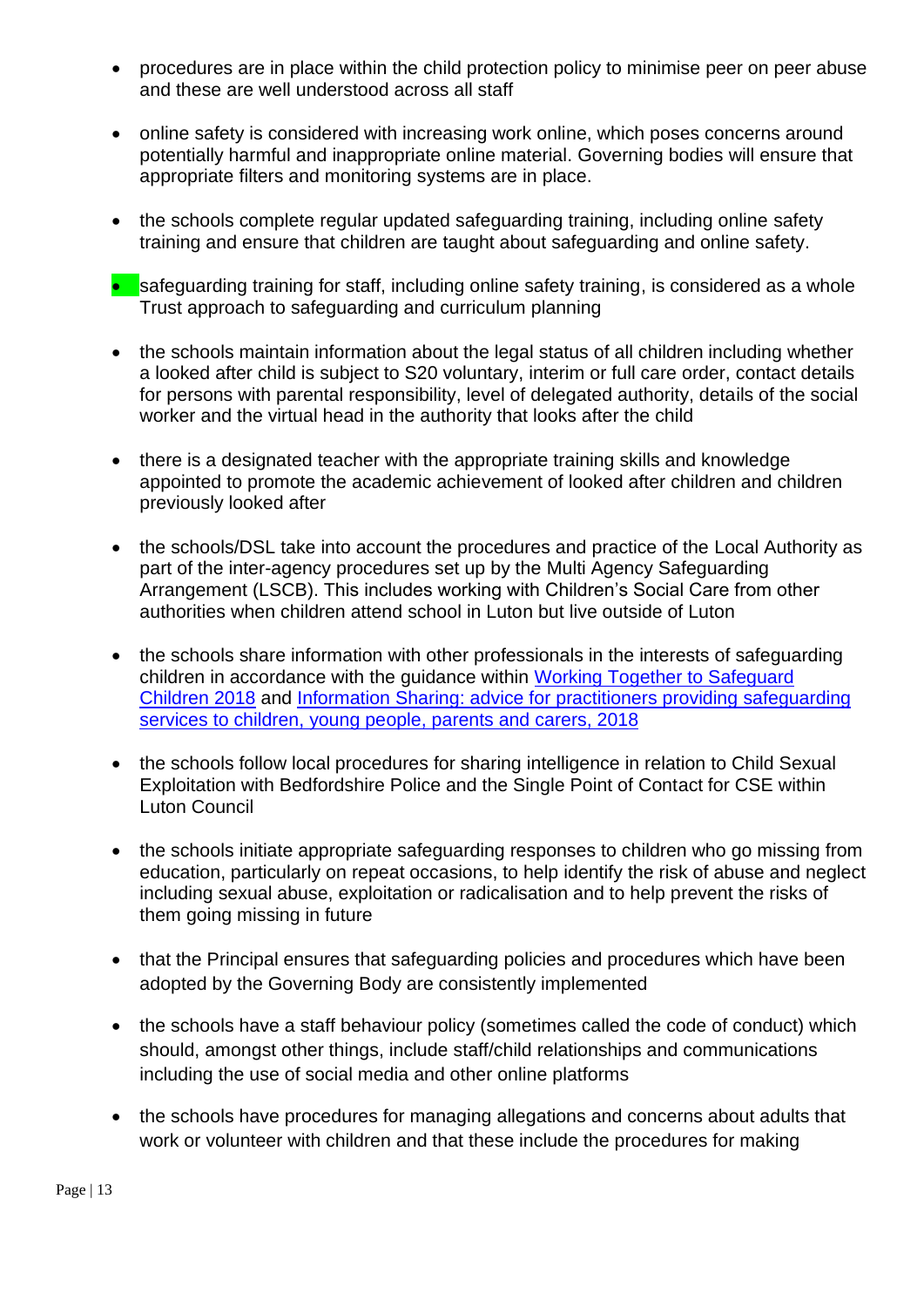referrals to the Disclosure and Barring Service, LADO and NCTL as the teaching professional body where appropriate

- the schools operate safer recruitment procedures and ensure that appropriate checks are carried out on all new staff and relevant volunteers in accordance with Keeping Children Safe in Education 2021
- the Designated Safeguarding Lead is a member of the Senior Leadership Team and has lead responsibility for safeguarding which is not delegated. This is clearly defined within the role holder's job description and this person must have the appropriate authority, time, training, funding and resources to undertake this role as per Appendix B of Keeping Children Safe in Education, 2021
- the Designated Safeguarding Lead maintains management oversight of any work undertaken by the Deputy Designated Safeguarding Lead
- any Deputy Designated Safeguarding Lead has the appropriate training skills and knowledge to undertake the operational function of the Designated Safeguarding Lead as per appendix B of Keeping Children Safe in Education 2021
- the Designated Safeguarding Lead and Deputies undertake LSCB higher level training to ensure they have the appropriate training, skills and knowledge to carry out this role. In addition, the Designated Safeguarding Lead and any Deputies will update their knowledge by receiving safeguarding updates via the designated safeguarding officer network events, attendance at training and learning events offered by the LSCB, online updates via NSPCC or attendance at professional development events
- the Principal and all other staff who work with children undertake safeguarding training in accordance with Keeping Children Safe in Education 2021 and that they receive annual safeguarding updates to ensure their continued professional development
- these updates take account of LSCB priorities, the local context, the needs of the pupils and other identified training needs
- there is a policy as cited in KSCIE (2021) that provides a response to low level concerns
- all training will incorporate safeguarding children in specific a circumstance that includes, but is not limited to Child Sexual Exploitation (CSE), Female Genital Mutilation (FGM), vulnerability to radicalisation and peer on peer abuse
- the training will ensure that Peer on Peer abuse is never seen as 'banter' or part of growing up and incorporates issues of sexually harmful behaviours such as sexual touching or assault and gang initiation or hazing type violence. The training recognises how alcohol use, drug use, truanting and youth generated sexualised imagery increases risks of harm to children. In addition, the training will also ensure staff have the skills and knowledge about the additional vulnerability of Looked After Children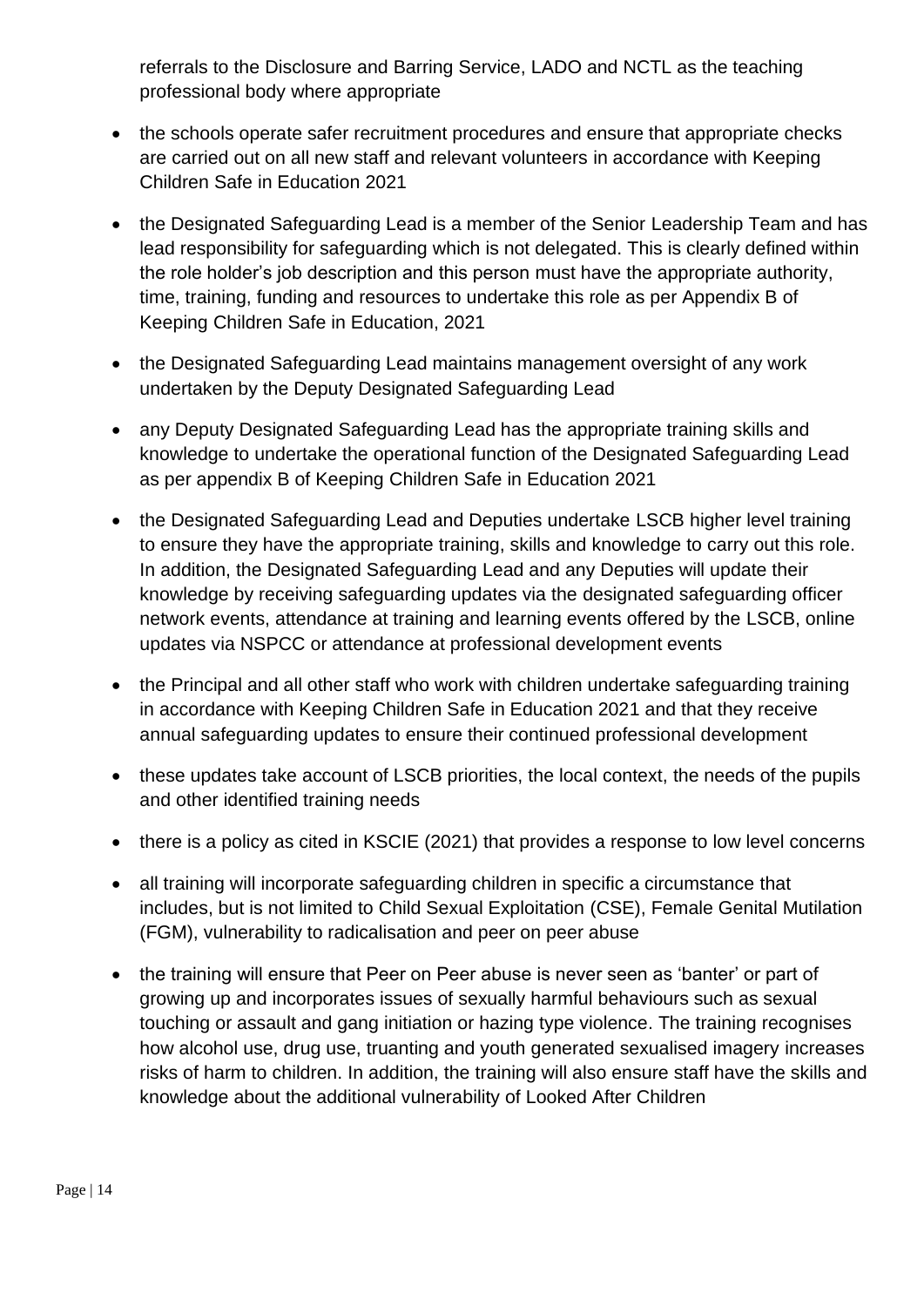- the schools have appropriate safeguarding responses for children who go missing from education which should include holding more than one emergency contact number for pupils
- temporary staff and volunteers are made aware of the schools' policies and procedures for child protection and their responsibilities
- the schools remedy any deficiencies or weaknesses brought to their attention without delay; and recognise the importance of utilising the expertise of the Designated Safeguarding Lead and Deputy in shaping safeguarding arrangements
- there are appropriate online filtering and monitoring systems within the schools which safeguards children from accessing inappropriate or harmful online material. Over blocking of material which could impair children's independent research and learning will be avoided
- the schools and governing body understand that within alternative provisions, children may have complex needs and may have an additional risk of harm (see further information via Alternative provision - [DfE Statutory Guidance](https://assets.publishing.service.gov.uk/government/uploads/system/uploads/attachment_data/file/942014/alternative_provision_statutory_guidance_accessible.pdf)
- that the curriculum is delivered in such a way to include educating children about how to stay safe which will include Relationships and Sex Education (RSE), online safety and broader safeguarding messages within PSHE.
- there are processes in place which enable children and young people to express their wishes and feelings and provide feedback

The governing body reviews its policies/procedures annually (further details on specific policies are cited in KSCIE (2021)

- the nominated governor for child protection at the school is Mrs Chris Sillars. The nominated governor is responsible for liaising with the Principal and Designated Safeguarding Lead over all matters regarding child protection issues.
- governing bodies and proprietors will ensure that appropriate policies are in place in order for appropriate action to be taken in a timely manner to support children's welfare
- the role is strategic rather than operational; they will not be involved in concerns about individual children
- a member of the governing body, usually the chair, is nominated to liaise with the designated officer(s) from the relevant local authority and partner agencies in the event of allegations of abuse made against the principal or proprietor or member of governing body of an independent school.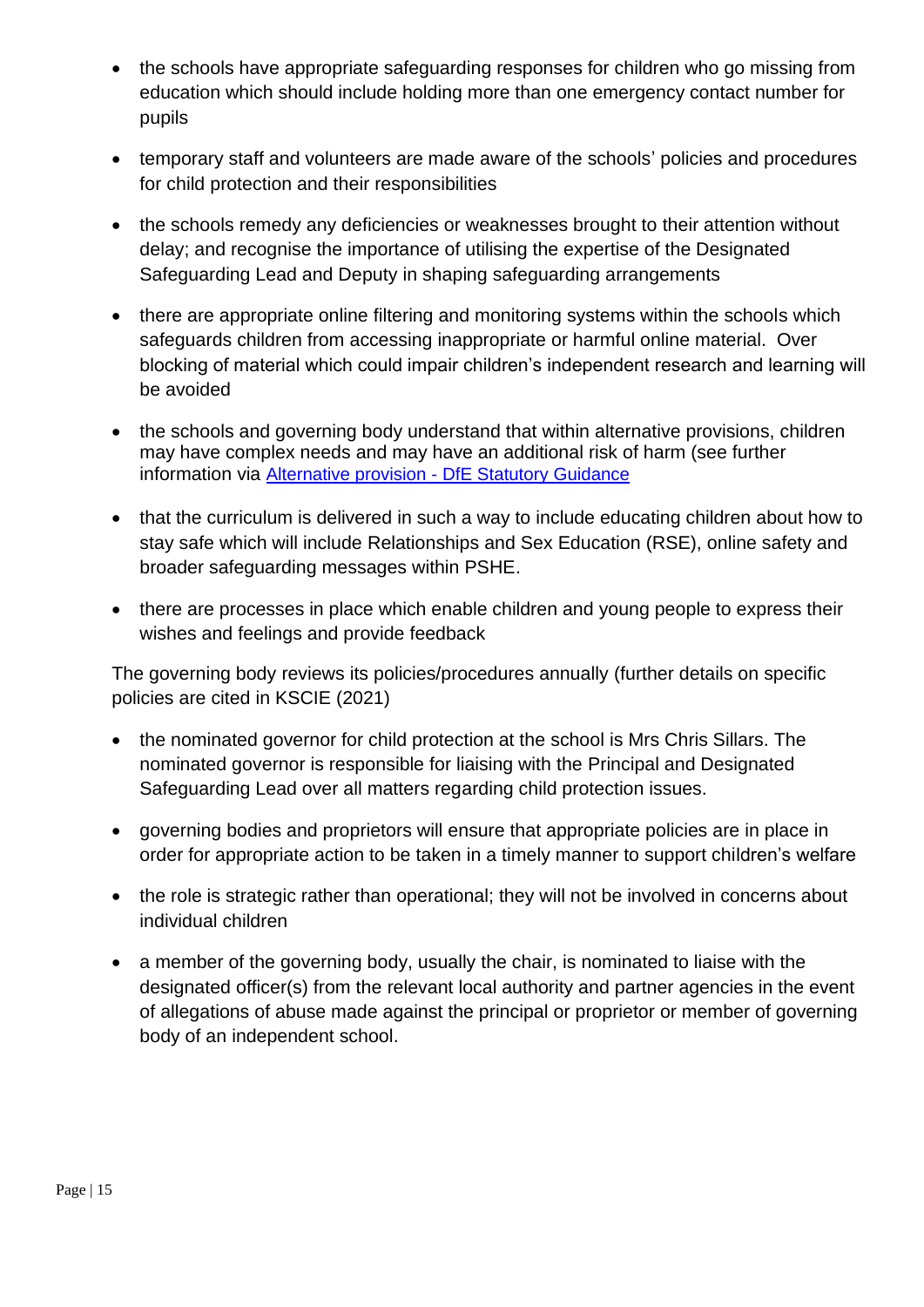#### **9.** A Safer School Culture

- the culture of this school is one that is safe for children and unsafe for adults that may pose a risk to children
- there is a belief that safeguarding is the responsibility of all adults working or volunteering within the organisation and that all concerns will be reported to the Designated Safeguarding Lead or Head Teacher when concerns relate to an adult
- the school has a culture of listening to, and hearing the voice of the child
- the school ensures victims are taken seriously and allegations are responded to appropriately

#### **10. Inspection** (KHMET schools will be inspected by OFSTED)

- from September 2019, Ofsted's inspections of early years, schools and post 16 provision will be carried out under [OFSTED Education inspection framework \(EIF\)](https://www.gov.uk/government/publications/education-inspection-framework)
- KHMET will be aware of the new inspection guidance and the requirements from Ofsted. Inspectors will always report on whether or not arrangements for safeguarding children and learners are effective
- the Independent Schools Inspectorate (ISI) is approved to inspect certain independent schools, and will also report on safeguarding. ISI has a published framework which informs how they inspect at Independent Schools Inspectorate

#### <span id="page-15-0"></span>**11. Safer Recruitment and Selection**

The school pays full regard to 'Keeping Children Safe in Education' (DfE 2021). Safer recruitment practice includes scrutinising applicants, verifying identity and academic or vocational qualifications, obtaining professional and character references, checking previous employment history and ensuring that a candidate has the health and physical capacity for the job. It also includes undertaking interviews and undertaking appropriate checks through the Disclosure and Barring Service (DBS), Childcare (Disqualification) Regulations (where applicable) and prohibition order checks in respect of the following which will also include historic GTCE sanctions and EEA regulating authorities. For best practice, the name on the birth certificate should be checked. KHMET acknowledges that S128 checks should be completed on governors. A section 128 would prohibit someone from serving as a school governor.

- take up a management position in an independent school, academy, or in a free school as an employee;
- be a trustee of an academy or free school trust; a governor or member of a proprietor body of an independent school; or
- be a governor on any governing body in an independent school, academy or free school that retains or has been delegated any management responsibilities.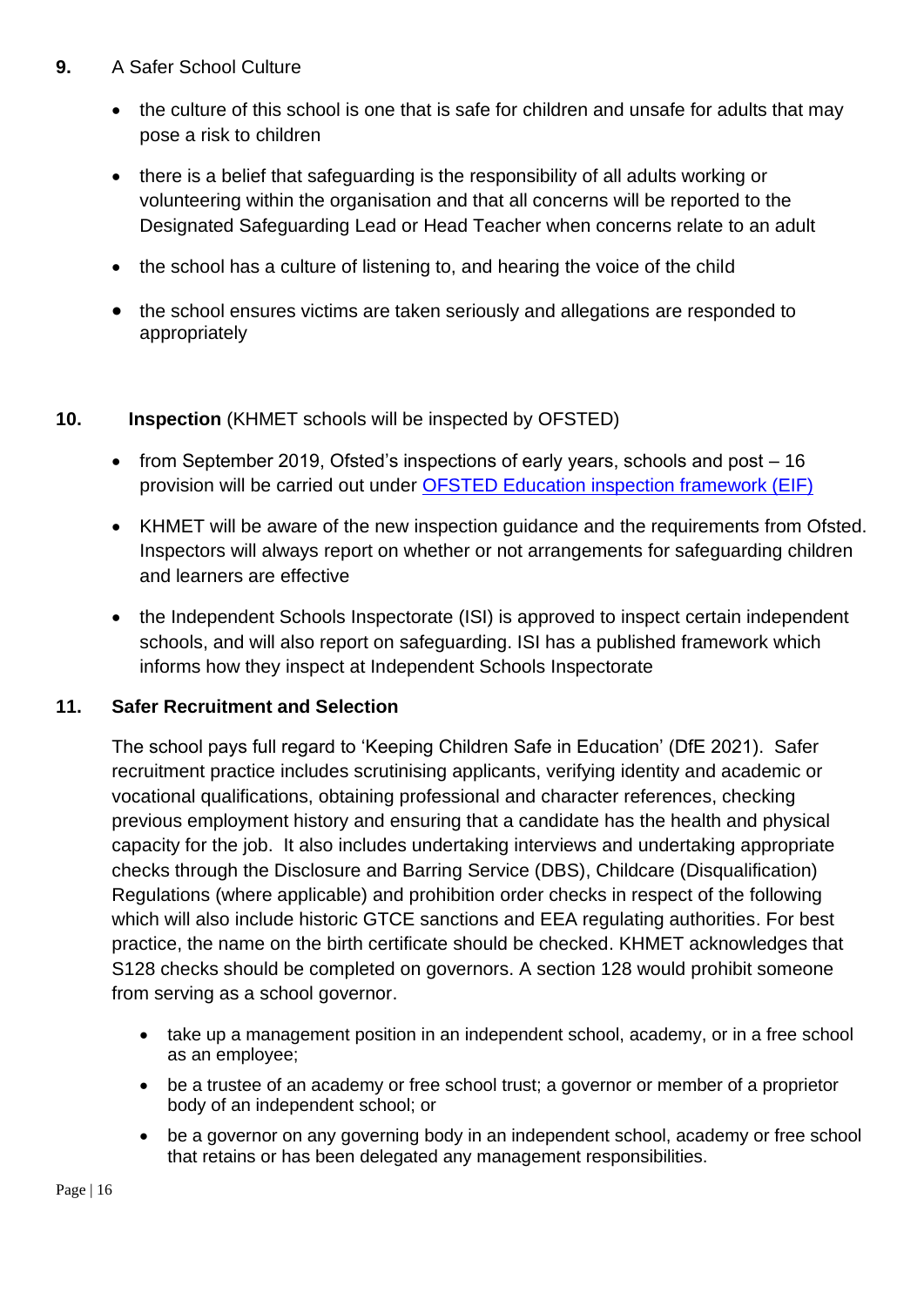All recruitment materials will include reference to the school's commitment to safeguarding and promoting the wellbeing of children

Miss Jade Pawaar and Mrs Caroline Beach have undertaken Safer Recruitment training. At least one of the above will be involved in **all** staff / volunteer recruitment processes and sit on the recruitment panel

#### <span id="page-16-0"></span>**12. Our Role in the Prevention of Abuse**

In accordance with Working Together 2018, the schools recognise the need to safeguard children from:

- o neglect
- o emotional abuse
- o physical abuse
- o sexual abuse

Appendix one contains more information about definitions and indicators

- in addition, the schools are alert to the need to safeguard children in specific circumstances as defined within Keeping Children Safe in Education 2021
- the safeguarding policy cannot be separated from the general ethos of the schools, which ensure that children are treated with respect and dignity, taught to treat each other with respect, feel safe, have a voice and are listened to

#### **Other areas of work**

All our policies, which address issues of power and potential harm to ensure a whole school approach are as follows

| safer recruitment           | physical restraint & restriction of liberty |
|-----------------------------|---------------------------------------------|
| code of conduct             | <b>PSHE</b>                                 |
| visitor / external speakers | disqualification                            |
| online safety               | social networking                           |
| whistleblowing              | health and safety                           |
| children missing education  | bullying                                    |
| inclusion                   | code of behaviour/conduct                   |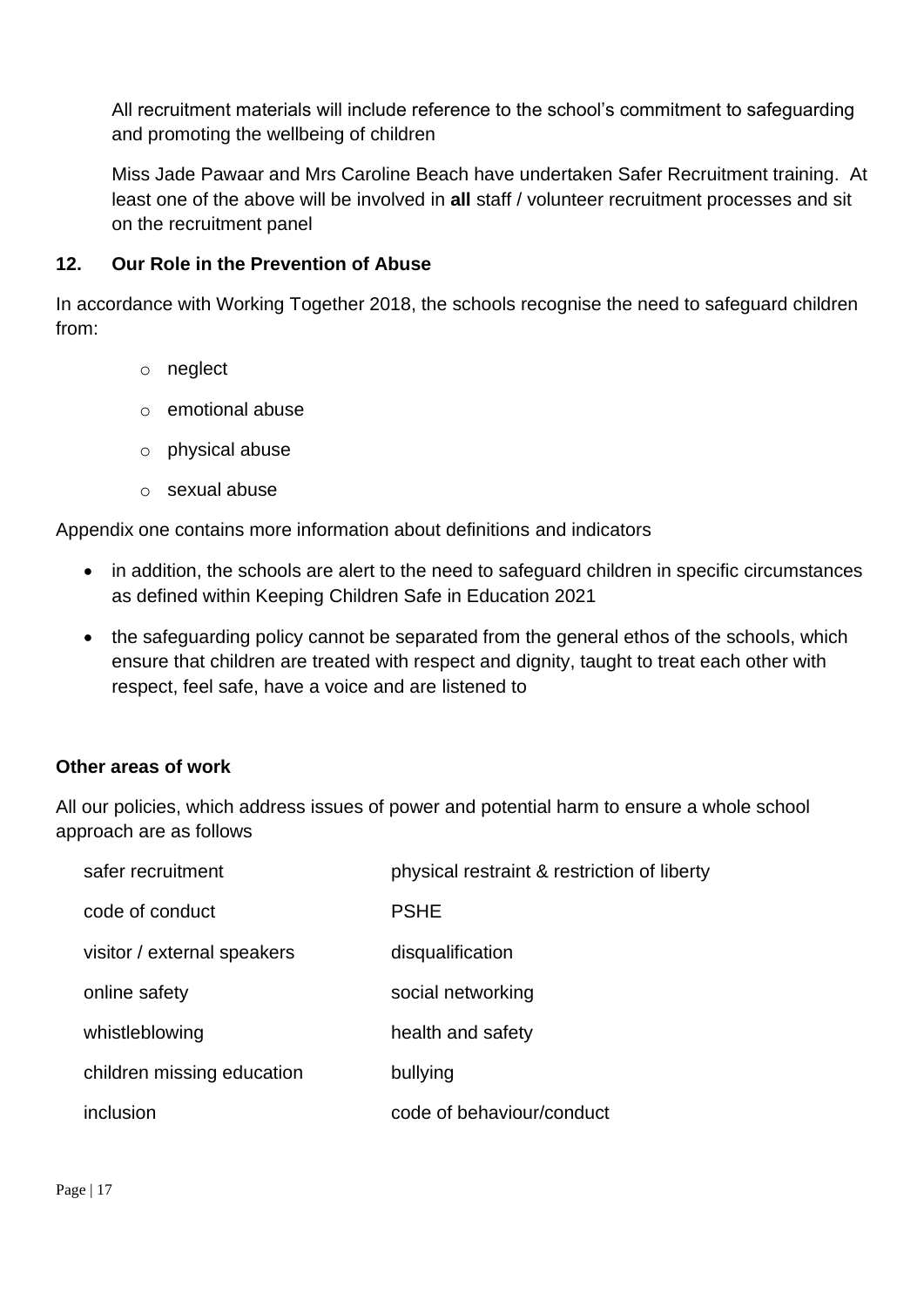#### <span id="page-17-0"></span>**13. The curriculum**

- we will provide opportunities for children to develop skills, concepts, attitudes and knowledge that promote their safety and well-being together with preparing children for life in modern Britain and embedding Fundamental British Values
- relevant issues will be addressed through the PSHE curriculum, for example self-esteem, emotional literacy, assertiveness, power, sex and relationship education, online and bullying. This will be undertaken with reference to guidance around how to promote children's spiritual, moral, social and cultural development.
- issues will also be addressed through other areas of the curriculum, for example, circle time, English, History, Drama, Art.
- regulations have been put in place whereby the subjects Relationships Education (for primary pupils) and Relationships and Sex Education and Health Education (for secondary pupils) in state funded schools will be mandatory in 2020

#### <span id="page-17-1"></span>**14. Safeguarding in specific circumstances: Children who are vulnerable to extremism**

KHMET schools:

- seek to protect children and young people against the messages of all violent extremism including, but not restricted to, those linked to Islamist ideology, or to Far Right / Neo Nazi / White Supremacist ideology, Irish Nationalist and Loyalist paramilitary groups, and extremist Animal Rights movements
- in accordance with the Prevent Duty placed upon the school by the Counter Terrorism and Security Act 2015 we understand the specific need to safeguard children, young people and families from violent extremism**.**
- KHMET schools are clear that this exploitation and radicalisation should be viewed as a safeguarding concern
- understand the referral processes in place within Luton should a Prevent concern arise
- value freedom of speech and the expression of beliefs / ideology as fundamental rights underpinning our society's values. Both children and teachers have the right to speak freely and voice their opinions - however, free speech that is designed to manipulate the vulnerable or that leads to violence and harm of others goes against the moral principles in which freedom of speech is valued
- fundamental british values schools should promote the fundamental British values of democracy, the rule of law, individual liberty, and mutual respect and tolerance of those with different faiths and beliefs

Definitions of radicalisation and extremism and indicators of vulnerability to radicalisation are in Appendix Four. A Prevent risk assessment can be found in Appendix 11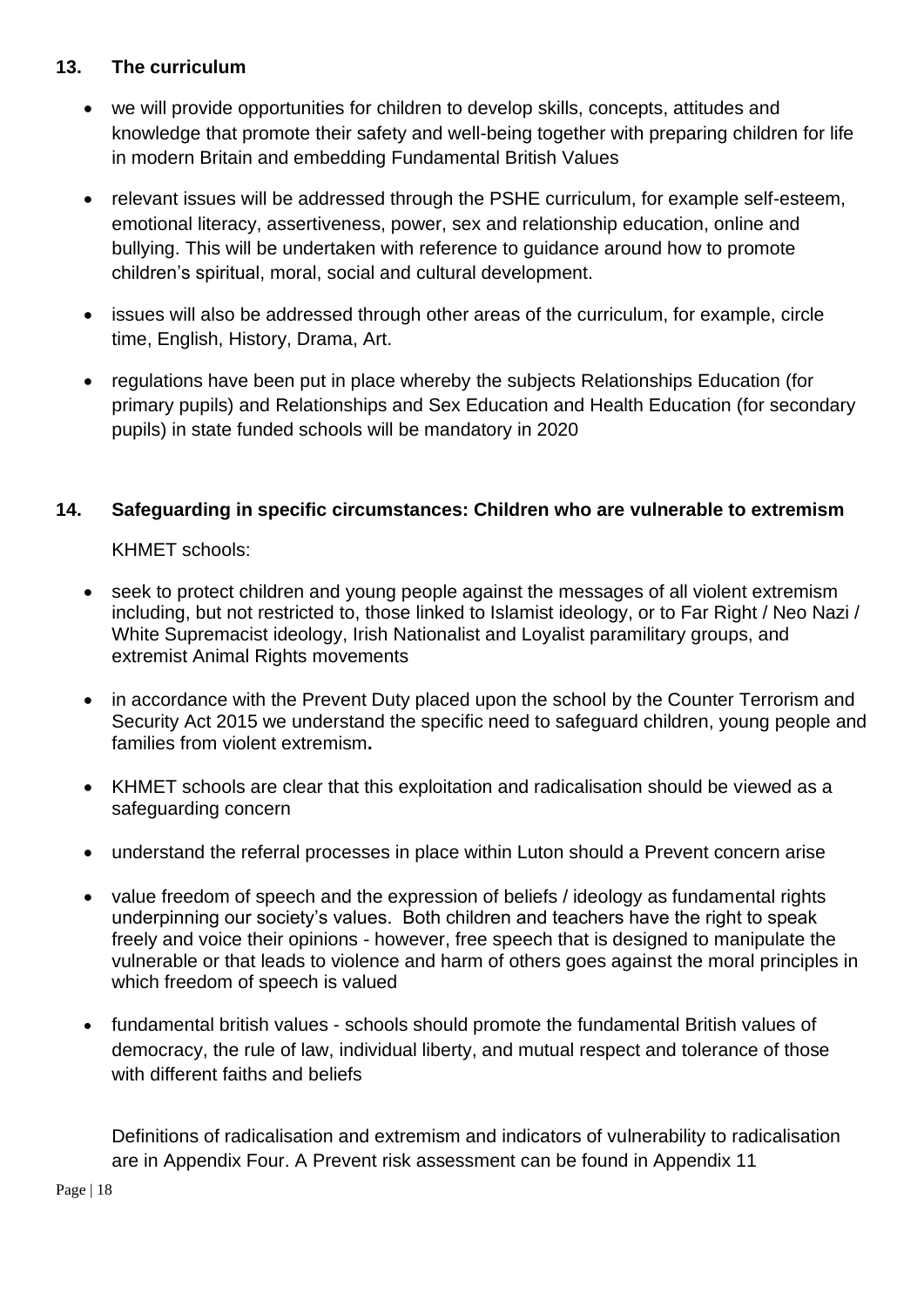#### **Risk reduction**

The school governors, the Head Teacher/Principal and the Designated Safeguarding Lead will assess the level of risk within the schools and put actions in place to reduce that risk. Risk assessment may include consideration of the school's RE curriculum, SEND policy, assembly policy, the use of school premises by external agencies, integration of children by gender and SEN, anti-bullying policy and other issues specific to the schools profiles, community and philosophy

The school Prevent Action Plan template may be used to demonstrate how the organisation is fulfilling the Prevent duty. Please see Appendix 11 for further information

This risk assessment will be reviewed as part of the bi-annual s175 return that is monitored by the local authority and the local Multi Agency Safeguarding arrangements

In accordance with the Prevent Duty, Dr Andrew Cook is the Prevent Single Point of Contact (SPOC) who will be the lead within the organisation for safeguarding in relation to protecting individuals from radicalisation and involvement in terrorism

When any member of staff has concerns that a child may be at risk of radicalisation or involvement in terrorism, they should speak with the SPOC and to the Designated Safeguarding Lead if this is not the same person.

If a child or young person is thought to be at risk of radicalisation advice will be sought from the Channel Team or the Multi Agency Safeguarding Hub. A referral will be made to the Multi Agency Safeguarding Hub, and if advised, information will be shared with the Channel Panel.

In all cases, in accordance with advice provided from the Channel team or Multi Agency Safeguarding Hub, the schools will ensure appropriate interventions are secured which are in line with local procedures in order to safeguard children assessed as being vulnerable to radicalisation

If the schools are concerned that a child may be at risk of significant harm in relation to radicalisation or involvement in violent extremism a child, protection referral will be made to the Multi Agency Safeguarding Hub

## <span id="page-18-0"></span>**15. Safeguarding Children in Specific Circumstances: Female Genital Mutilation / Forced Marriage / Modern Day Slavery**

FGM comprises all procedures involving partial or total removal of the external female genitalia or other injury to the female genital organs. It can be known as female circumcision or female genital cutting and is often carried out for cultural, religious and social reasons within families and communities

FGM is illegal in the UK and it's also illegal to take a British national or permanent resident abroad for FGM, or help someone trying to do this

Female Genital Mutilation Act 2003 (section 74 of the Serious Crime Act 2015) places a statutory duty upon **teachers** (along with social workers and healthcare professionals) **to**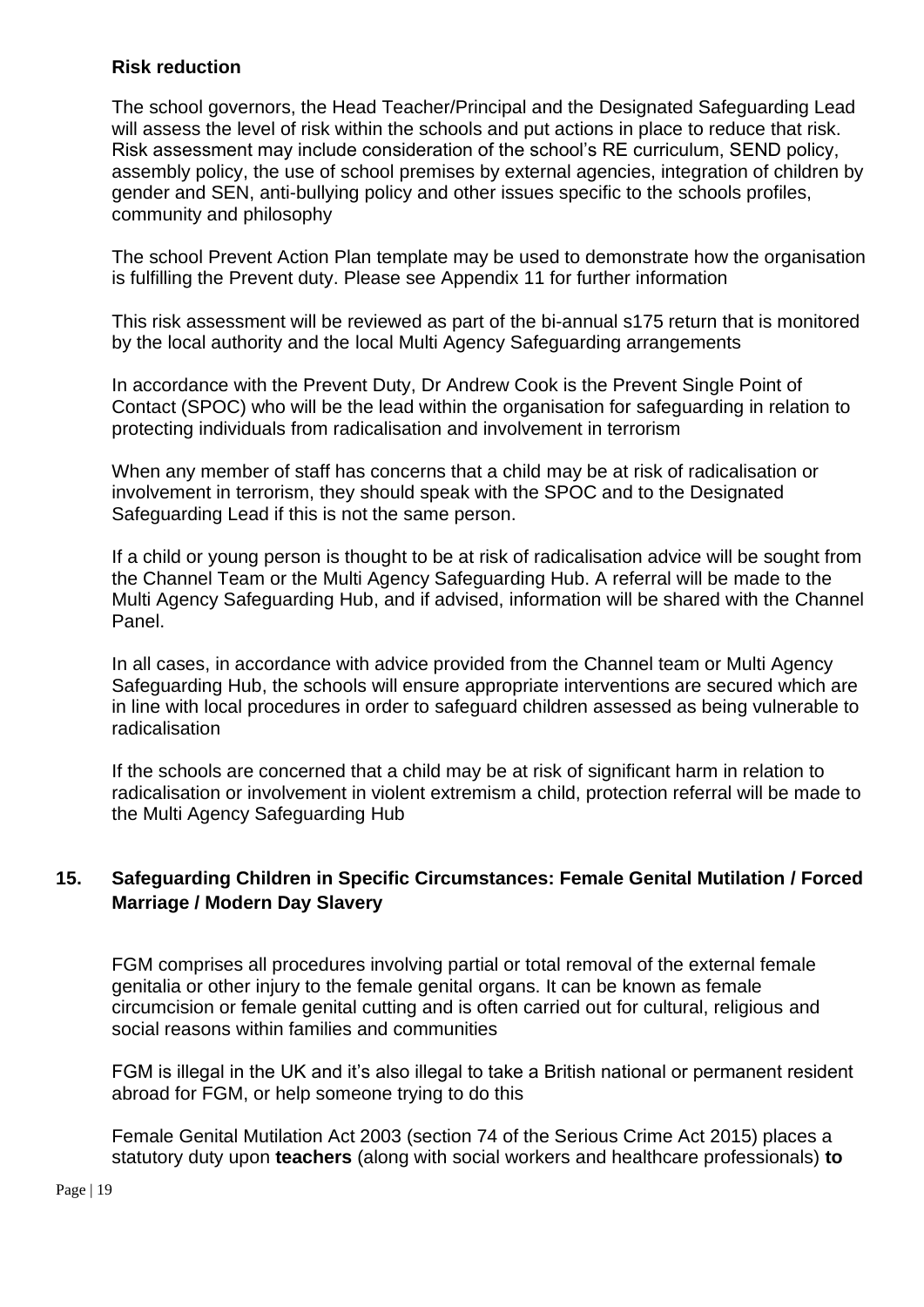**report to the police** where they discover (either through disclosure by the victim or visual evidence) that FGM appears to have been carried out on a girl under 18. This is in addition to following the school's safeguarding reporting procedures. A Teacher means any person within the Education Act 2002 (section 141A(1)) employed or engaged to carry out teaching work at schools or other institutions

Those failing to report such cases will face disciplinary sanctions

If the schools are concerned that a child / young person has experienced or is at risk of FGM a Child Protection referral will be made to the Multi Agency Safeguarding Hub in accordance with interagency procedures produced by the LSCB -all teachers will follow mandatory reporting duties

Further information regarding FGM can be found in Appendix five

A forced marriage is where one or both people do not (or in cases of people with learning disabilities, cannot) consent to the marriage and pressure or abuse is used. It is recognised in the UK as a form of violence against women and men, domestic/child abuse and a serious abuse of human rights

The pressure put on people to marry against their will can be physical (including threats, actual physical violence and sexual violence) or emotional and psychological (for example, when someone is made to feel like they are bringing shame on their family). Financial abuse (taking your wages or not giving you any money) can also be a factor

The Anti-social Behavior, Crime and Policing Act 2014 makes it a criminal offence to force someone to marry This includes:

- o taking someone overseas to force them to marry (whether or not the forced marriage takes place)
- o marrying someone who lacks the mental capacity to consent to the marriage (whether they're pressured to or not)
- o breaching a Forced Marriage Protection Order

Modern Slavery is the term used within the UK and is defined within the Modern Slavery Act 2015. The Act categorises offences of Slavery, Servitude and Forced or Compulsory Labour and Human Trafficking (the definition of which comes from the Palermo Protocol)

These crimes include holding a person in a position of slavery, servitude forced or compulsory labour, or facilitating their travel with the intention of exploiting them soon after. Although human trafficking often involves an international cross-border element, it is also possible to be a victim of modern slavery within your own country

#### **Types of human trafficking**

<span id="page-19-0"></span>There are several broad categories of exploitation linked to human trafficking, including:

- sexual exploitation
- forced labour
- domestic servitude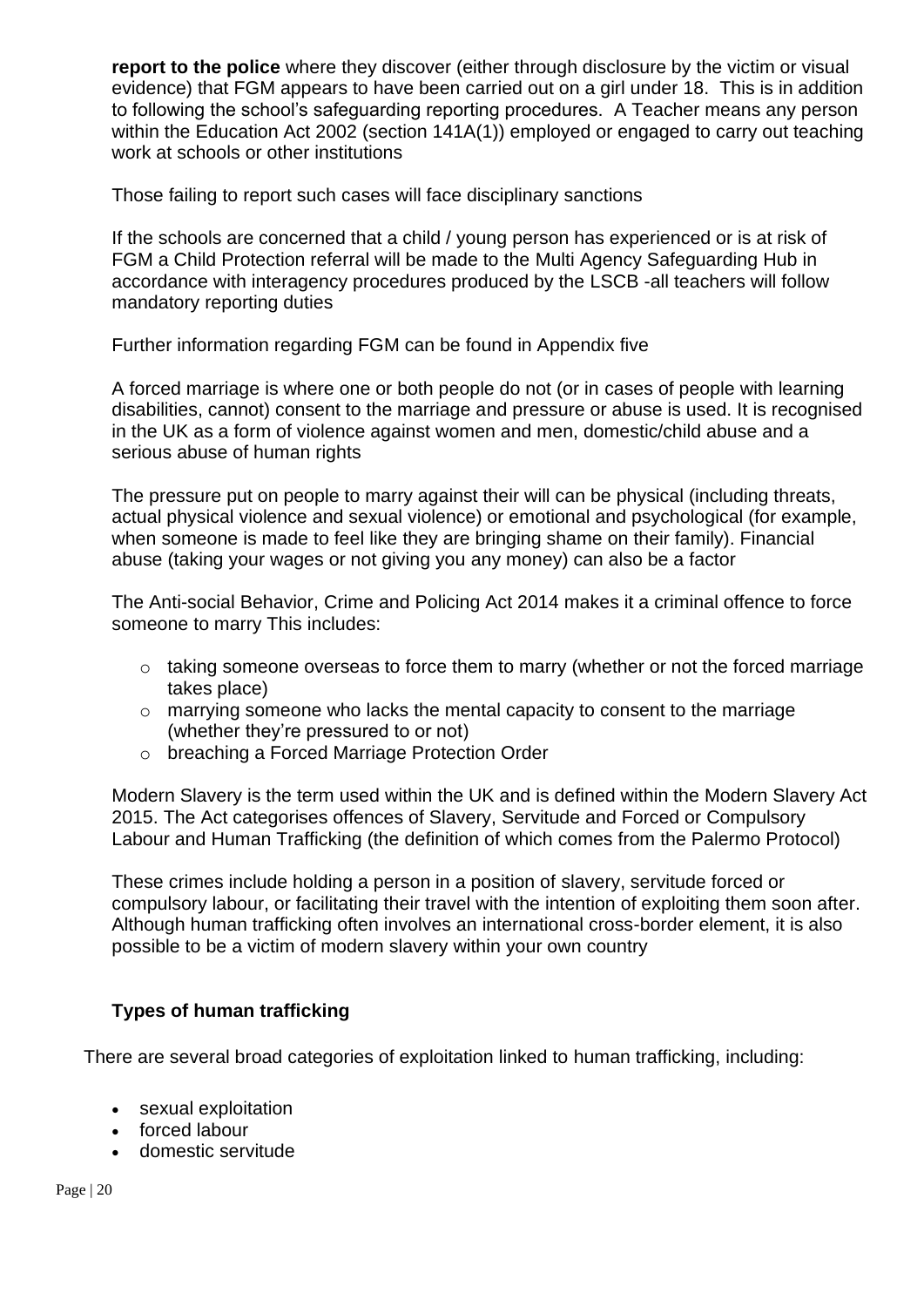- organ harvesting
- child related crimes such as child sexual exploitation, forced begging, illegal drug cultivation, organised theft, related benefit frauds etc
- forced marriage and illegal adoption (if other constituent elements are present)

## <span id="page-20-0"></span>**16. Safeguarding Children in Specific Circumstances: Peer on Peer abuse (child on child)**

KHMET schools are aware that children can abuse other children (often referred to as peer on peer abuse). It can happen both inside and outside of school or college and online. It is important that all staff recognise the indicators and signs of peer on peer abuse and know how to identify it and respond to reports.

The schools recognise that children can abuse other children and such behaviours are never viewed simply as 'banter' or as part of growing up. Down playing certain behaviours, for example dismissing sexual harassment as "just banter", "just having a laugh", "part of growing up" or "boys being boys" can lead to a culture of unacceptable behaviours, an unsafe environment for children. Subsequently this can normalise abuse, leading children to accept that this is normal and minimises the chances of children reporting abuse.

Peer on peer abuse can take many different forms such as:

- o cyber-bullying
- o bullying (including cyberbullying, prejudice-based and discriminatory bullying)
- o physical abuse, hitting, kicking, shaking, biting, hair pulling ((this may include an online element which facilitates, threatens and/or encourages physical abuse)
- o sending or posting sexually suggestive images including nude or semi-nude photographs via mobiles or over the internet by persons aged under 18 (referred to as youth Produced Sexual Imagery)
- o consensual and non-consensual sharing of nudes and semi nudes images and or videos<sup>13</sup> (also known as sexting or youth produced sexual imagery)
- o sexual assault, causing someone to engage in sexual activity without consent, such as forcing someone to strip, touch themselves sexually, or to engage in sexual activity with a third party;
- $\circ$  sexual violence or harassment such as sexual comments, remarks, jokes and online sexual harassment, which may be standalone or part of a broader pattern of abuse (this may include an online element which facilitates, threatens and/or encourages sexual violence)
- o upskirting (upskirting is an illegal offence which typically involves taking a picture under a person's clothing without them knowing, with the intention of viewing their genitals or buttocks to obtain sexual gratification, or cause the victim humiliation, distress or alarm)
- o sexually harmful or problematic behaviour
- $\circ$  gang initiation or hazing type violence
- o initiation/hazing type violence and rituals (this could include activities involving harassment, abuse or humiliation used as a way of initiating a person into a group and may also include an online element).

KHMET schools understand that even if there are no reports in their schools or colleges it does not mean it is not happening, it may be the case that it is just not being reported. As such it is important if staff have **any** concerns regarding peer on peer abuse they should speak to their designated safeguarding lead (or deputy).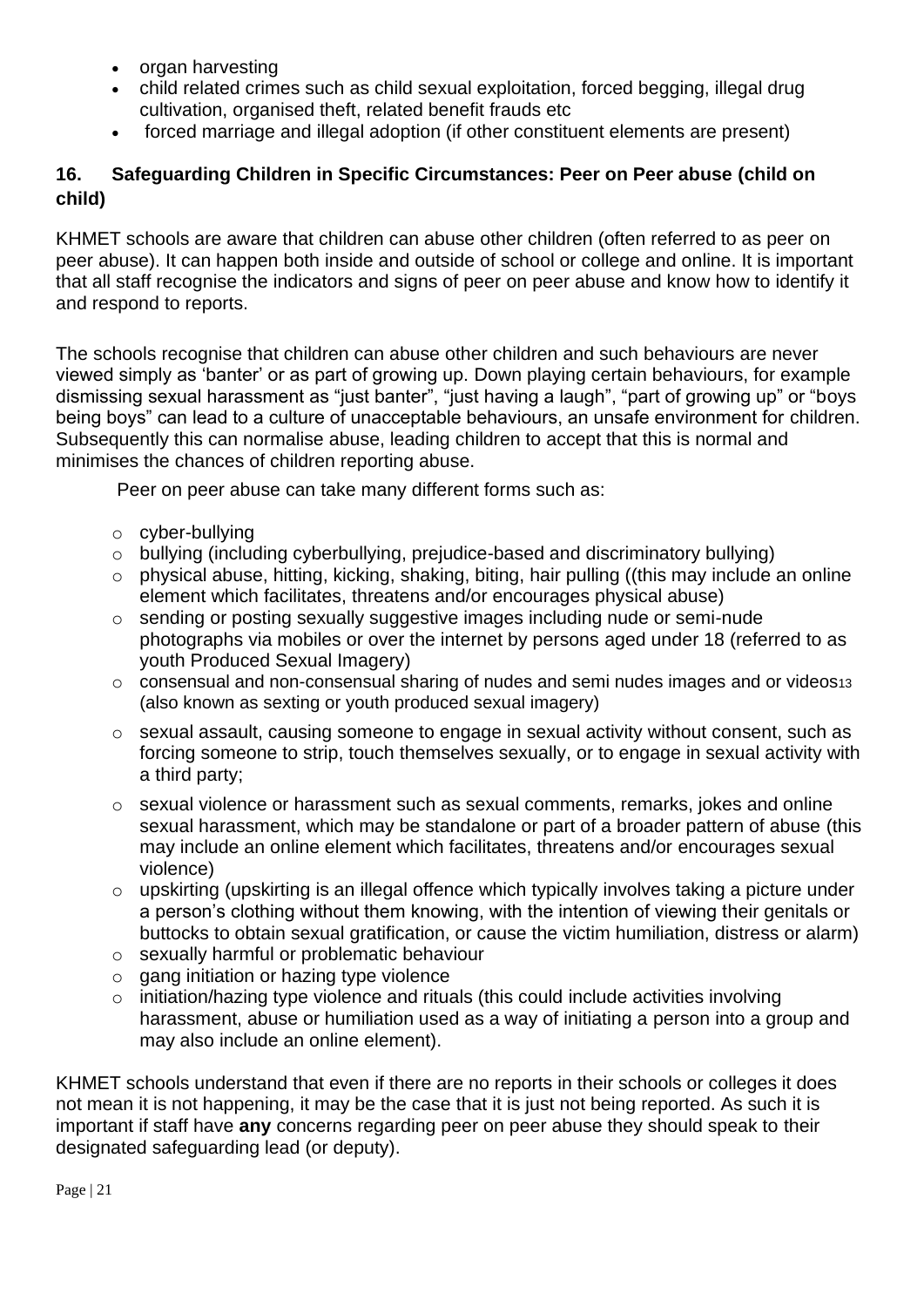Staff should be clear as to the school policy and procedures with regards to peer on peer abuse and the role they have to play in preventing it. KHMET schools identify the indicators of peer on peer abuse and respond where they believe a child may be at risk from it.

KHMET schools will reassure victims that they are being taken seriously and that they will be supported and kept safe. A victim should never be given the impression that they are creating a problem by reporting abuse, sexual violence or sexual harassment. Nor should a victim ever be made to feel ashamed for making a report

KHMET schools understand the referral pathways in response to sexual harassment and sexual violence as identified in Part 5 of KSCIE (2021).

The schools will follow [Sexual Violence and Sexual Harassment guidance](https://www.gov.uk/government/publications/sexual-violence-and-sexual-harassment-between-children-in-schools-and-colleges) (DfE, 2017) when responding to such issues alongside local interagency procedures and the Harmful Sexual Behaviours strategy. This includes responding to any reports in a child centred manner and undertaking an immediate risk and needs assessment in relation to the victim, the alleged perpetrator and other children. The school will respond to reports of sexual violence and sexual harassment on a case-by-case basis considering the Effective Support document, whether a criminal offence may have been considered and whether a report to the Multi Agency Safeguarding Hub or the police is necessary. The school will also consider seeking specialist advice, guidance and assessment and will work with partner agencies in relation to management of information and what should be shared with staff, parents and carers.

KHMET schools understand serious violence and what may signal that children are at risk from, or are involved in serious violent crime. Indicators may include increased absences, a change in friendships/relationships with older individuals or groups, a significant decline in performance, self-harm, significant change in wellbeing or signs of assaulted/unexplained injuries. Unexplained gifts or new possessions could indicate that children have been appropriated, or are involved with, individuals associated with criminal networks or gangs

KHMET schools understand contextual safeguarding and will make a referral in the first instance if apparent

KHMET schools will have sight of "Part 5 – Child on child sexual violence and sexual harassment" in KSCIE (2021) and understand how to report and respond to allegations of sexual violence or sexual harassment

#### <span id="page-21-0"></span>**17. Safeguarding Children in Specific Circumstances: Sexualised behaviours**

Where children display sexualised behaviours, the behaviours will be considered in accordance with the children's developmental understanding, age and impact on the alleged victim. Tools such as the Brook Traffic Light Tool will be used to assist in determining whether the behaviour is developmental or a cause for concern. This will assist in ensuring the child/ren receive the right support at the right time either via the Family Partnership Service or a referral to Children's Social Care

KHMET schools will utilise support and guidance from wider services such as Luton Sexual Health and make referrals where necessary, this includes AIM assessment

KHMET schools will manage incidents of sexualised behaviour on a case by case basis, with consideration to the alleged victim and alleged perpetrator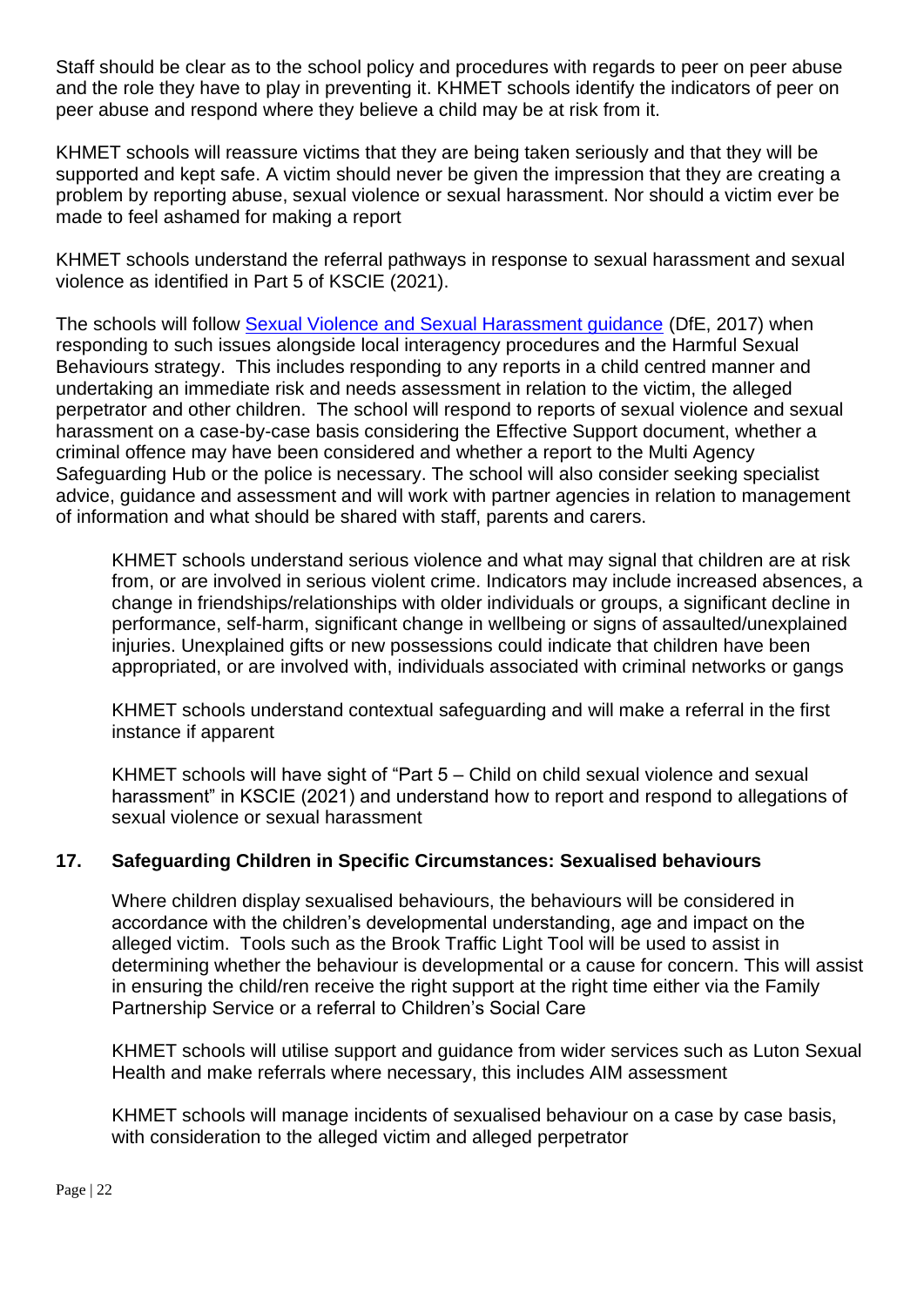In all cases of peer on peer abuse the schools will consider the vulnerability of all children including those alleged to have caused the harm and those alleged to be victims and provide a safeguarding response consistent with the Effective Support model within Luton. Consideration will be applied to violence in young people's relationships

Where necessary, the school behaviour policies will be invoked and any sanctions applied will be consistent with these procedures

Where issues indicate that a criminal offence may have been committed a report will be made to Bedfordshire police. The school will support victims through reporting concerns to the police and will ensure the wellbeing of the child is support thereafter

KHMET can seek further guidance around harmful sexual behaviours [Sexual violence and](https://www.gov.uk/government/publications/sexual-violence-and-sexual-harassment-between-children-in-schools-and-colleges)  [sexual harassment between children in schools and colleges -](https://www.gov.uk/government/publications/sexual-violence-and-sexual-harassment-between-children-in-schools-and-colleges) GOV.UK (www.gov.uk)

## <span id="page-22-0"></span>**18. Safeguarding Children in Specific Circumstances: Gang related violence (Contextual/Extra Familial Risk)**

All staff should be aware that safeguarding incidents and/or behaviours can be associated with factors outside the school or college and/or can occur between children outside of these environments.

All staff, but especially the Designated Safeguarding Leads (and deputies) should consider whether children are at risk of exploitation or abuse outside of their families. Extra-familial harms take a variety of different forms and children can be vulnerable to multiple harms including, but not limited to, sexual exploitation, criminal exploitation and serious youth

KHMET schools are aware of indicators that may signal children are involved with serious violent crime. All staff recognise that these may include:

- o Increased absences from school
- o A change in friendships or groups (friendships with older children or groups)
- o A decline in performance
- o Changes to wellbeing or signs of self harm
- o Unexplained injuries
- o Unexplained gifts and possessions (this may indicate they have been approached with individuals associated with gangs)

 KHMET schools identify risk factors associated with children that have been permanently excluded from school. Further advice regarding youth violence is provided in the [Home Office's](https://www.gov.uk/government/publications/advice-to-schools-and-colleges-on-gangs-and-youth-violence)  [Preventing youth violence](https://www.gov.uk/government/publications/advice-to-schools-and-colleges-on-gangs-and-youth-violence) and gang involvement and its [Criminal exploitation of children and](https://www.gov.uk/government/publications/criminal-exploitation-of-children-and-vulnerable-adults-county-lines)  [vulnerable adults: county lines guidance](https://www.gov.uk/government/publications/criminal-exploitation-of-children-and-vulnerable-adults-county-lines)

The schools recognises the risks posed to children in relation to involvement in gang related activity, which may be street gang, peer group or organised crime. Young people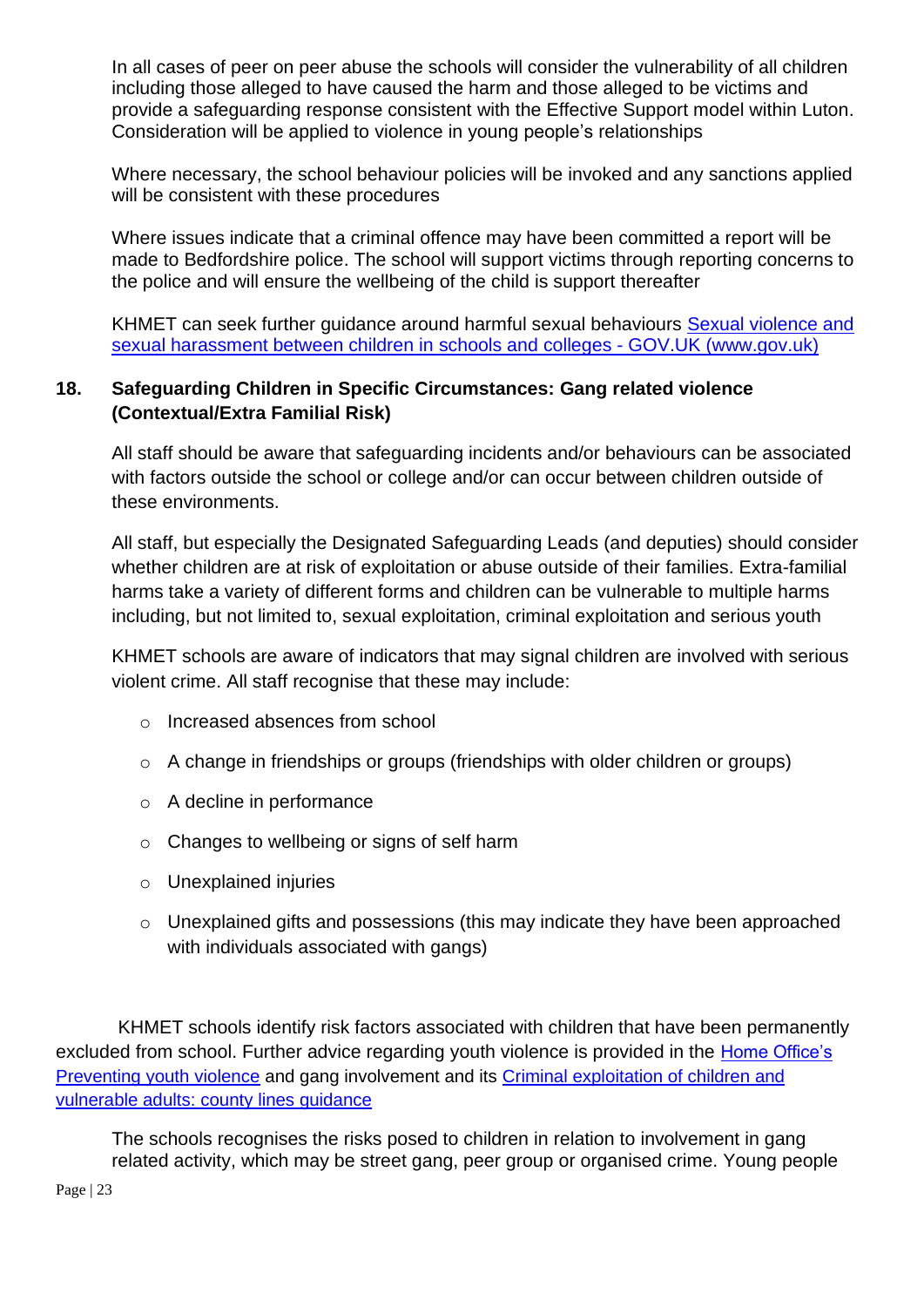who are involved in gangs are more like to suffer harm themselves, through retaliatory violence, displaced retaliation, territorial violence with other gangs or other harm suffered whilst committing a crime. In addition, children may experience violence as part of an initiation or hazing practices

The schools understand that referral can be crucial in the early identification of children who may need additional support due to gang related activity and as such will provide an appropriate response/referral to the Family Partnership Service

Where there are concerns that a child or young person may be, or is at risk of becoming, involved in gang related activity, a referral will be made to the MAG panel in accordance with local procedures as part of the safeguarding response If information suggests a child may be at risk of significant harm due to gang related activity a referral will be made to the Multi Agency Safeguarding Hub within Children's Social Care

KHMET schools understand the process of completing a Multi Agency Submission Form which highlights broader concerns contextually occurring outside of the child's home. See Appendix 7 for further information

#### <span id="page-23-0"></span>**19. Safeguarding Children in Specific Circumstances: Youth Generated Sexualised Imagery**

The schools recognise the impact of online social communication and the issue of sending or posting sexually suggestive images including nude or semi-nude photographs via mobiles or over the internet. The schools pay due regard to the guidance issued by the UK Council for Child Internet Safety in relation to how to respond to incidents

**All** staff should have an awareness of safeguarding issues that can put children at risk of harm. Behaviours linked to issues such as drug taking and or alcohol misuse, deliberately missing education and consensual and non-consensual sharing of nudes and semi-nudes images and/or videos can be signs that children are at risk.

In all cases where an incident of youth produced sexual imagery is reporting the following actions will be undertaken:

- o the incident will be reported to the Designated Safeguarding Lead as soon as possible.
- o the designated safeguarding lead will hold an initial review discussion or meeting with appropriate school staff.
- $\circ$  interviews will be held with the young people involved (if appropriate).
- o parents will be informed at an early stage and involved in the process unless there is good reason to believe that involving parents would put the young person at risk of harm.
- o at any point in the process if there is a concern a young person has been harmed or is at risk of harm a referral should be made to children's social care and/or the police immediately.
- An immediate referral will be made to the Police and Social care in the following circumstances:
	- $\circ$  the incident involves an adult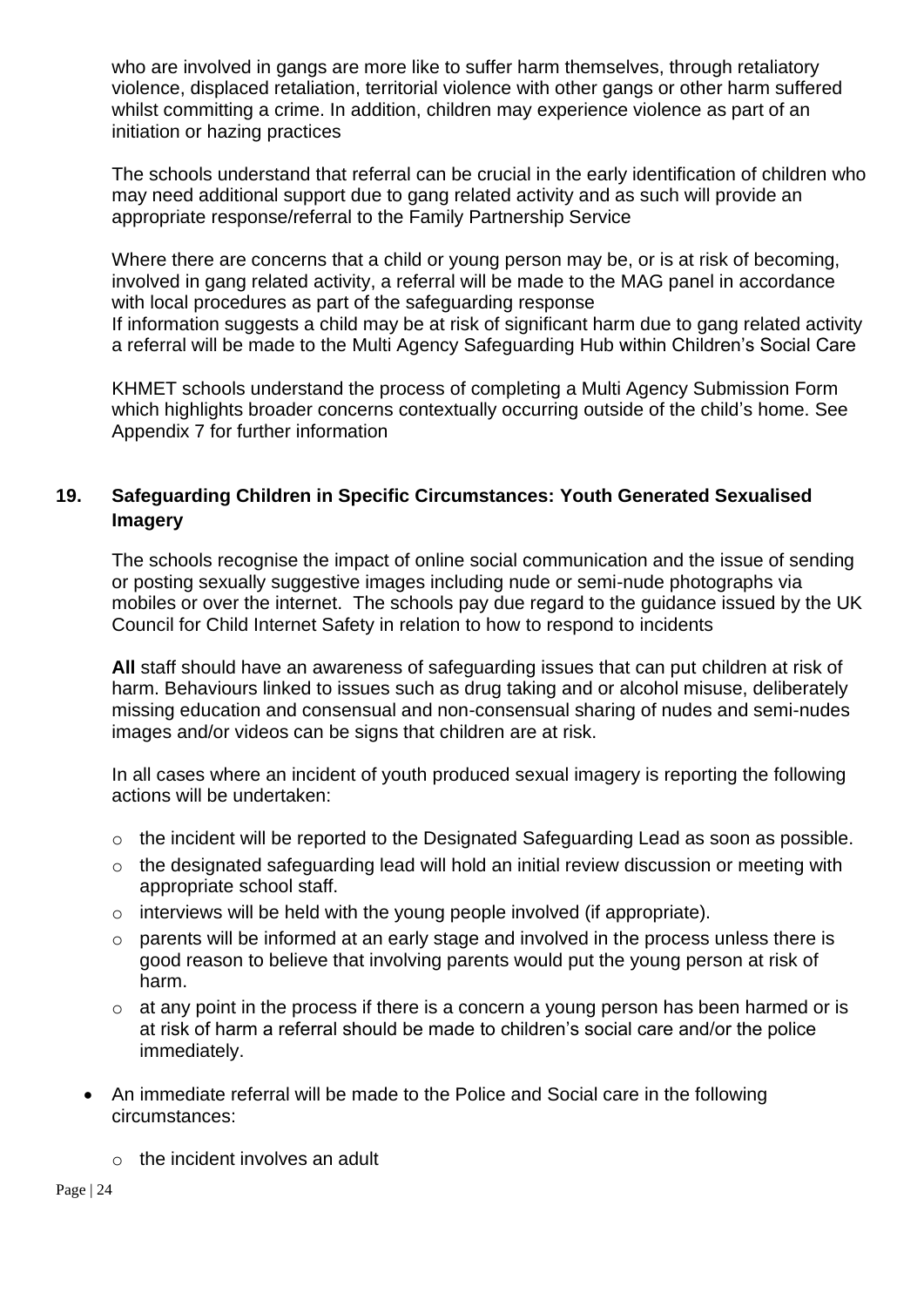- o there is reason to believe that a young person has been coerced, blackmailed or groomed, or if there are concerns about their capacity to consent (for example, owing to special educational needs)
- o the imagery suggests the content depicts sexual acts which are unusual for the young person's developmental stage, or are violent
- $\circ$  the imagery involves sexual acts and any pupil in the imagery is under 13
- $\circ$  there is reason to believe a young person is at immediate risk of harm owing to the sharing of the imagery, for example, the young person is presenting as suicidal or selfharming

If none of the above applies the school may choose to deal with the incident without involving the police or social care. This will usually be the case where the Designated Safeguarding Lead is confident that they have enough information to assess the risks to the pupils involved and the risks can be managed within the school pastoral support and disciplinary framework.

All decisions and rationale for decision making will be recorded. All decisions will be based on the best interests of the child/ren

The school will pay due regard to the Department for Education guidance: [Searching,](https://assets.publishing.service.gov.uk/government/uploads/system/uploads/attachment_data/file/674416/Searching_screening_and_confiscation.pdf)  [Screening and Confiscation advice](https://assets.publishing.service.gov.uk/government/uploads/system/uploads/attachment_data/file/674416/Searching_screening_and_confiscation.pdf)

Adults in the school will not view youth produced sexual imagery unless there is a good and clear reason to do so. Wherever possible the Designated Safeguarding Lead will respond to an incident based on what they have been told about the imagery.

All incidents will be recorded.

More information is available in Appendix Six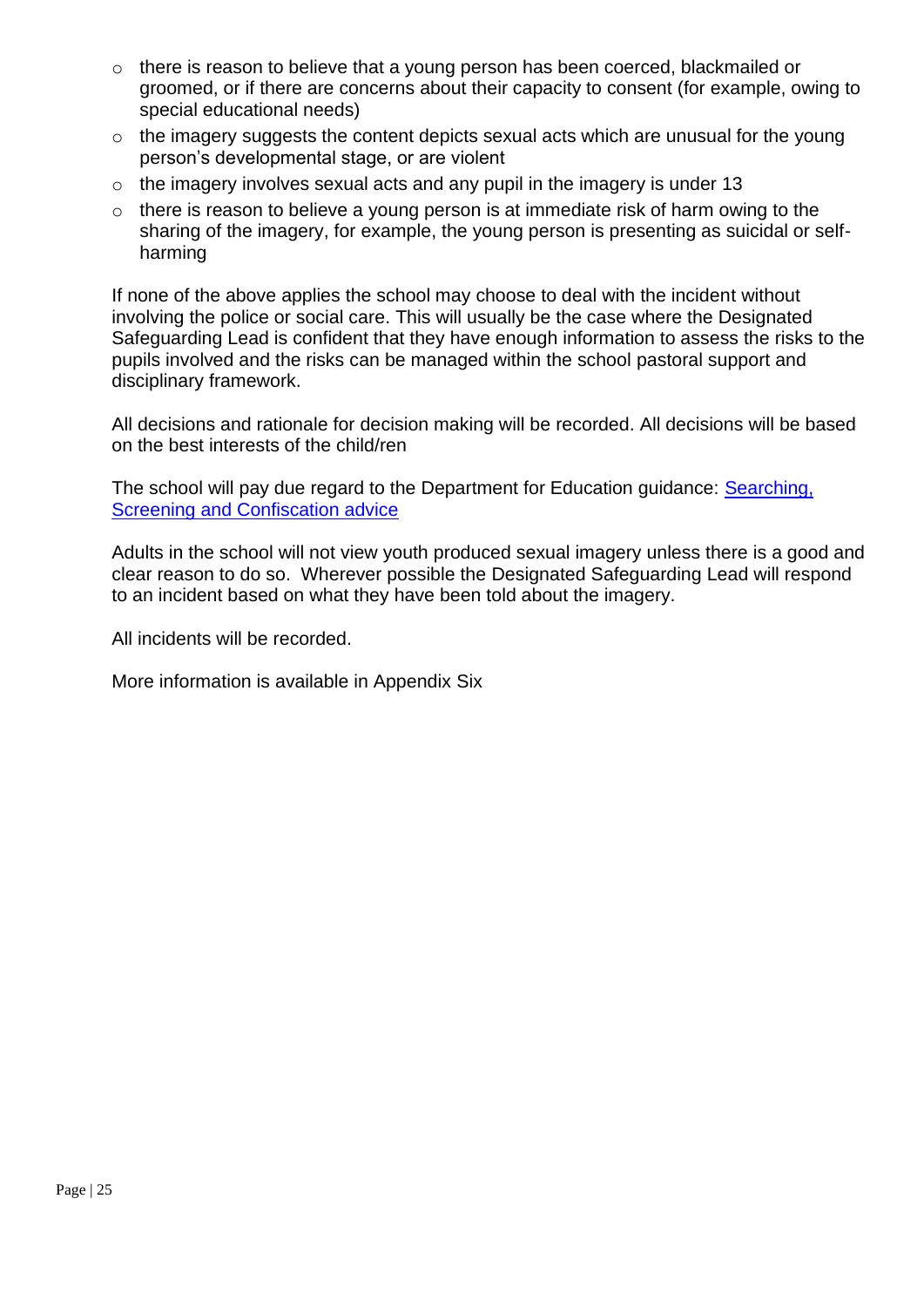## <span id="page-25-0"></span>**20. Safeguarding Children in specific circumstances: Child Sexual Exploitation (CSE) and Criminal Exploitation (CCE)**

#### **Child Sexual Exploitation (CSE)**

CSE is a form of child sexual abuse. Sexual abuse may involve physical contact, including assault by penetration (for example, rape or oral sex) or non-penetrative acts such as masturbation, kissing, rubbing, and touching outside clothing. It may include non-contact activities, such as involving children in the production of sexual images, forcing children to look at sexual images or watch sexual activities, encouraging children to behave in sexually inappropriate ways or grooming a child in preparation for abuse including via the internet.

CSE can occur over time or be a one-off occurrence, and may happen without the child's immediate knowledge e.g. through others sharing videos or images of them on social media.

CSE can affect any child, who has been coerced into engaging in sexual activities. This includes 16 and 17 year olds who can legally consent to have sex. Some children may not realise they are being exploited e.g. they believe they are in a genuine romantic relationship.

#### **Child Criminal Exploitation (CCE)**

Some specific forms of CCE can include children being forced or manipulated into transporting drugs or money through county lines, working in cannabis factories, shoplifting or pickpocketing. They can also be forced or manipulated into committing vehicle crime or threatening/committing serious violence to others.

Children can become trapped by this type of exploitation as perpetrators can threaten victims (and their families) with violence, or entrap and coerce them into debt. They may be coerced into carrying weapons such as knives or begin to carry a knife for a sense of protection from harm from others. As children involved in criminal exploitation often commit crimes themselves, their vulnerability as victims is not always recognised by adults and professionals, (particularly older children), and they are not treated as victims despite the harm they have experienced. They may still have been criminally exploited even if the activity appears to be something they have agreed or consented to.

It is important to note that the experience of girls who are criminally exploited can be very different to that of boys. The indicators may not be the same, however professionals should be aware that girls are at risk of criminal exploitation too. It is also important to note that both boys and girls being criminally exploited may be at higher risk of sexual exploitation.

Both CSE and CCE are forms of abuse that occur where an individual or group takes advantage of an imbalance in power to coerce, manipulate or deceive a child into taking part in sexual or criminal activity, in exchange for something the victim needs or wants, and/or for the financial advantage or increased status of the perpetrator or facilitator and/or through violence or the threat of violence. CSE and CCE can affect children, both male and female and can include children who have been moved (commonly referred to as trafficking) for the purpose of exploitation.

The schools recognise that both boys and girls can be vulnerable to Child Sexual Exploitation and as such ensure staff are alert to signs and indicators.

The schools recognise that there are various 'models' of CSE which include but not limited to:

gangs and groups boyfriend/girlfriend model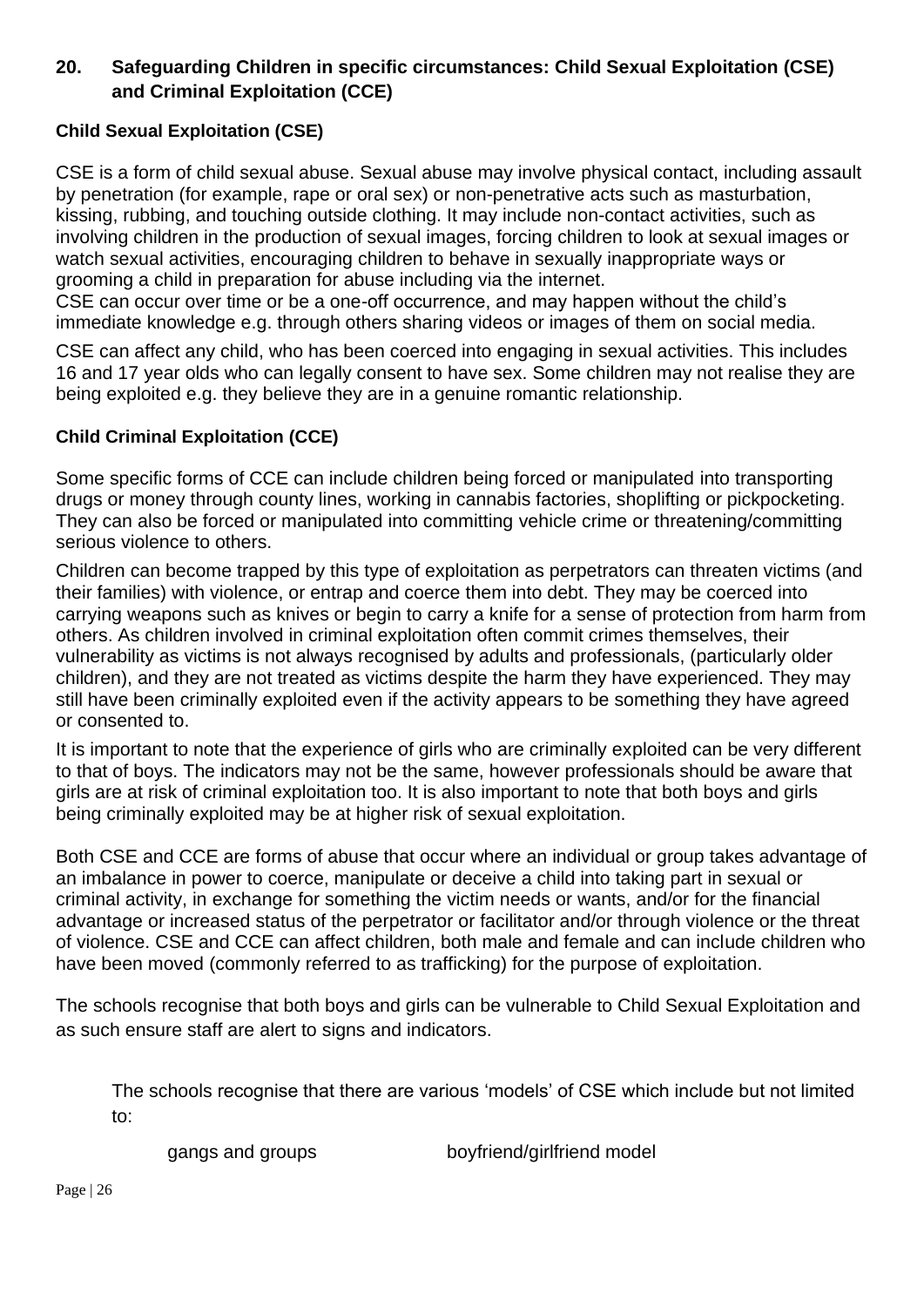| peer on peer | familial           |
|--------------|--------------------|
| online       | abuse of authority |

- where concerns are identified in relation to Child Sexual Exploitation the Effective Support document will be consulted in order to ensure the child receives support at the earliest possible opportunity
- a multi-agency response via the Family Partnership Service/MASH may be initiated through in response to a referral. Where parental consent cannot be obtained, advice will be sought from the Multi Agency Safeguarding Hub.
- if a child is thought to be at risk of significant harm through child sexual exploitation a referral will be made to the Multi Agency Safeguarding Hub within children's social care
- in all cases intelligence will be shared with Bedfordshire Police using the information sharing form which will also be copied to the Single Point Of Contact for CSE within Luton Council

## <span id="page-26-0"></span>**21. Children in specific circumstances**

Further guidance in relation to safeguarding children in specific circumstances can be located in the LSCB/ Luton Council procedures as listed below:

- o abuse linked to spiritual belief
- o child sexual exploitation
- o safeguarding children vulnerable to gang activity
- o supporting individuals vulnerable to violent extremism
- o private fostering
- o children missing from home or care
- o children missing education
- o children of parents who misuse substances
- o children of parents with learning difficulties
- o [working](http://www.proceduresonline.com/birmingham/scb/chapters/p_ch_par_mental_health.html) with parents/carers with mental health problems
- $\circ$  working with parents/carers with disabilities
- o disabled children
- o protocol for dealing with domestic violence when children are involved
- $\circ$  online children exposed to abuse through the digital media
- o fabricated or induced illness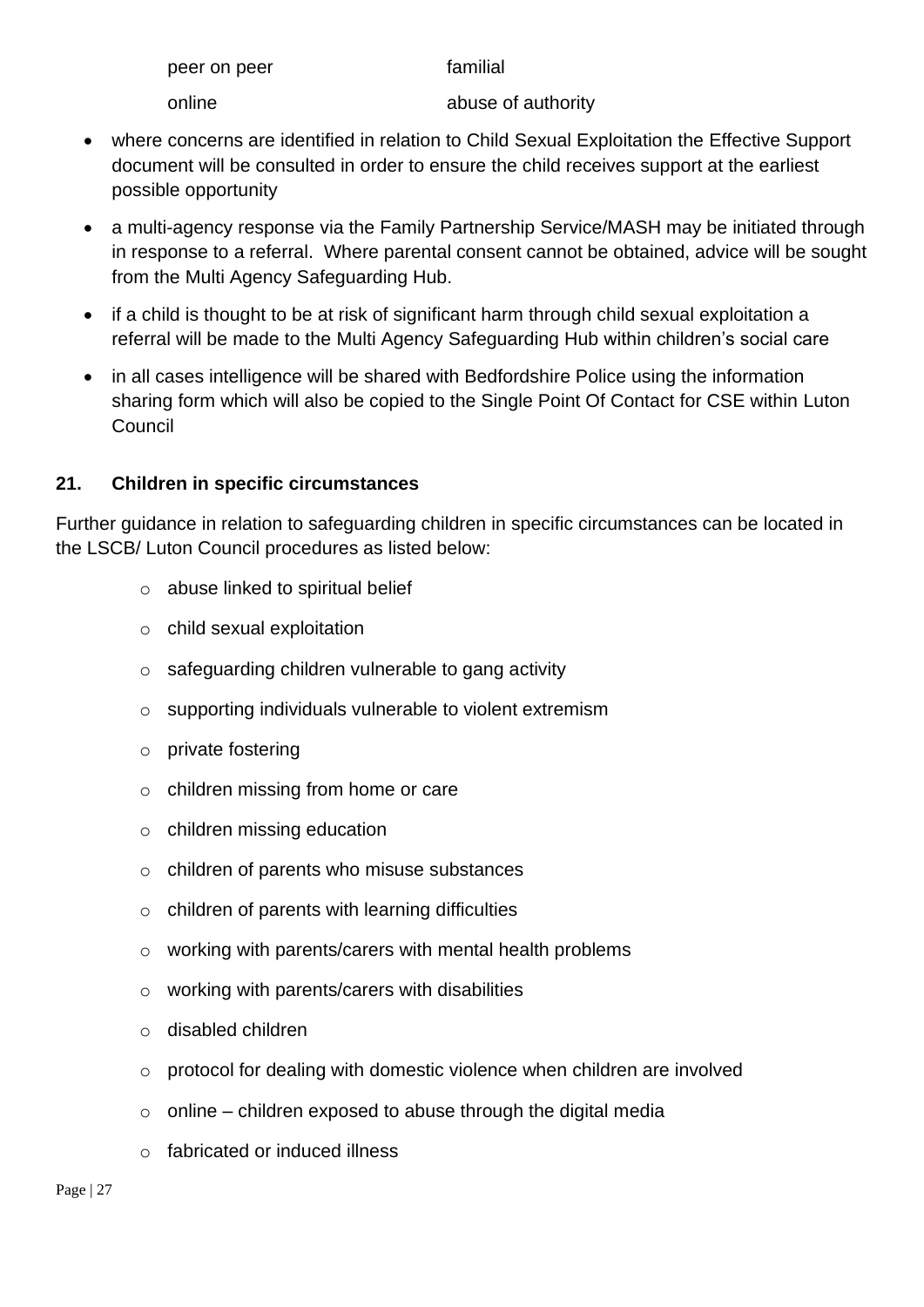- o Female Genital Mutilation
- o [forced marriage](http://www.proceduresonline.com/birmingham/scb/chapters/p_force_marriage.html) / honour based violence
- o modern day slavery / human trafficking
- o criminal exploitation of children across county Lines
- o practice guidance & procedures to distinguish between healthy and abusive sexual behaviours in children and young people
- o safeguarding children who may have been trafficked
- o protocol & guidance; working with sexually active young people
- o working with hostile, non-compliant clients and those who use disguised compliance
- o safeguarding young people on the Autism Spectrum

#### **Mental Health**

All staff should be aware that mental health problems can, in some cases, be an indicator that a child has suffered or is at risk of suffering abuse, neglect or exploitation.

Only appropriately trained professionals should attempt to make diagnosis of a mental health problem. However, staff are well placed to observe children day-to-day and identify those whose behaviour suggests that they may be experiencing a mental health problem or be at risk of developing one.

Where children have suffered abuse and neglect, or other potentially traumatic adverse childhood experiences, this can have a lasting impact throughout childhood, adolescence and into adulthood. It is vital that staff are aware of how these experiences, can impact on children's mental health, behaviour and education.

If staff have a mental health concern about a child that is also a safeguarding concern, immediate action should be taken following their child protection policy including discussion with the Designated Safeguarding Lead or deputy.

Schools and colleges can access a range of advice to help them identify children in need of extra mental health support, this includes working with external agencies. More information can be found in the [mental health and behaviour in schools guidance,](https://www.gov.uk/government/publications/mental-health-and-behaviour-in-schools--2) colleges may also wish to follow this guidance as best practice. Public Health England has produced a range of resources to support teachers.

The school will access a range of advice to help them identify children in need of extra mental health support. This includes working with external agencies as described in [Preventing and tackling bullying](https://assets.publishing.service.gov.uk/government/uploads/system/uploads/attachment_data/file/623895/Preventing_and_tackling_bullying_advice.pdf#:~:text=By%20effectively%20preventing%20and%20tackling%20bullying%2C%20schools%20can,bullying%20as%20part%20of%20their%20overall%20behaviour%20policy.)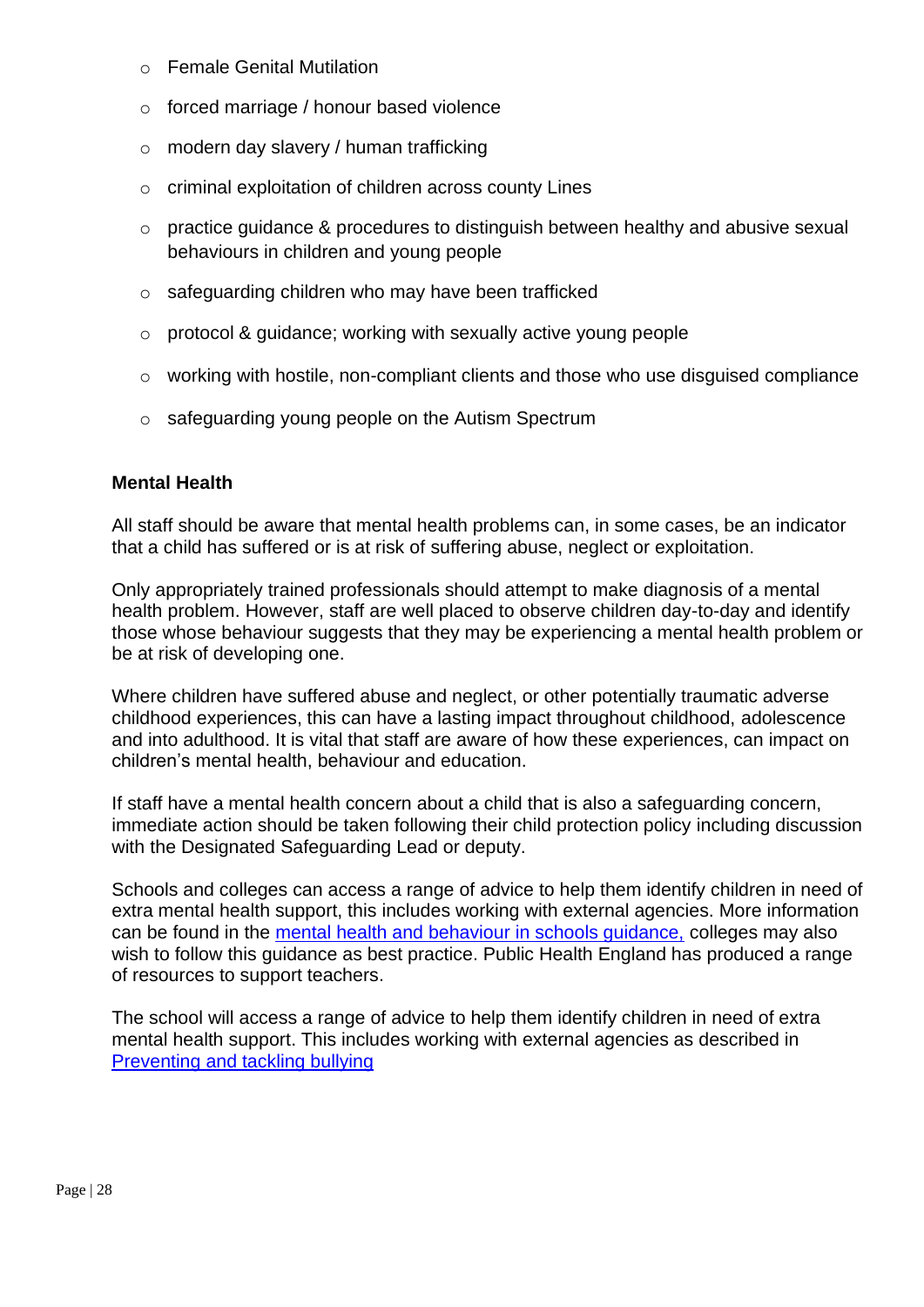#### <span id="page-28-0"></span>**22. Children with additional needs**

The schools recognise that while all children have a right to be safe, some children may be more vulnerable to abuse, for example a young carer, a child frequently missing from home/care, children with disabilities or special educational needs, a child living with domestic abuse, parental mental ill health, or substance abuse or a child who has returned home to their family from care

The schools ensure that assessment and referrals are made to support a child with additional needs at the earliest opportunity

When the school is considering either a fixed term or permanently exclusion of a vulnerable child and / or a child who is the subject of a child protection plan or where there is an existing child protection file, a multi-agency risk assessment meeting must be held prior to making the decision to exclude

In the event of a one-off serious incident resulting in an immediate decision to exclude, the risk assessment *must* be completed prior to convening a meeting of the Governing Body

#### <span id="page-28-1"></span>**23. What to do when there are concerns about a child**

All concerns will be viewed alongside Luton's Effective Support model in order to ensure the appropriate support or intervention is provided at the earliest opportunity in the least intrusive way.

The schools will also give due regard to the guidance contained in What to do if you are [worried a child is being abused, 2015](https://assets.publishing.service.gov.uk/government/uploads/system/uploads/attachment_data/file/419604/What_to_do_if_you_re_worried_a_child_is_being_abused.pdf)

If in consultation with the Effective Support document, the level of concern sits at Level 2 support will be provided by the school as the lead professional. The Luton directory can be used to identify appropriate agencies and wider support for families. If in consultation with the Effective Support document, the concern sits at a Level 3, a referral will be made into the Family Partnership Service via the Multi Agency Safeguarding Hub. Additional support or advice for this work may be sought from the Family Partnership Service as a multiagency response.

In cases where it is not possible to obtain consent from the parent / carer the schools will seek advice from the Multi Agency Safeguarding Hub.

The schools will review each case to ensure that any support or intervention provided has impacted positively on the welfare / safety of the child or young person and that improvement is sustained

In the event that provision of Family Partnership has not led to improvements for the child / young person, or concerns escalate, the schools will follow the step-up escalation procedures published by the local Multi Agency Safeguarding Arrangements (LSCB)

In consultation with the Effective Support document, if the concerns about the child or young person indicate that they may be at risk of or suffering significant harm a referral will be made to the Multi Agency Safeguarding Hub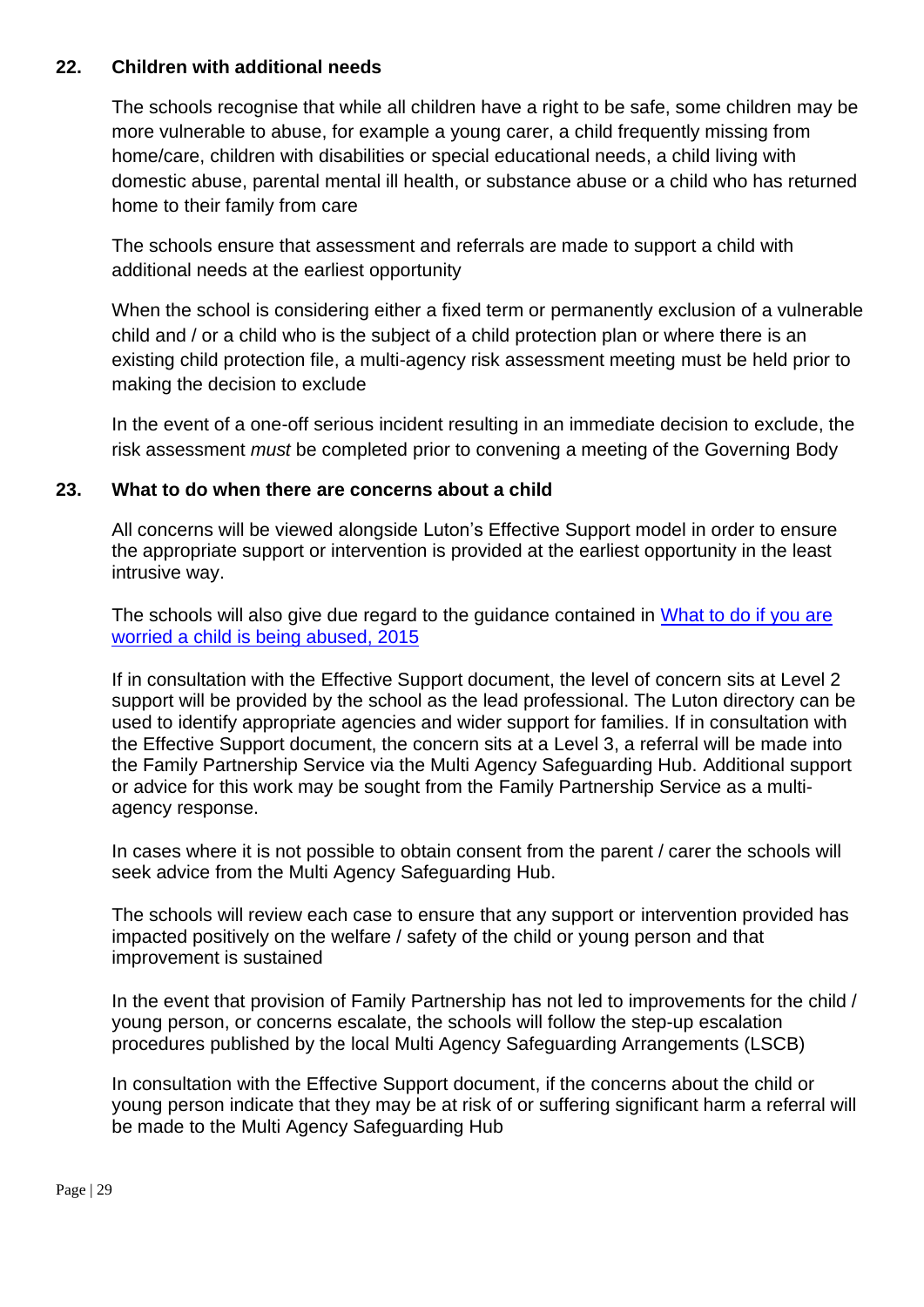Parents / carers will be informed of the referral unless informing them may place the child / young person at increased risk of harm

In the event of a professional disagreement in relation to a specific concern, the schools will follow the LSCB procedures for resolution of professional disagreements, also known as escalation procedures

Please see appendix 11 for further information

#### <span id="page-29-0"></span>**24. Involving parents / carers**

In general, safeguarding and child protection concerns will be discussed with parents / carers before approaching other agencies. Consent will be sought prior to making a referral. Appropriate staff will approach parents / carers after consultation with the Designated Safeguarding Lead. However, there may be occasions when the school will contact another agency **before** informing parents/carers because it considers that contacting them may increase the risk of significant harm to the child.

Parents / carers will be informed about the safeguarding policy through the website, newsletters, e-mails*.*

#### <span id="page-29-1"></span>**25. Multi-agency work**

The schools understand their role in the three safeguarding partner arrangements. Governing bodies, proprietors and the senior leadership teams, especially the designated safeguarding leads, will make themselves aware of and follow their local arrangements.

The schools work in partnership with other agencies in the best interests of the children. The schools will, where necessary, liaise with the school nurse, initiate an effective support strategy and make referrals to children's social care.

Referrals and contacts should be made by the Designated Safeguarding Lead to either the Family Partnership Service or the Multi Agency Safeguarding Hub depending on the level of need. Where the child already has a social worker the request for service will go immediately to the social worker involved or in their absence to their team manager or Duty **Worker** 

The schools will co-operate with any child protection enquiries conducted by children's social care. The schools will ensure representation at appropriate inter-agency meetings such as team around the family meetings, initial and review child protection conferences, and core group meetings

The schools will provide reports as required for these meetings in accordance with the Multi Agency Safeguarding Arrangements (LSCB) interagency procedures. If the school is unable to attend, a written report will be sent. The report will, wherever possible, be shared with parents / carers at least 24 hours prior to the meeting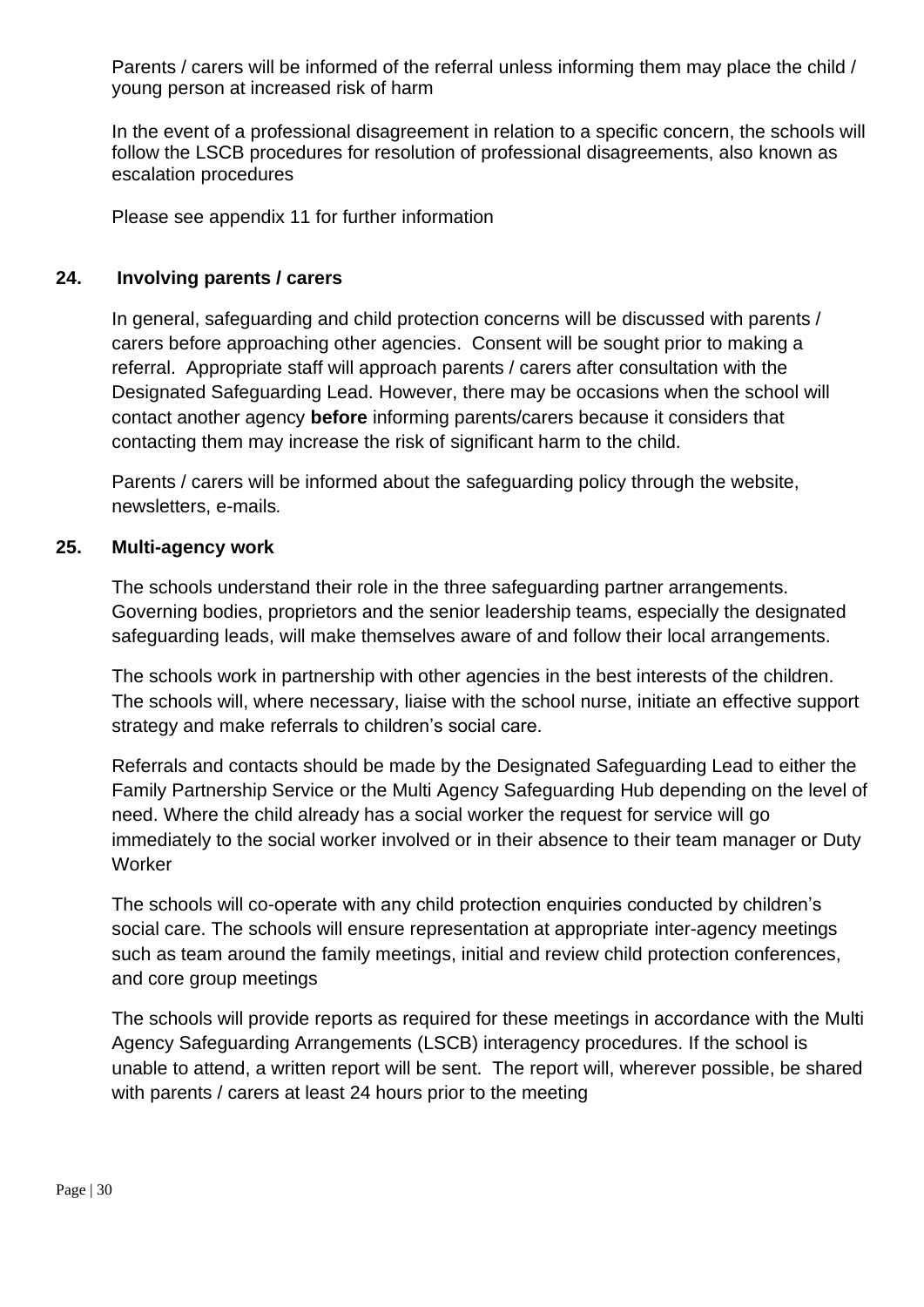Where a child is subject to an inter-agency child protection plan, child in need plan or early help assessment, the school will contribute to the preparation, implementation and review of the plan as appropriate

If a child is subject to a referral to a multi-panel such as MARAC, MAGPAN or CHANNEL the school will contribute to such the school will contribute to such arrangements

## <span id="page-30-0"></span>**26. Responding to an allegation or concern about a member of staff**

The schools will comply with the LSCB procedures for managing allegations and concerns about adults that work or volunteer with children in all circumstances

- this procedure should be used in any case in which it is alleged that a member of staff (including supply staff), governor, visiting professional or volunteer has:
	- $\circ$  behaved in a way that has harmed a child or may have harmed a child
	- o possibly committed a criminal offence against or related to a child; or
	- o behaved in a way that indicates s/he may pose a risk of harm to children
	- o behaved or may have behaved in a way that indicates they may not be suitable to work with children

Although it is an uncomfortable thought, it needs to be acknowledged that there is the potential for staff in school to abuse or mistreat children.

- all staff working within our organisation must report any potential safeguarding concerns about an individual's behaviour towards children and young people immediately
- allegations or concerns about colleagues and visitors must be reported direct to the Head Teacher / Principal unless the concern relates to Head Teacher / Principal. If the concern relates to the Head Teacher / Principal, it must be reported immediately to the Chair of Governors. Concerns must be reported directly to the Local Authority Designated Officer (LADO) in children's social care who will liaise with the Chair of Governors and decide on any action required.
- if the Head Teacher / Principal are not available, the member of staff should report their concerns to the most senior member of staff available who will make contact with the LADO and discuss the concerns
- contact into the LADO should happen at the earliest possible opportunity and within 1 working day.

## **The LADO in Luton can be contacted on 01582 548069**.

• the LADO may request a referral, if this is requested the referral will be completed and submitted within 1 working day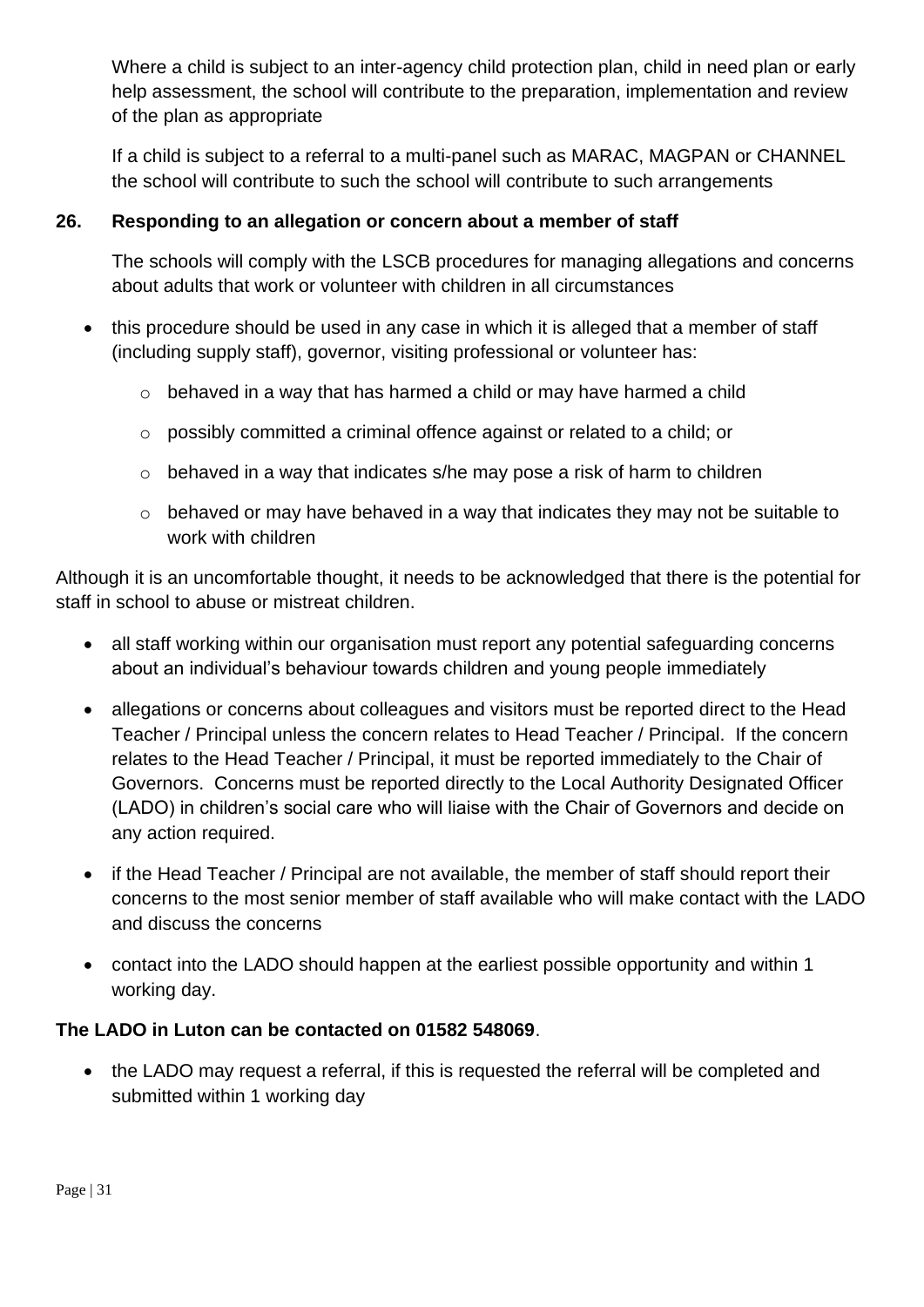- the school will engage with the LADO at all stages of the management of the allegation / concern and comply with the Statutory Guidance contained within Keeping Children Safe in Education (2021) and the local procedures published by the LSCB.
- the school will consider whether it is necessary to suspend the member of staff while the allegation or concern is investigated. However all reasonable alternatives to manage the risk will be considered.
- due consideration will be given to the view of the LADO in relation to suspension or in-work safeguards while a matter is investigated
- should the school dismiss a member of staff/volunteer as a result of a substantiated allegation, or should a member of staff/volunteer resign before an investigation has been completed, in accordance with Statutory Duty a referral to the Disclosure and Barring Service will be made.
- if the member of staff is engaged in teaching work, the school will in accordance with published guidance from the Department for Education consider whether a referral to the National College of Teaching and Leadership (NCTL) should be made
- the school will adhere to the Statutory Guidance contained within Keeping Children Safe in Education (2021) with regard to record keeping, confidentiality, references and compromise or settlement agreements

If a member of staff, student or volunteer has any concerns about poor, unsafe practice or failures of the safeguarding regime they are encouraged to raise this with the Head Teacher, Senior Leadership Team or Governing Body following the Whistle Blowing Procedures of the school.

The NSPCC whistleblowing helpline is available as an alternative route for staff who do not feel able to raise concerns regarding child protection failures internally or have concerns about the way a concern is being handled by their school or college. Staff can call 0800 028 0285 – line is available from 8:00 AM to 8:00 PM, Monday to Friday and email [help@nspcc.org.uk.](mailto:help@nspcc.org.uk) Please click [here](https://www.nspcc.org.uk/what-you-can-do/report-abuse/dedicated-helplines/whistleblowing-advice-line/) for information.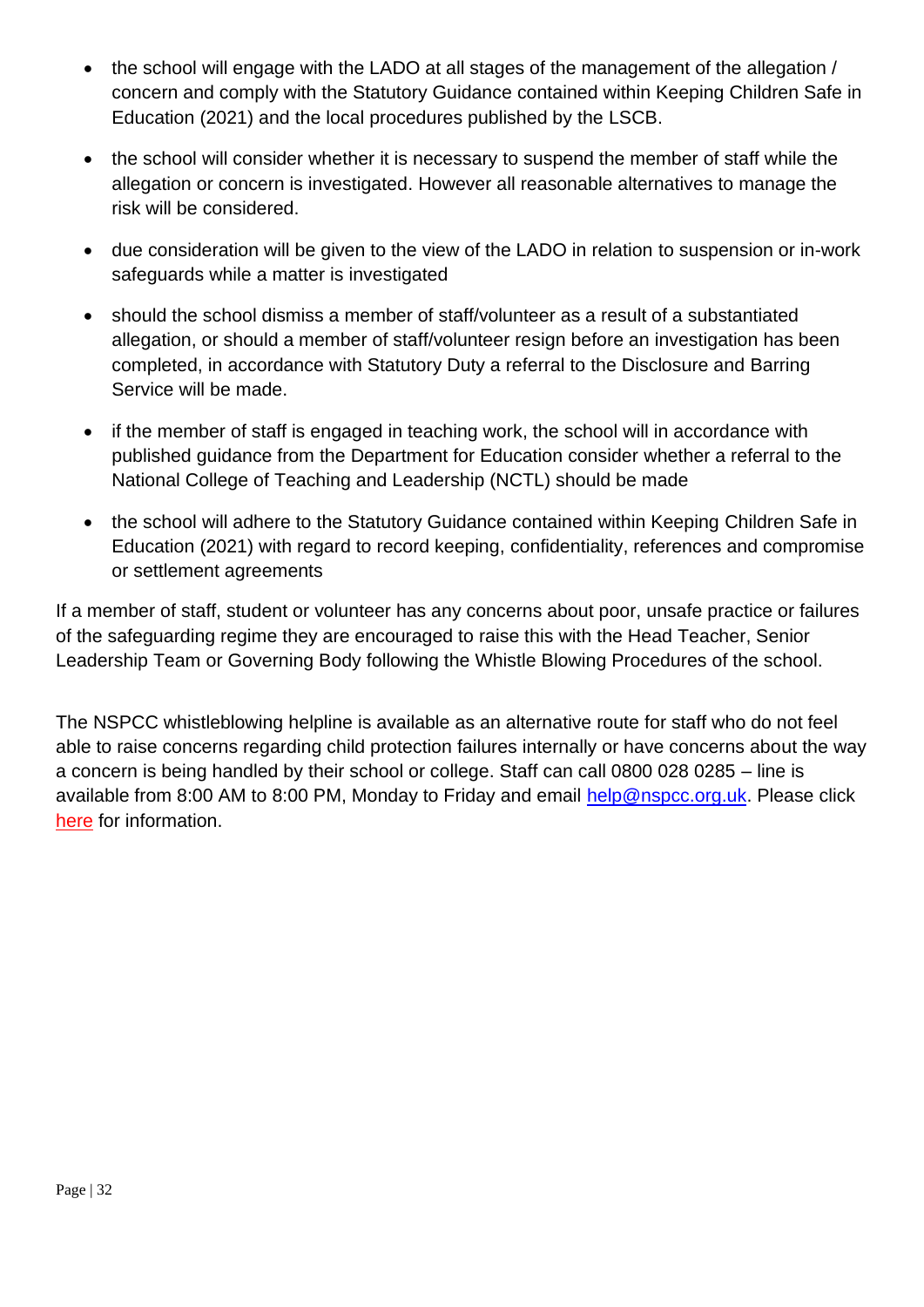#### **APPENDICES**

## <span id="page-32-0"></span>**Appendix 1**

#### **Definitions and indicators of abuse**

#### **1. Neglect**

Neglect is the persistent failure to meet a child's basic physical and/or psychological needs, likely to result in the serious impairment of the child's health or development. Neglect may occur during pregnancy as a result maternal substance abuse. Once a child is born, neglect may involve a parent or carer failing to:

- provide adequate food, clothing and shelter (including exclusion from home or abandonment)
- protect a child from physical and emotional harm or danger
- ensure adequate supervision (including the use of inadequate care-givers); or
- ensure access to appropriate medical care or treatment

It may also include neglect of, or unresponsiveness to, a child's basic emotional needs.

The following may be indicators of neglect (this is not designed to be used as a checklist):

- constant hunger
- stealing, scavenging and/or hoarding food
- frequent tiredness or listlessness
- frequently dirty or unkempt
- often poorly or inappropriately clad for the weather
- poor school attendance or often late for school
- poor concentration
- affection or attention seeking behaviour
- illnesses or injuries that are left untreated
- failure to achieve developmental milestones, for example growth, weight
- failure to develop intellectually or socially
- responsibility for activity that is not age appropriate such as cooking, ironing, caring for siblings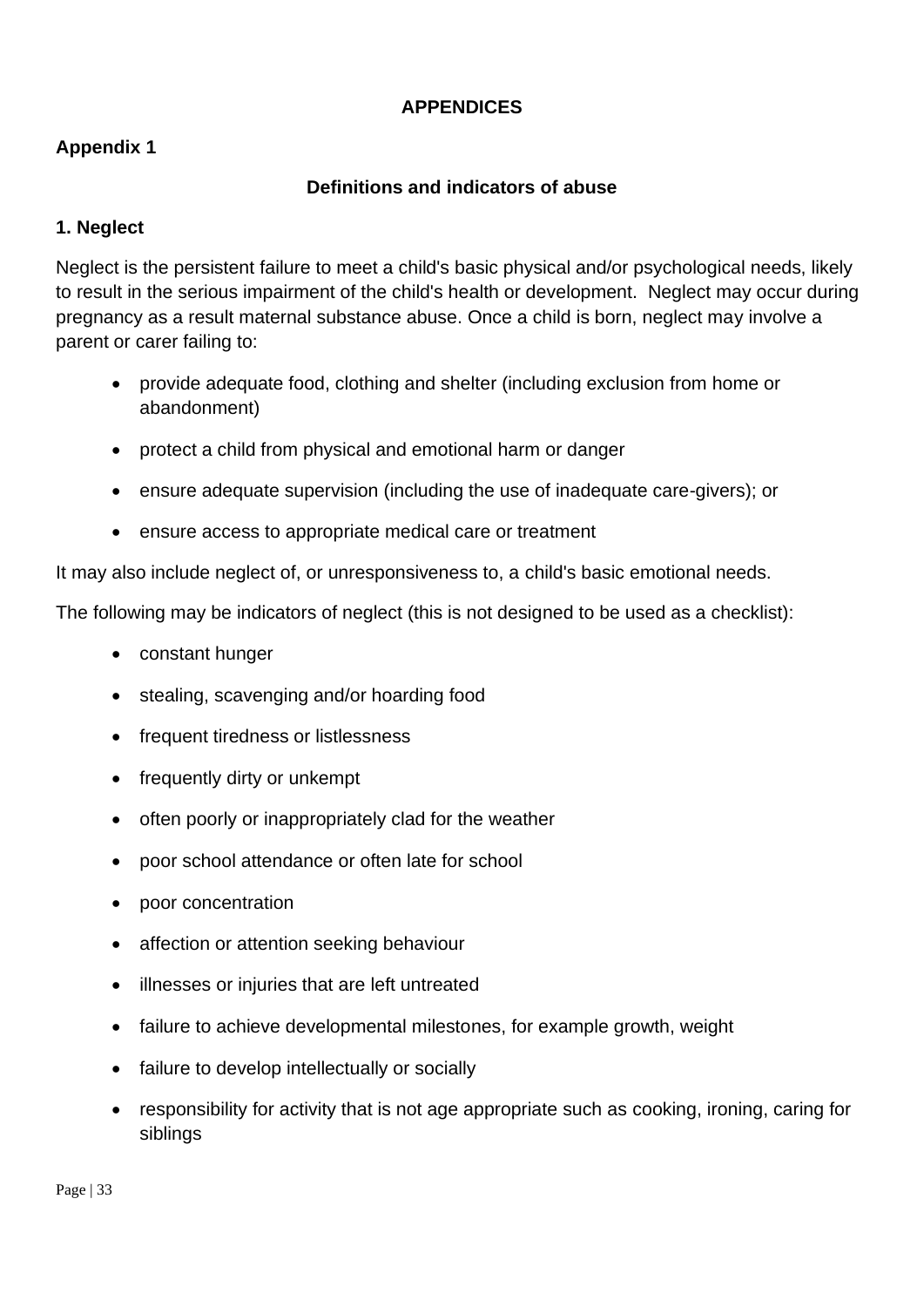- the child is regularly not collected or received from school; or
- the child is left at home alone or with inappropriate carer

#### 2. **Physical abuse**

Physical abuse may involve hitting, shaking, throwing, poisoning, burning or scalding, drowning, suffocating or otherwise causing physical harm to a child. Physical harm may also be caused when a parent or carer fabricates the symptoms of, or deliberately induces, illness in a child.

The following may be indicators of physical abuse (this is not designed to be used as a checklist):

- multiple bruises in clusters, or of uniform shape
- bruises that carry an imprint, such as a hand or a belt
- bite marks
- round burn marks
- multiple burn marks and burns on unusual areas of the body such as the back, shoulders or buttocks
- an injury that is not consistent with the account given
- changing or different accounts of how an injury occurred
- bald patches
- symptoms of drug or alcohol intoxication or poisoning
- unaccountable covering of limbs, even in hot weather
- fear of going home or parents being contacted
- fear of medical help
- fear of changing for PE
- inexplicable fear of adults or over-compliance
- violence or aggression towards others including bullying; or
- isolation from peers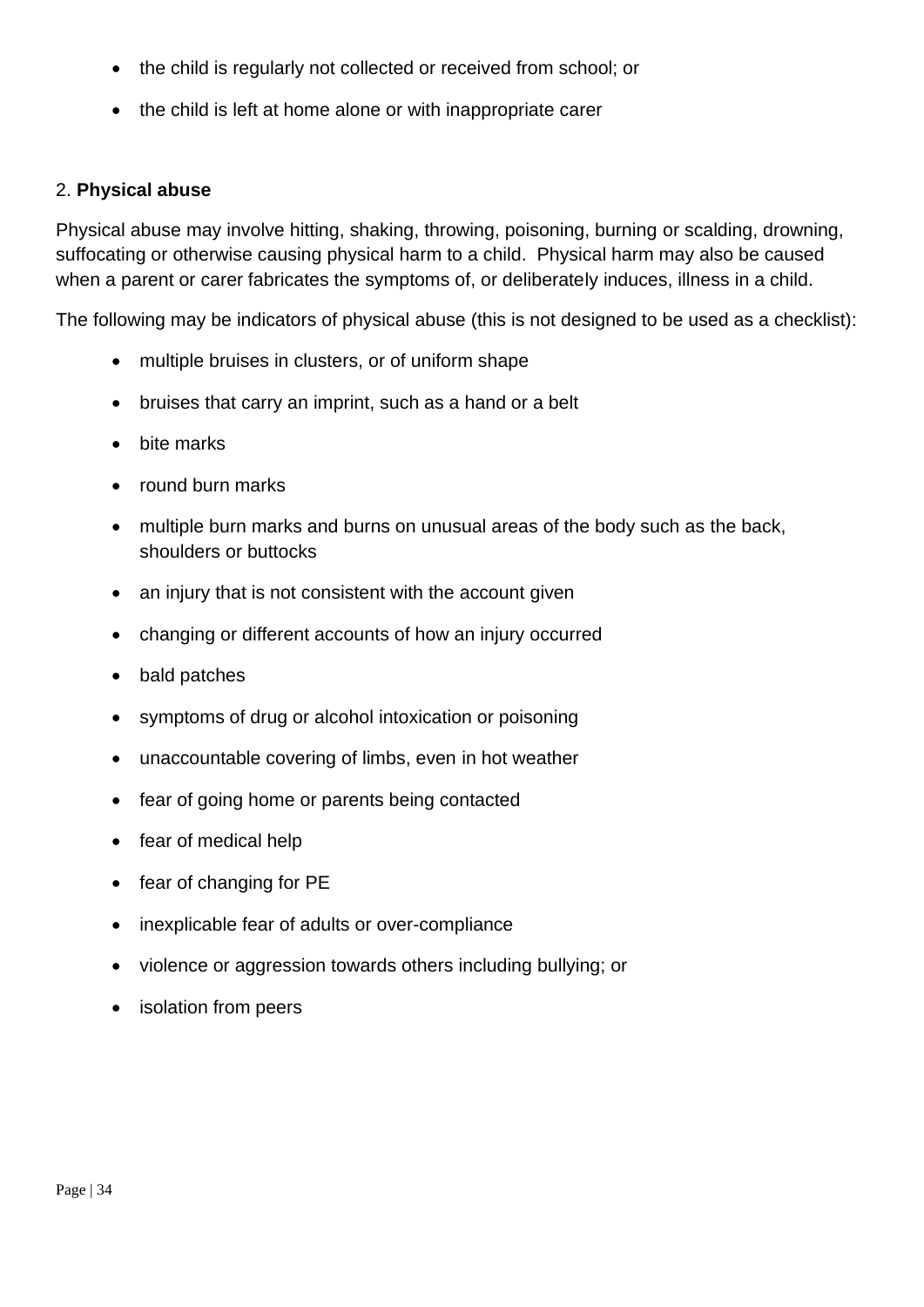#### **3. Sexual abuse**

Sexual abuse involves forcing or enticing a child or young person to take part in sexual activities, not necessarily involving a high level of violence, whether or not the child is aware of what is happening. The activities may involve physical contact, including assault by penetration (for example, rape or oral sex) or non-penetrative acts such as masturbation, kissing, rubbing and touching outside of clothing*.* They may also include non-contact activities, such as involving children in looking at, or in the production of, sexual images, watching sexual activities, encouraging children to behave in sexually inappropriate ways, or grooming a child in preparation for abuse (including via the internet). Sexual abuse is not solely perpetrated by adult males. Women can also commit act of sexual abuse, as can other children.

The following may be indicators of sexual abuse (this is not designed to be used as a checklist):

- sexually explicit play or behaviour or age-inappropriate knowledge
- anal or vaginal discharge, soreness or scratching
- reluctance to go home
- inability to concentrate, tiredness
- refusal to communicate
- thrush, persistent complaints of stomach disorders or pains
- eating disorders, for example anorexia nervosa and bulimia
- attention seeking behaviour, self-mutilation, substance abuse
- aggressive behaviour including sexual harassment or molestation
- unusual compliance
- regressive behaviour, enuresis, soiling
- frequent or open masturbation, touching others inappropriately
- depression, withdrawal, isolation from peer group
- reluctance to undress for PE or swimming; or
- bruises or scratches in the genital area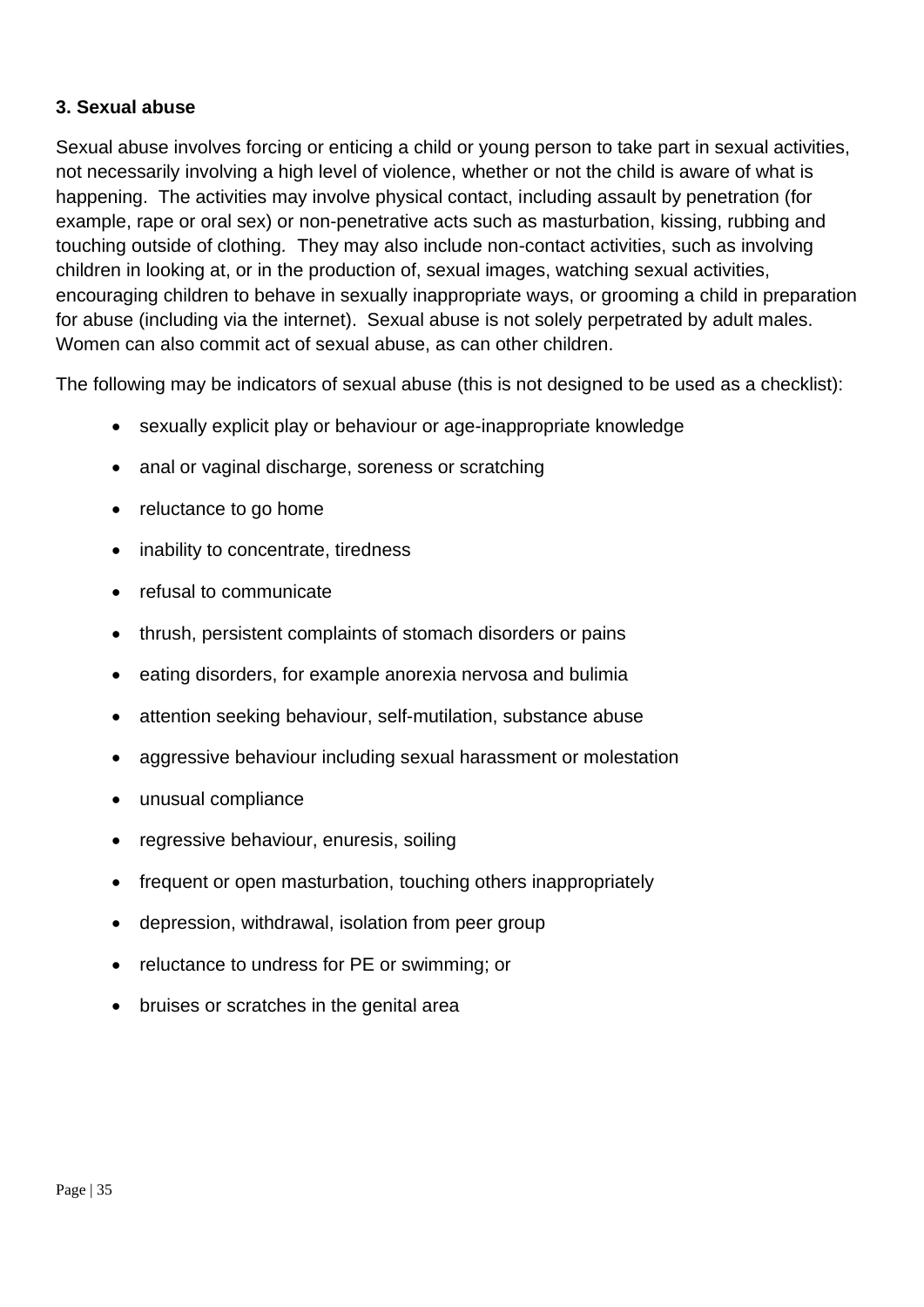## **4. Sexual exploitation**

Child sexual exploitation occurs when a child or young person, or another person, receives "something" (for example food, accommodation, drugs, alcohol, cigarettes, affection, gifts, money) as a result of the child/young person performing sexual activities, or another person performing sexual activities on the child/young person.

The presence of any significant indicator for sexual exploitation should trigger a referral to children's social care. The significant indicators are:

- having a relationship of concern with a controlling adult or young person (this may involve physical and/or emotional abuse and/or gang activity)
- entering and/or leaving vehicles driven by unknown adult
- possessing unexplained amounts of money, expensive clothes or other items
- frequenting areas known for risky activities
- being groomed or abused via the Internet and mobile technology; and
- having unexplained contact with hotels, taxi companies or fast food outlets

The intelligence reporting form on the LSCB website will be used to share information with Police and children's social care that raises a concern around CSE.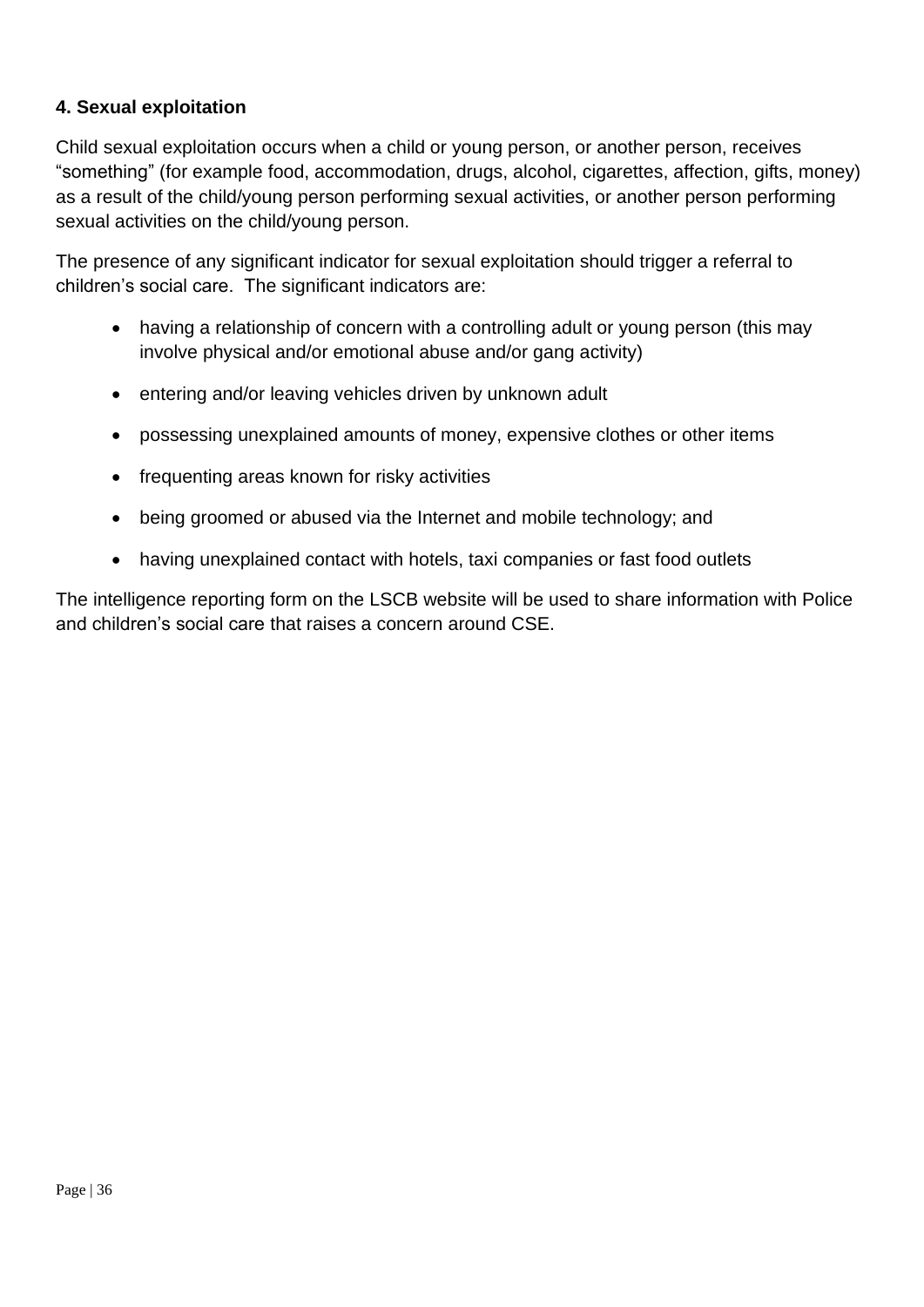#### **5. Emotional abuse**

Emotional abuse is the persistent emotional maltreatment of a child such as to cause severe and persistent adverse effects on the child's emotional development. It may involve conveying to children that they are worthless or unloved, inadequate, or valued only insofar as they meet the needs of another person. It may include not giving the child opportunities to express their views, deliberately silencing them or 'making fun' of what they say or how they communicate. It may feature age or developmentally inappropriate expectations being imposed on children. These may include interactions that are beyond the child's developmental capability, as well as overprotection and limitation of exploration and learning, or preventing the child participating in normal social interaction. It may also involve seeing or hearing the ill-treatment of another person. It may involve serious bullying (including cyber bullying)*,* causing children frequently to feel frightened or in danger, or the exploitation or corruption of children. Some level of emotional abuse is involved in all types of maltreatment

The following may be indicators of emotional abuse (this is not designed to be used as a checklist):

- the child consistently describes him/herself in very negative ways as stupid, naughty, hopeless, ugly
- over-reaction to mistakes
- delayed physical, mental or emotional development
- sudden speech or sensory disorders
- inappropriate emotional responses, fantasies
- behaviours such as rocking, banging head, regression, tics and twitches
- self harming, drug or solvent abuse
- fear of parents being contacted
- running away
- compulsive stealing
- appetite disorders anorexia nervosa, bulimia; or
- soiling, smearing faeces, enuresis

N.B. Some situations where children stop communication suddenly (known as "traumatic mutism") can indicate maltreatment.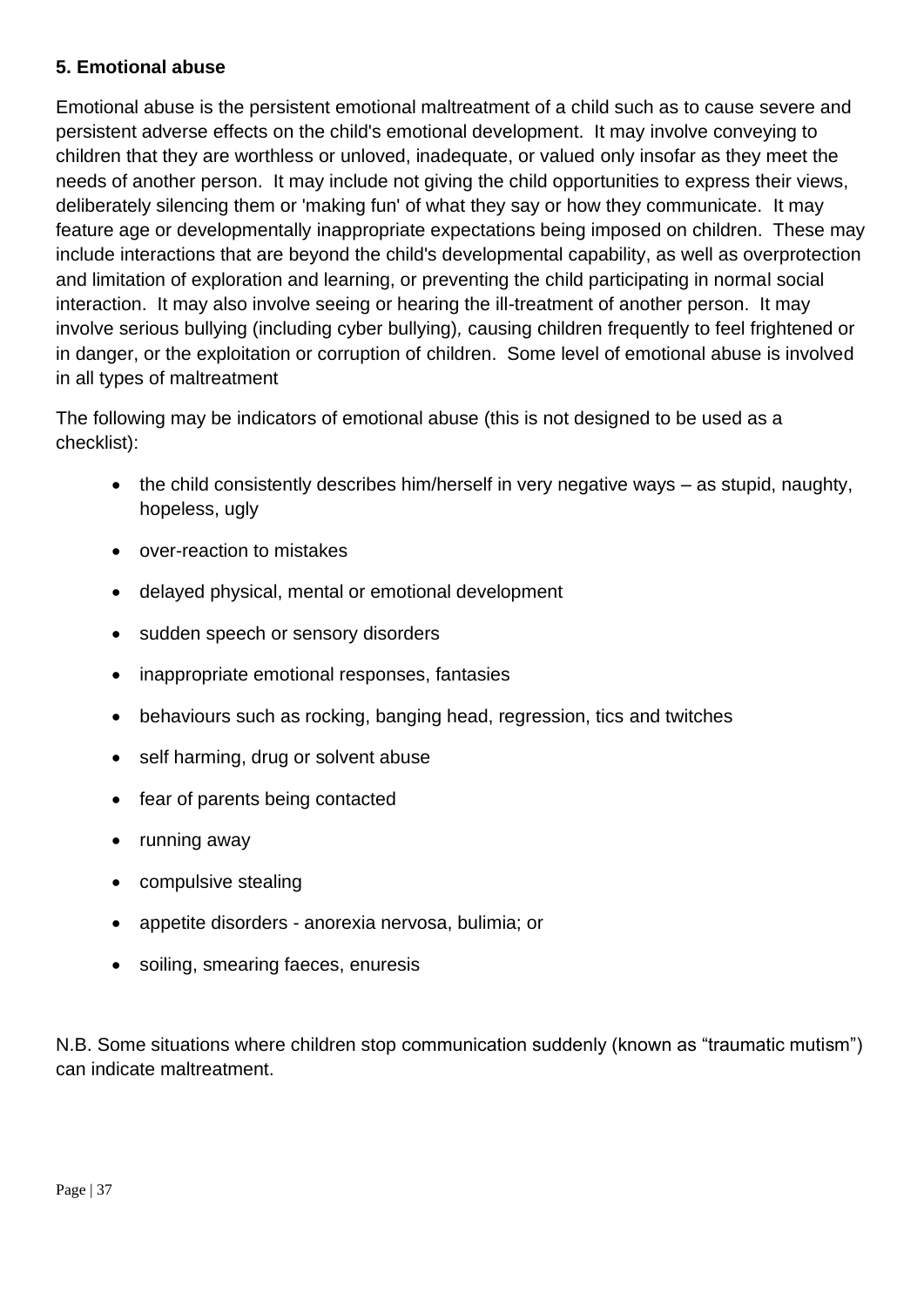#### **6. Responses from parents**

Research and experience indicates that the following responses from parents may suggest a cause for concern across all four categories:

- delay in seeking treatment that is obviously needed
- unawareness or denial of any injury, pain or loss of function (for example, a fractured limb)
- incompatible explanations offered, several different explanations or the child is said to have acted in a way that is inappropriate to her/his age and development
- reluctance to give information or failure to mention other known relevant injuries
- frequent presentation of minor injuries
- a persistently negative attitude towards the child
- unrealistic expectations or constant complaints about the child
- alcohol misuse or other drug/substance misuse
- parents request removal of the child from home; or
- violence between adults in the household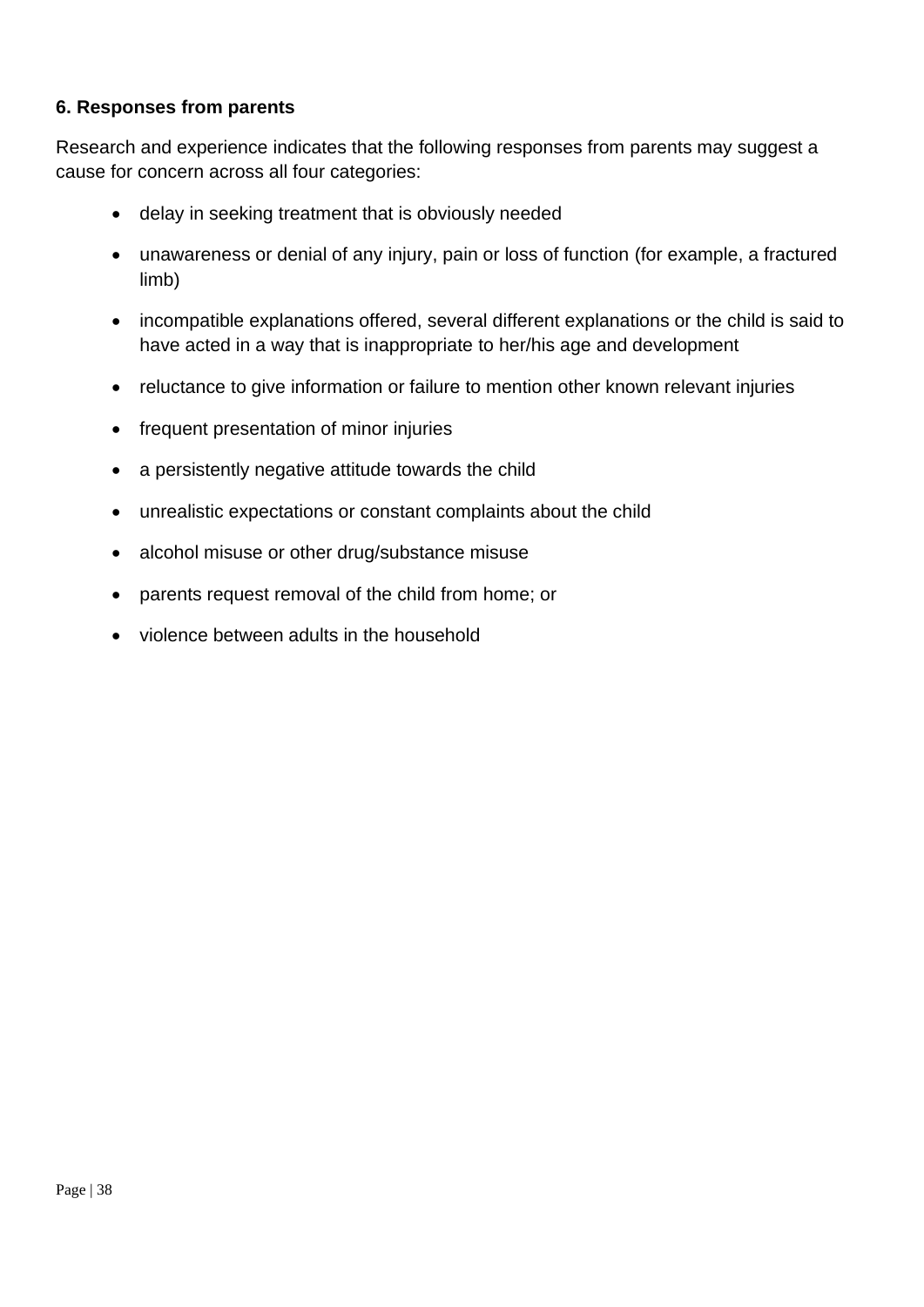#### **7. Children with disabilities**

When working with children with disabilities, practitioners need to be aware of those additional vulnerabilities to abuse and neglect such as:

- assumptions that indicators of possible abuse such as behaviour, mood and injury relate to the child's disability without further exploration
- children with Special Educational Needs and disabilities can be disproportionately impacted by things like bullying without outwardly showing any signs
- Communication barriers and difficulties in overcoming these barriers

Possible indicators of abuse and/or neglect may also include:

- a bruise in a site that might not be of concern on an ambulant child such as the shin, might be of concern on a non-mobile child
- not getting enough help with feeding leading to malnourishment
- poor toileting
- lack of stimulation
- unjustified and/or excessive use of restraint
- rough handling, extreme behaviour modification such as deprivation of medication, food or clothing, disabling wheelchair batteries
- unwillingness to try to learn a child's means of communication
- ill-fitting equipment. for example callipers, sleep boards, inappropriate splinting
- misappropriation of a child's finances; or
- inappropriate invasive procedures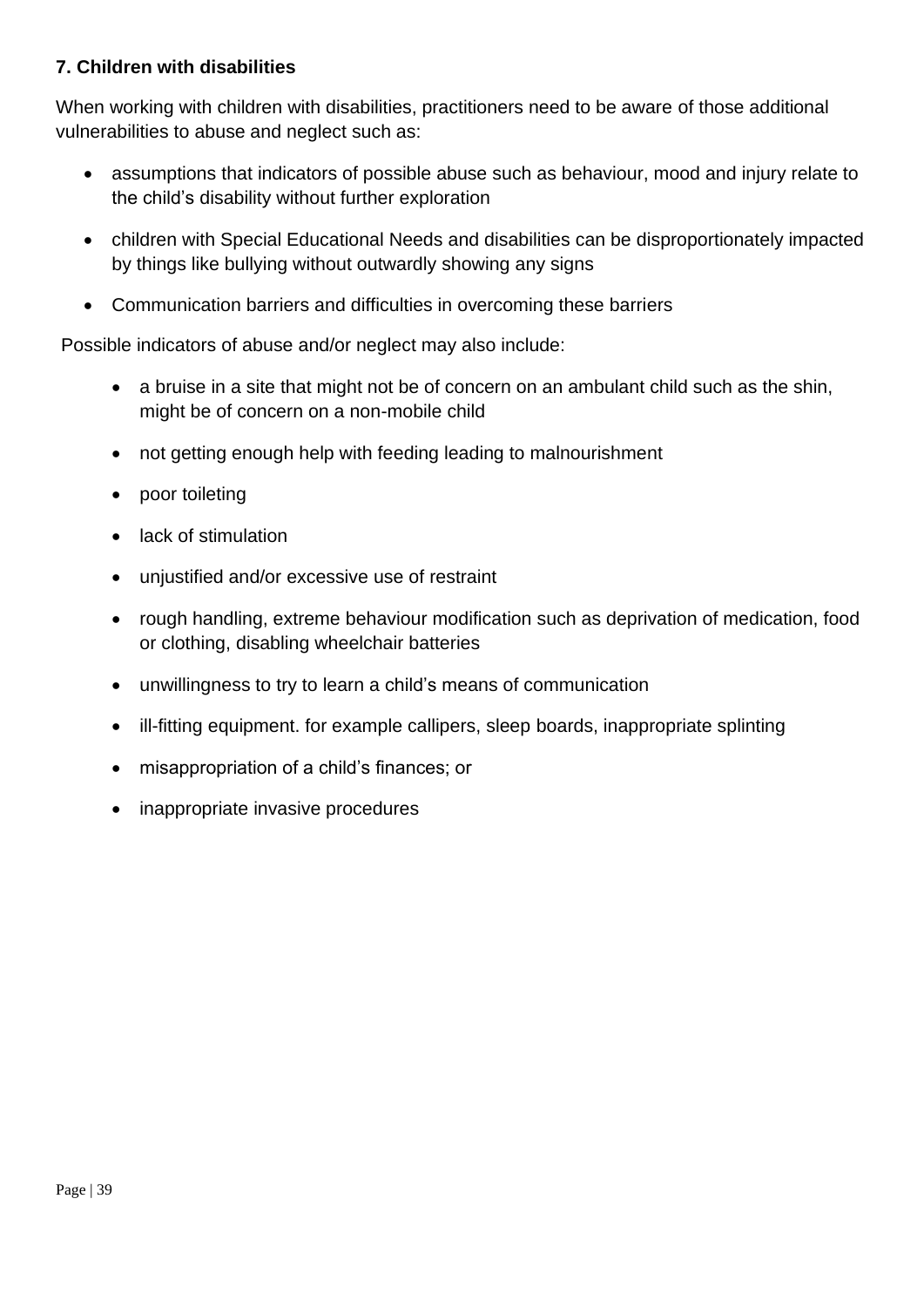## <span id="page-39-0"></span>**Appendix 2**

## <span id="page-39-1"></span>**Dealing with a disclosure of abuse**

#### **When a child tells me about abuse s/he has suffered, what must I remember?**

- stay calm
- do not communicate shock, anger or embarrassment
- reassure the child
- tell her/him you are pleased that s/he is speaking to you
- never enter into a pact of secrecy with the child
- assure her/him that you will try to help but let the child know that you will have to tell other people in order to do this. State who this will be and why
- tell her/him that you believe them
- children very rarely lie about abuse; but s/he may have tried to tell others and not been heard or believed
- tell the child that it is not her/his fault
- encourage the child to talk but do not ask "leading questions" or press for information
- listen and remember
- check that you have understood correctly what the child is trying to tell you
- praise the child for telling you
- communicate that s/he has a right to be safe and protected
- do not tell the child that what s/he experienced is dirty, naughty or bad
- it is inappropriate to make any comments about the alleged offender
- be aware that the child may retract what s/he has told you. It is essential to record all you have heard
- at the end of the conversation, tell the child again who you are going to tell and why that person or those people need to know
- as soon as you can afterwards, make a detailed record of the conversation using the child's own language – include any questions you may have asked
- Do not add any opinions or interpretations

Page | 40 NB It is not education staff's role to seek disclosures. Their role is to observe that something may be wrong, ask about it, listen, be available and try to make time to talk.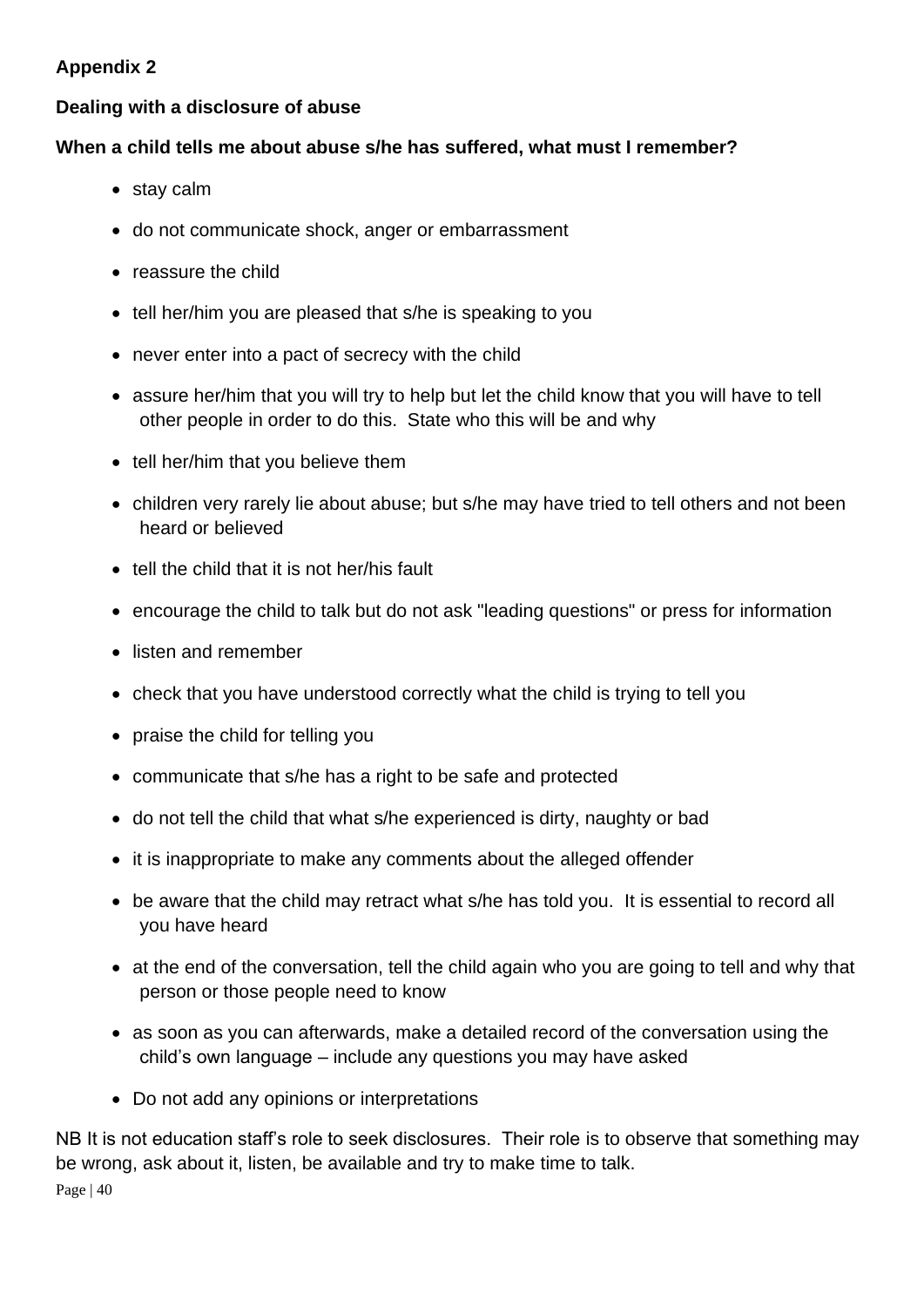#### **Immediately afterwards**

**You must not deal with this yourself**. Clear indications or disclosure of abuse must be reported to children's social care without delay, by the Head Teacher / Principal or the Designated Safeguarding Lead.

Children making a disclosure may do so with difficulty, having chosen carefully to whom they will speak. Listening to and supporting a child/young person who has been abused can be traumatic for the adults involved. Support for you will be available from your Designated Safeguarding Lead or Head Teacher / Principal.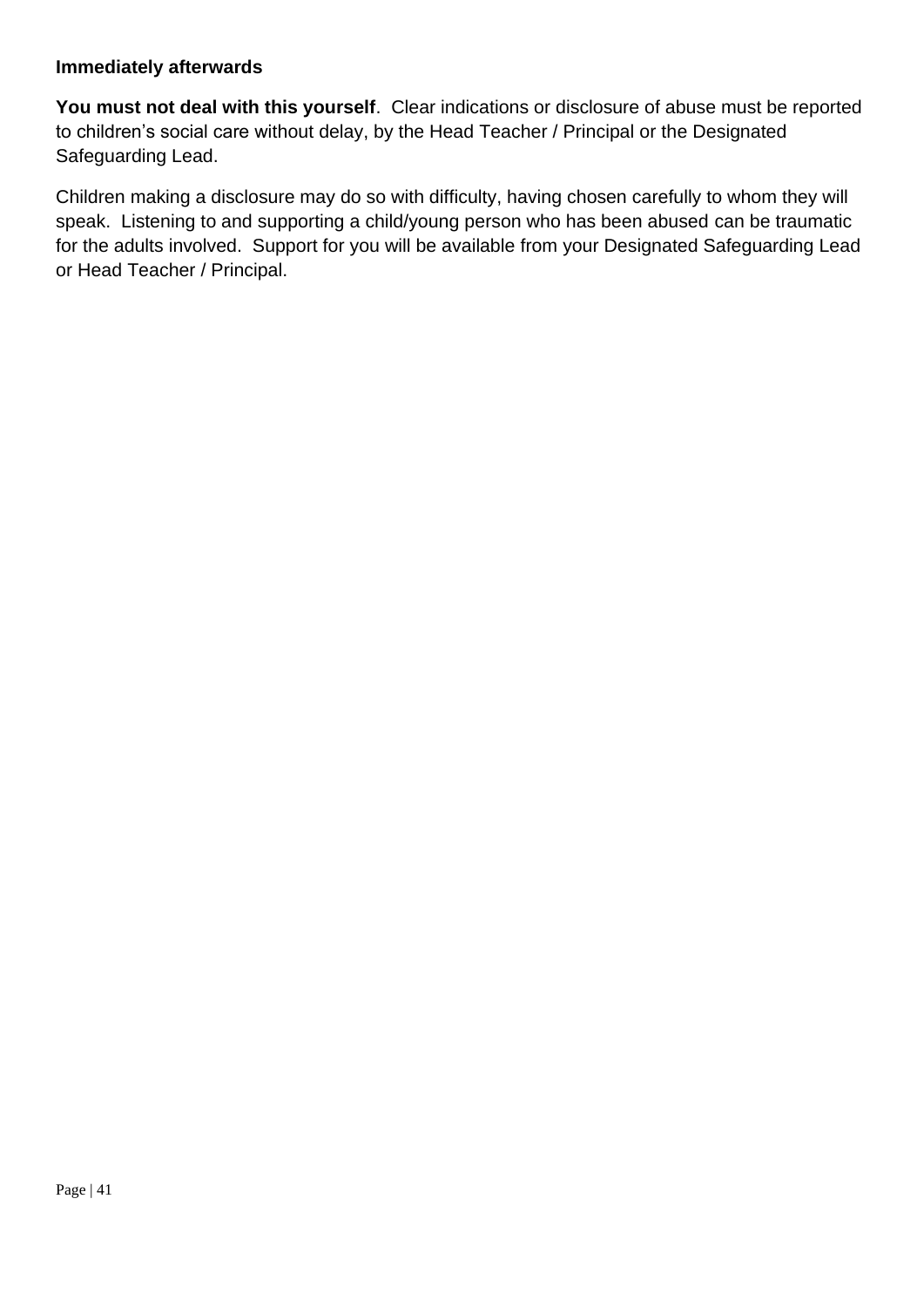## **Appendix 3**

## <span id="page-41-0"></span>**Allegations about a member of staff, governor or volunteer**

Inappropriate behaviour by staff/volunteers could take the following forms:

#### • **Physical**

For example the intentional use of force as a punishment, slapping, use of objects to hit with, throwing objects or inappropriate physical handling.

#### • **Emotional**

For example intimidation, belittling, scapegoating, sarcasm, lack of respect for children's rights, and attitudes that discriminate on the grounds of race, gender, disability or sexuality. Excessive or aggressive shouting

#### • **Sexual**

For example sexualised behaviour towards peers, sexual harassment, sexual communication including via social networking, email, text, grooming behavior, sexual assault and rape.

#### • **Neglect**

For example failing to act to protect a child or children, failing to seek medical attention or failure to meet a child's basic needs

#### • **May Pose a Risk**

Behaviours that may take place outside of the workplace that present a transferable risk in their professional role with children. For example, alleged perpetrator of domestic abuse, offences demonstrating a sexual interest in children, abuse or neglect of their own children or behaviours that are incompatible with a professional role working with children.

If a child makes an allegation or raises a concern about a member of staff, governor, visitor or volunteer the Head Teacher / Principal should be informed immediately. If the allegation or concern fall within the following criteria the LADO will be contacted at the earliest possibly opportunity and within 1 working day.

- behaved in a way that has harmed a child or may have harmed a child
- possibly committed a criminal offence against or related to a child; or
- behaved in a way that indicates s/he may pose a risk of harm to children

## **The Head Teacher / Principal will not carry out the investigation him/herself or interview pupils.**

If a child makes an allegation of physical abuse against an adult that works with children and there are visible bruises, marks or injuries or if a child makes an allegation of sexual abuse against an

Page | 42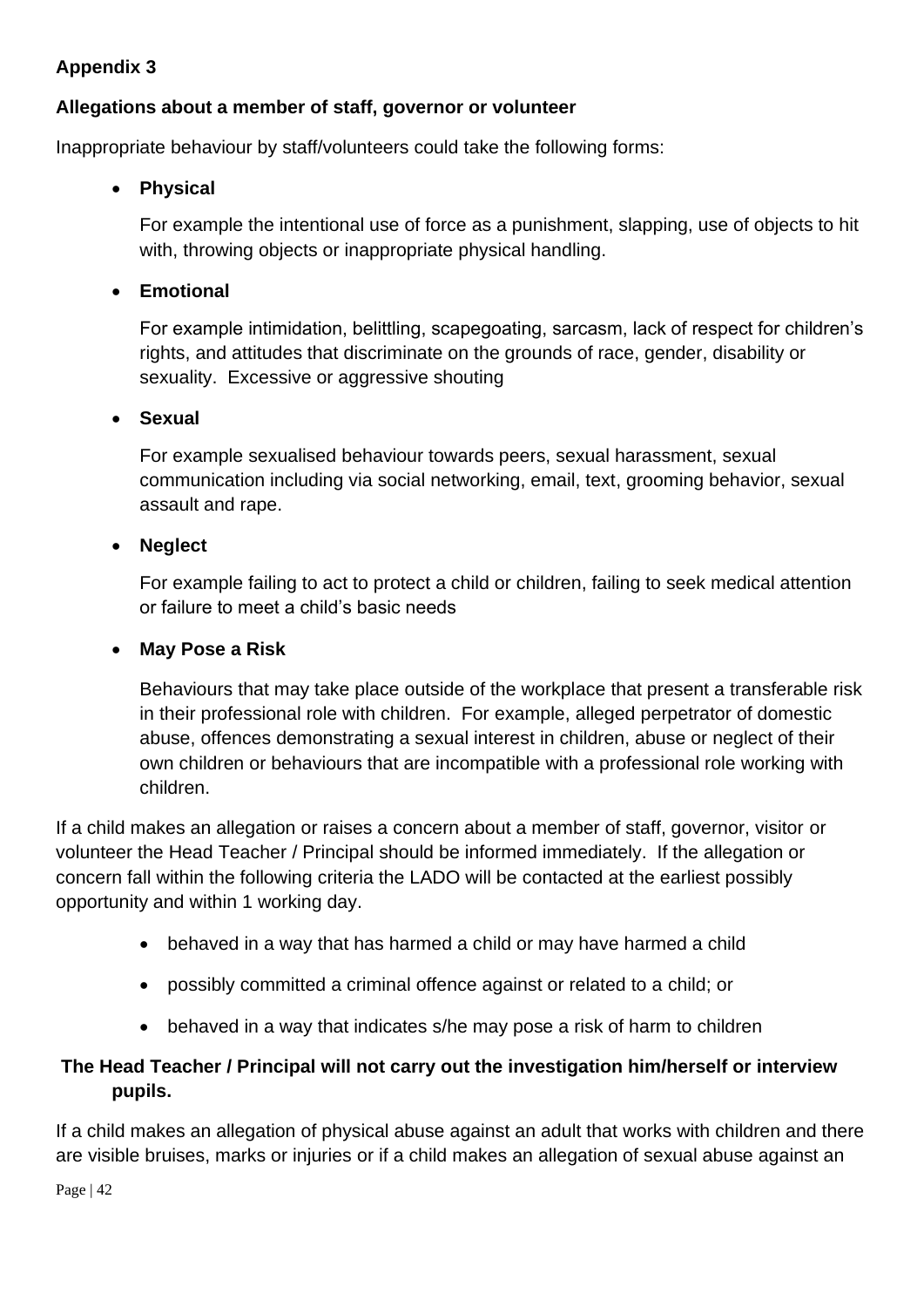adult that works with children, Child Protection procedures will be followed and a referral made to the Multi Agency Safeguarding Hub. The LADO will also be informed.

The Head Teacher / Principal must exercise, and be accountable for, their professional judgement on the action to be taken, as follows –

If the actions of the member of staff, are felt likely to fall within the scope of the interagency allegation management procedures 2, the Head Teacher / Principal will notify the Local Authority Designated Officer (LADO). (The LADO will liaise with the Head Teacher and advise about action to be taken which will be in accordance with the interagency procedures for managing allegations.

If the Head Teacher / Principal is uncertain whether the concern or allegation falls within the scope of the allegation management procedures a consultation with the LADO will take place and the advice provided will be acted upon. This consultation and the advice offered will be recorded and held on file.

Where an allegation has been made against the Head Teacher / Principal, the Chair of the Governing Body takes on the role of liaising with the LADO team in determining the appropriate way forward. For details of this specific procedure see the Section on Allegations against Staff [and Volunteers](http://lutonlscb.org.uk/allegations.html) in the procedures of the LSCB.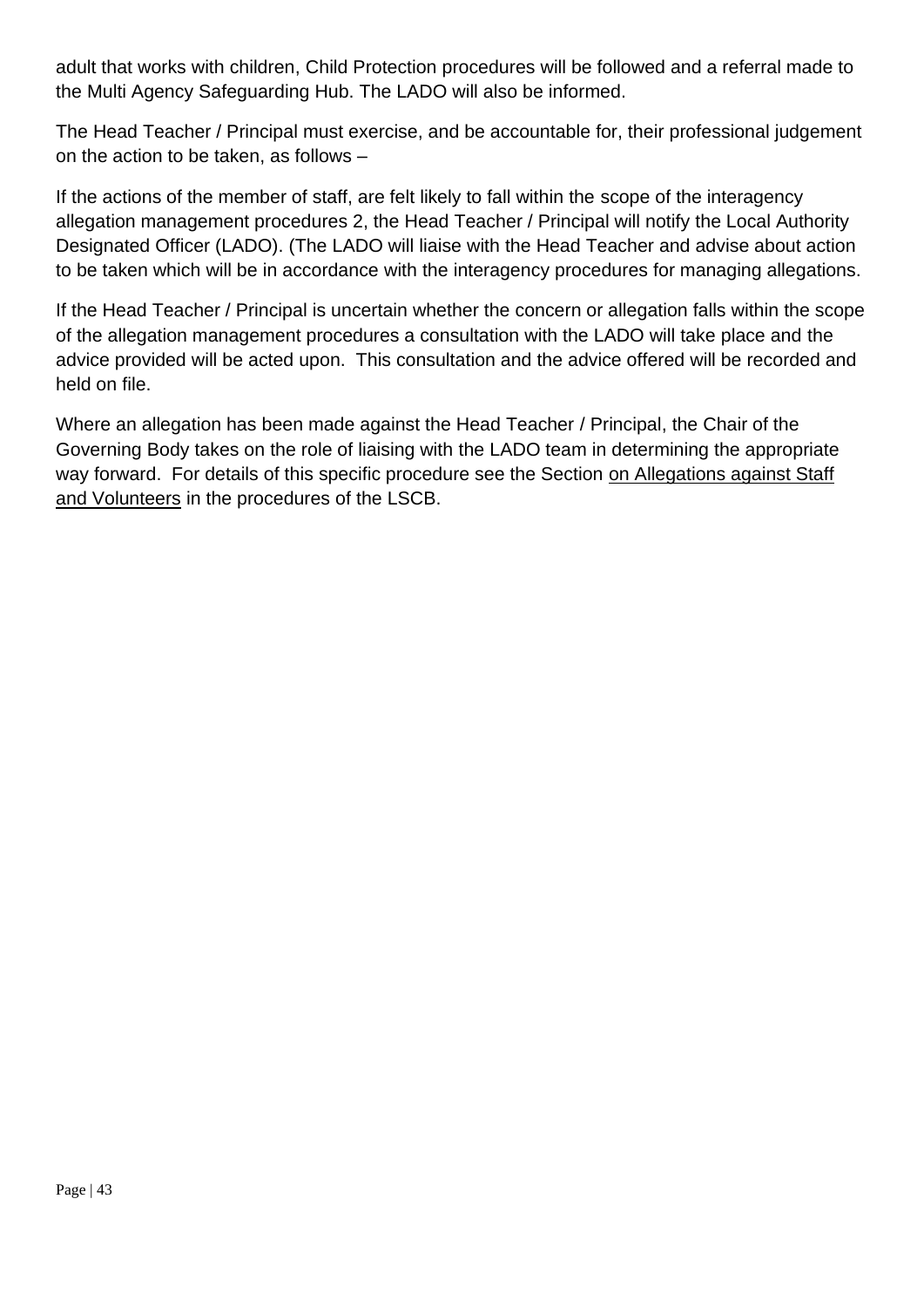## <span id="page-43-0"></span>**Appendix 4**

## <span id="page-43-1"></span>**Indicators of vulnerability to radicalisation**

Radicalisation refers to the process by which a person comes to support terrorism and forms of extremism leading to terrorism.

Extremism is defined by the Government in the Prevent Strategy as:

• Vocal or active opposition to fundamental British values, including democracy, the rule of law, individual liberty and mutual respect and tolerance of different faiths and beliefs. We also include in our definition of extremism calls for the death of members of our armed forces, whether in this country or overseas.

Extremism is defined by the Crown Prosecution Service as:

The demonstration of unacceptable behaviour by using any means or medium to express views which:

- encourage, justify or glorify terrorist violence in furtherance of particular beliefs;
- seek to provoke others to terrorist acts
- encourage other serious criminal activity or seek to provoke others to serious criminal acts; or
- foster hatred which might lead to inter-community violence in the UK
- There is no such thing as a "typical extremist": those who become involved in extremist actions come from a range of backgrounds and experiences. Most individuals, even those who hold radical views, do not become involved in violent extremist activity.
- Children may become susceptible to radicalisation through a range of social, personal and environmental factors. It is known that violent extremists exploit vulnerabilities in individuals to drive a wedge between them and their families and communities. It is vital that school staff are able to recognise those vulnerabilities.

Indicators of vulnerability include:

- identity crisis the child is distanced from their cultural / religious heritage and experiences discomfort about their place in society
- personal crisis the child may be experiencing family tensions; a sense of isolation; and low self-esteem; they may have dissociated from their existing friendship group and become involved with a new and different group of friends; they may be searching for answers to questions about identity, faith and belonging
- personal circumstances migration; local community tensions; and events affecting the child's country or region of origin may contribute to a sense of grievance that is triggered by personal experience of racism or discrimination or aspects of Government policy;
- unmet aspirations the child may have perceptions of injustice; a feeling of failure; rejection of civic life
- experiences of criminality which may include involvement with criminal groups, imprisonment, and poor resettlement / reintegration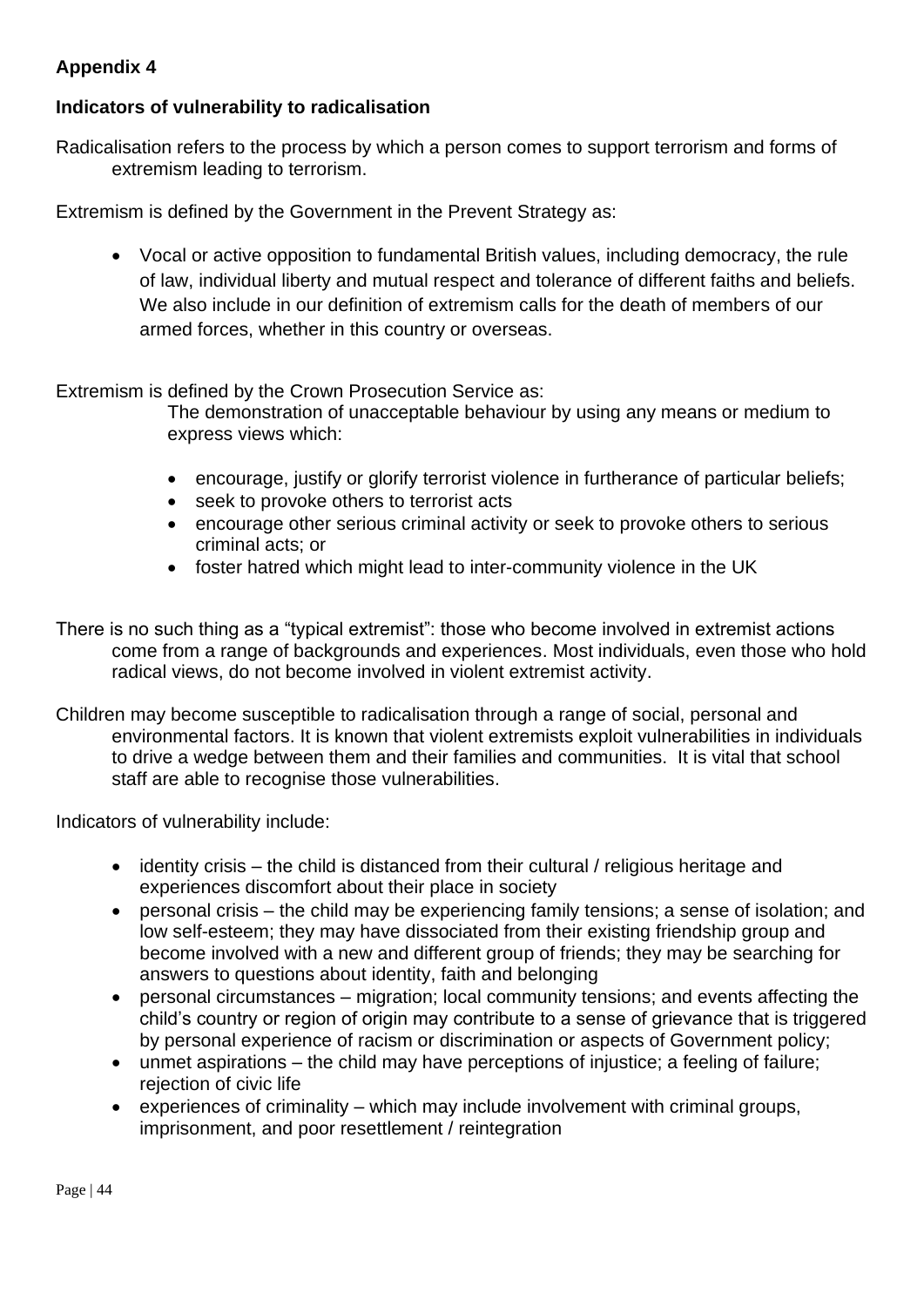• Special Educational Need – children may experience difficulties with social interaction, empathy with others, understanding the consequences of their actions and awareness of the motivations of others

However, this list is not exhaustive, nor does it mean that all young people experiencing the above are at risk of radicalisation for the purposes of violent extremism.

More critical risk factors could include:

- being in contact with extremist recruiters
- accessing violent extremist websites, especially those with a social networking element
- possessing or accessing violent extremist literature
- using extremist narratives and a global ideology to explain personal disadvantage
- justifying the use of violence to solve societal issues
- joining or seeking to join extremist organisations; and
- significant changes to appearance and / or behaviour
- experiencing a high level of social isolation resulting in issues of identity crisis and / or personal crisis

MUU ideology (Mixed, Unclear, Unstable) is a category within the Prevent system, introduced in 2017/18 and designed to distinguish from those cases in which an individual's ideology is obvious, well-embedded and appears to be the primary factor drawing them towards TACT offences. It describes what appears to be an increasingly common phenomenon where individuals do not have a well-defined or well-understood ideological motivation. These individuals often seem drawn towards acts of extremism, extremist or terrorist groups or causes, or terrorist violence, as a means of providing them with a 'solution' to other problems in their lives. They commonly present with multiple and complex vulnerabilities.

**Mixed:** individuals who show interest in several (sometimes disparate) ideologies simultaneously. For example, a joint interest in right-wing extremism and involuntary celibate ("incel") content or Islamist extremism and white supremacy.

**Unstable:** individuals who initially appear to adhere solely to one ideology but then switch or transition to another.

**Unclear:** individuals whose ideological influences are less coherent and not easily identifiable. This can include individuals motivated by a hatred of a 'perceived other' without relating to prominent, wellknown forms of extremism. This includes but is not limited to those who appear fixated with mass violence (such as school shootings) and incels, whose intolerance is predominantly directed at women.

Individuals referred for MUU display a variety of characteristics, including: an interest in multiple extremist ideologies in parallel (e.g. Islamic extremism and white supremacy); switching from one ideology to another over time; targeting a 'perceived other' of some kind without specifically identifying with a particular cause; obsession with massacre or mass violence without a particular target group; and vulnerability to being drawn into terrorism out of a desire for belonging or elevated social state.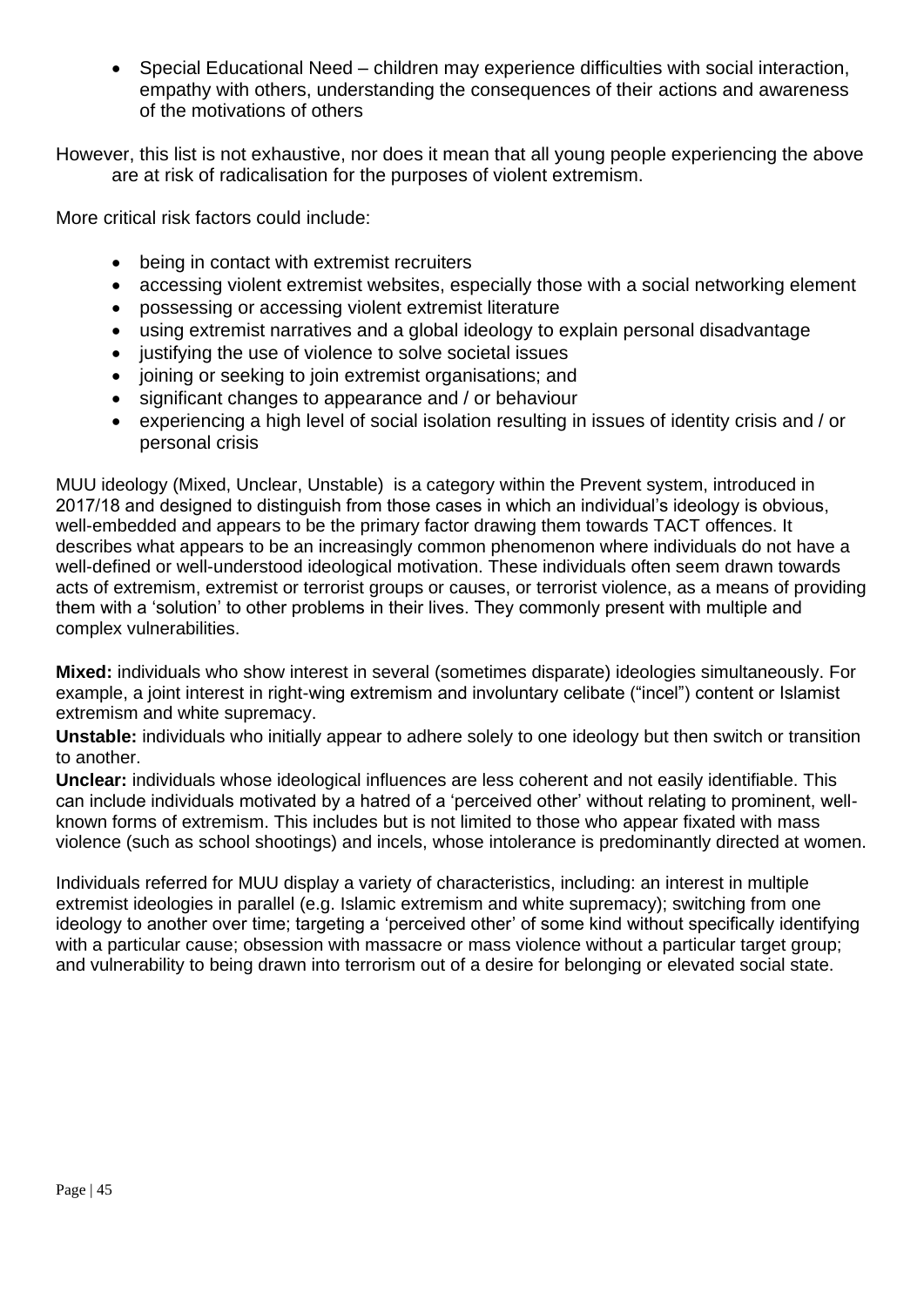## **Appendix 5**

## <span id="page-45-0"></span>**Female Genital Mutilation**

Female genital mutilation (FGM) is a procedure where the female genitals are deliberately cut, injured or changed, but where there's no medical reason for this to be done.

It's also known as "female circumcision" or "cutting", and by other terms such as sunna, gudniin, halalays, tahur, megrez and khitan, among others.

FGM is usually carried out on young girls between infancy and the age of 15, most commonly before puberty starts. It is illegal in the UK and is a form of child abuse. It is very painful and can seriously harm the health of women and girls. It can also cause long-term problems with sex, childbirth and mental health.

#### **Effects of FGM**

There are no health benefits to FGM and it can cause serious harm, including:

- constant pain
- pain and/or difficulty having sex
- repeated infections, which can lead to infertility
- bleeding, cysts and abscesses
- problems passing urine or incontinence
- depression, flashbacks and self-harm
- problems during labour and childbirth, which can be life-threatening for mother and baby

Some girls die from blood loss or infection as a direct result of the procedure.

#### **Why FGM is carried out?**

FGM is carried out for various cultural, religious and social reasons within families and communities in the mistaken belief that it will benefit the girl in some way, for example, as a preparation for marriage or to preserve her virginity.

However, there are no acceptable reasons that justify FGM. It is a harmful practice that is not required by any religion and there are no religious texts that say it should be done. There are no health benefits of FGM. FGM usually happens to girls whose mothers, grandmothers or extended female family members have had FGM themselves or if their father comes from a community where it is carried out.

#### **Where FGM is carried out?**

Girls are sometimes taken abroad for FGM, but they may not be aware that this is the reason for their travel. Girls are more at risk of FGM being carried out during the summer holidays as this allows more time for them to "heal" before they return to school.

Communities that perform FGM are found in many parts of Africa, the Middle East and Asia. Girls who were born in the UK or are resident here but whose families originate from an FGM practising community are at greater risk of FGM.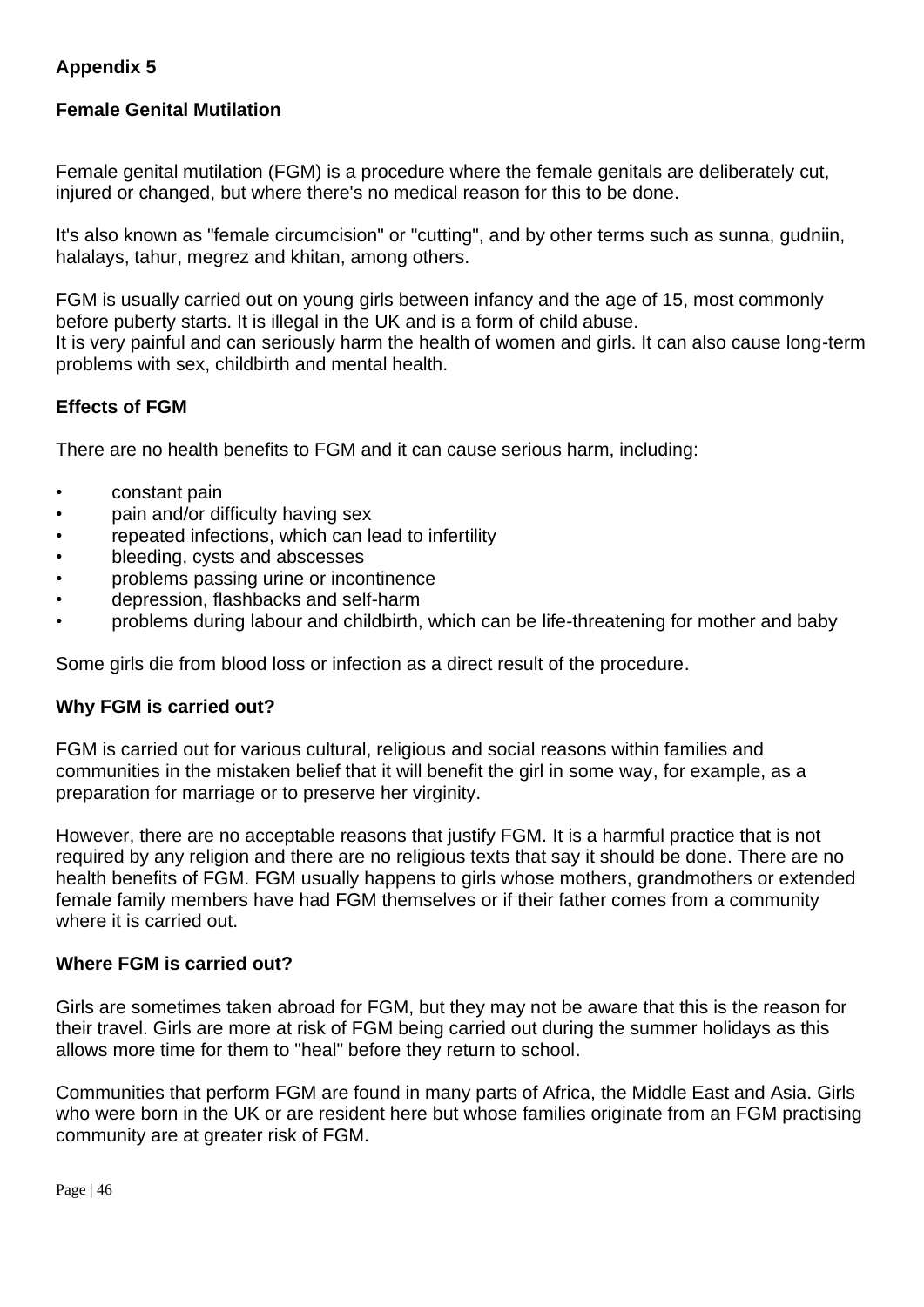Communities at particular risk of FGM in the UK originate from:

| Egypt              |  |
|--------------------|--|
| Ethiopia           |  |
| Guinea             |  |
| <b>Ivory Coast</b> |  |

Yemen Fritrea Sudan Nigeria Indonesia Mali Malaysia Kenya **Liberia** 

Somalia Gambia Sierra Leone

## **The law and FGM**

FGM is illegal in the UK.

It is an offence to:

- perform FGM (including taking a child abroad for FGM)
- help a girl perform FGM on herself in or outside the UK
- help anyone perform FGM in the UK
- help anyone perform FGM outside the UK on a UK national or resident
- fail to protect a girl for whom you are responsible from FGM

Anyone who performs FGM can face up to 14 years in prison. Anyone found guilty of failing to protect a girl from FGM can face up to seven years in prison.

Female Genital Mutilation Act 2003 (section 74 of the Serious Crime Act 2015) places a statutory duty upon teachers (along with social workers and healthcare professionals) to report to the police where they discover (either through disclosure by the victim or visual evidence) that FGM appears to have been carried out on a girl under 18.

#### **Possible signs and indicators of FGM**

A girl or woman who has had FGM may:

- have difficulty walking, sitting or standing
- spend longer than normal in the bathroom or toilet
- have unusual behaviour after an absence from school or college
- be particularly reluctant to undergo normal medical examinations
- ask for help, but may not be explicit about the problem due to embarrassment or fear.

These signs that MAY indicate a girl is at risk of FGM:

- Parents requesting additional periods of leave around school holiday times
- If the girl comes from a country with a high prevalence of FGM
- Mother and siblings have undergone FGM
- Child may indicate that they are going for a special event

Further information can be obtained [for FGM guidance.:](https://www.gov.uk/government/publications/multi-agency-statutory-guidance-on-female-genital-mutilation)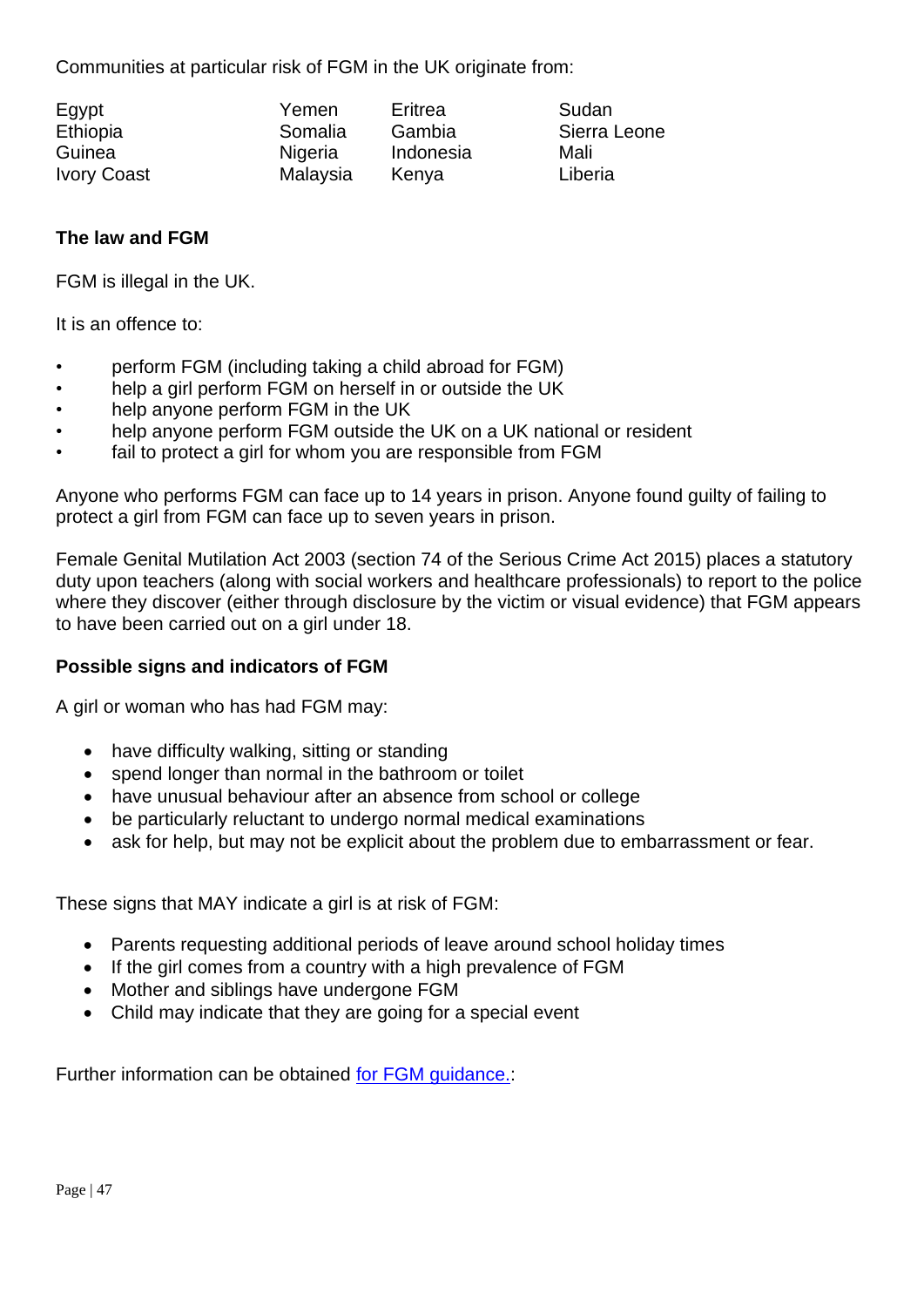## **Appendix 6**

## <span id="page-47-0"></span>**Safeguarding in specific circumstance: Youth produced sexual imagery**

Youth produces sexual imagery is the sending or posting of sexually suggestive images, including nude or semi-nude photographs via mobile devices or the internet by under 18s.

## **This includes:**

- a person under 18 creating a sexual image of themselves and sharing it with another person under 18
- a person under 18 sharing an image of another person under 18 with another person under 18 or an adult
- a person under 18 in possession of sexual imagery created by another person under 18

## **It does not include:**

- a person under 18 sharing adult pornography
- a person under 18 sharing sexual texts without sexual imagery
- adults sharing sexual imagery of under 18s. (This is child sexual abuse and must always be reported to police.)

## **The Law**

*"Making, possessing, and distributing any imagery of someone under 18 which is indecent is illegal. This includes imagery of yourself if you're under 18."*

Indecent is not definitively defined in law, but images are likely to be considered indecent if they depict:

- a naked young person
- a topless girl
- an image which displays genitals, and
- sex acts including masturbation.
- indecent images may also include overtly sexual images of young people in their underwear

These laws were not created to criminalise young people but to protect them. Although sharing sexual images of themselves is illegal and risky, it is often the result of curiosity and exploration. We believe young people need education, support and safeguarding not criminalisation.

Page | 48 The National Police Chief's Council has made clear that incidents of youth produced sexual imagery should be treated primarily as a safeguarding issue. However, the Police may need to be involved in cases to ensure that there is a thorough investigation including collection of evidence. If a young person has shared imagery consensually, such as when in a romantic relationship or as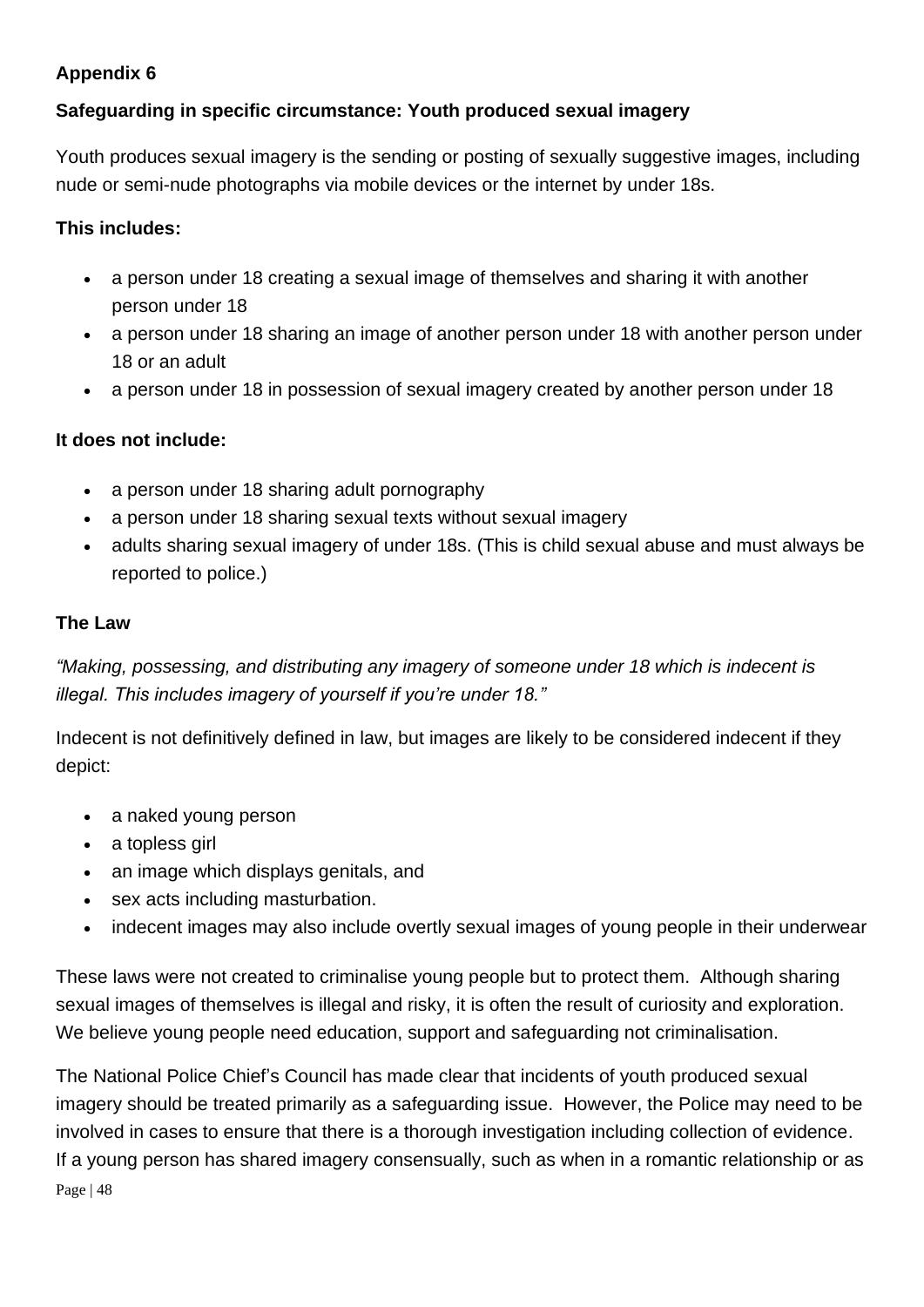a joke, and there is no intended malice it is usually appropriate for the school to manage the incident directly. In contrast, any incidents with aggravating factors, for example, a young person sharing someone else's imagery without consent and with malicious intent, should generally be referred to police and/or children's social care.

If you have any doubts about whether to involve other agencies, you should make a referral to the police

## **Assessing the risks**

The circumstances of incidents can vary widely. If at the initial review stage a decision has been made not to refer to police and/or children's social care, the DSL should conduct a further review (including an interview with the young people involved) to establish the facts and assess the risks. When assessing the risks the following should be considered:

- why was the imagery shared?
- was the young person coerced or put under pressure to produce the imagery?
- who has shared the imagery?
- where has the imagery been shared?
- was it shared and received with the knowledge of the pupil in the imagery?
- are there any adults involved in the sharing of the imagery?
- what is the impact on the young people involved?
- do the young people involved have additional vulnerabilities?
- does the young person understand consent?
- has the young person taken part in this kind of activity before?

#### **Informing parents (or carers)**

Parents (or carers) should be informed and involved in the process at an early stage unless informing the parent will put the young person at risk of harm. Any decision not to inform the parents would generally be made in conjunction with other services such as children's social care and/or the police, who would take the lead in deciding when the parents should be informed.

DSLs may work with the young people involved to decide on the best approach for informing parents. In some cases DSLs may work to support the young people to inform their parents themselves.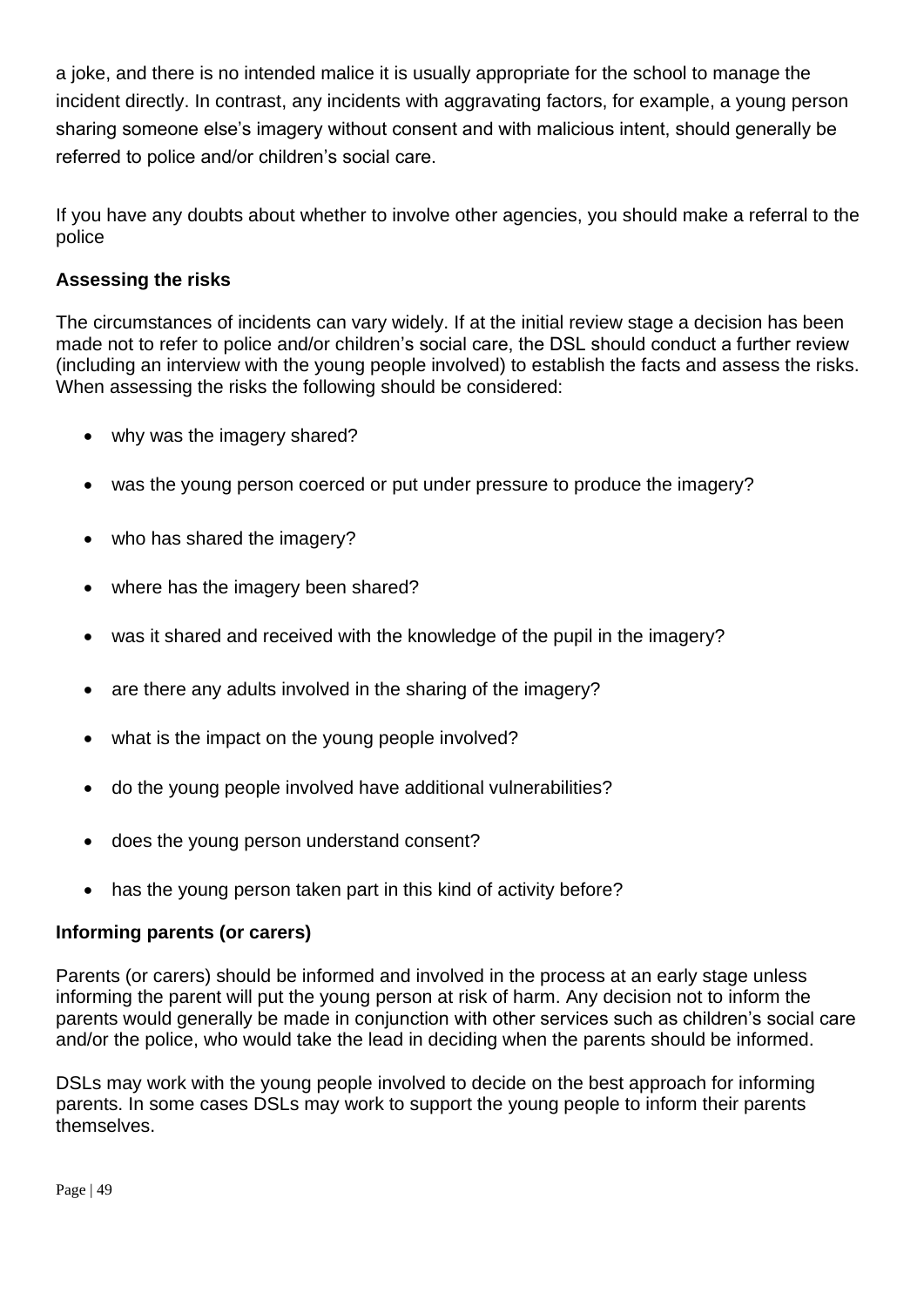## **Searching devices, viewing and deleting imagery**

#### **Viewing the imagery**

Adults should not view youth produced sexual imagery unless there is good and clear reason to do so. Wherever possible, responses to incidents should be based on what DSLs have been told about the content of the imagery.

If a decision is made to view imagery, the DSL would need to be satisfied that viewing:

- is the only way to make a decision about whether to involve other agencies (i.e. it is not possible to establish the facts from the young people involved)
- is necessary to report the image to a website, app or suitable reporting agency to have it taken down, or to support the young person or parent in making a report
- is unavoidable because a young person has presented an image directly to a staff member or the imagery has been found on a school device or network

If it is necessary to view the imagery then the DSL should:

- never copy, print or share the imagery; this is illegal
- discuss the decision with the Headteacher
- ensure viewing is undertaken by the DSL or another member of the safeguarding team with delegated authority from the Headteacher
- ensure viewing takes place with another member of staff present in the room, ideally the Headteacher or a member of the senior leadership team.
- This staff member does not need to view the images
- wherever possible ensure viewing takes place on school or college premises, ideally in the Headteacher or a member of the senior leadership team's office
- wherever possible ensure that images are viewed by a staff member of the same sex as the young person in the imagery
- record the viewing of the imagery in the school's safeguarding records including who was present, why the image was viewed and any subsequent actions and ensure the safeguarding recording procedures for the school are followed

The Education Act 2011 amended the power in the Education Act 1996 to provide that when an electronic device, such as a mobile phone, has been seized, a teacher who has been formally authorised by the Headteacher can examine data or files, and delete these, where there is good reason to do so. This power applies to all schools and there is no need to have parental consent to search through a young person's mobile phone.

If during a search a teacher finds material which concerns them and they reasonably suspect the material has been, or could be, used to cause harm or commit an offence, they can decide whether they should delete the material or retain it as evidence of a criminal offence or a breach of school discipline. They can also decide whether the material is of such seriousness that the police need to be involved.

Further details on searching, deleting and confiscating devices can be found in the DfE Searching, Screening and Confiscation advice (note this advice is for schools only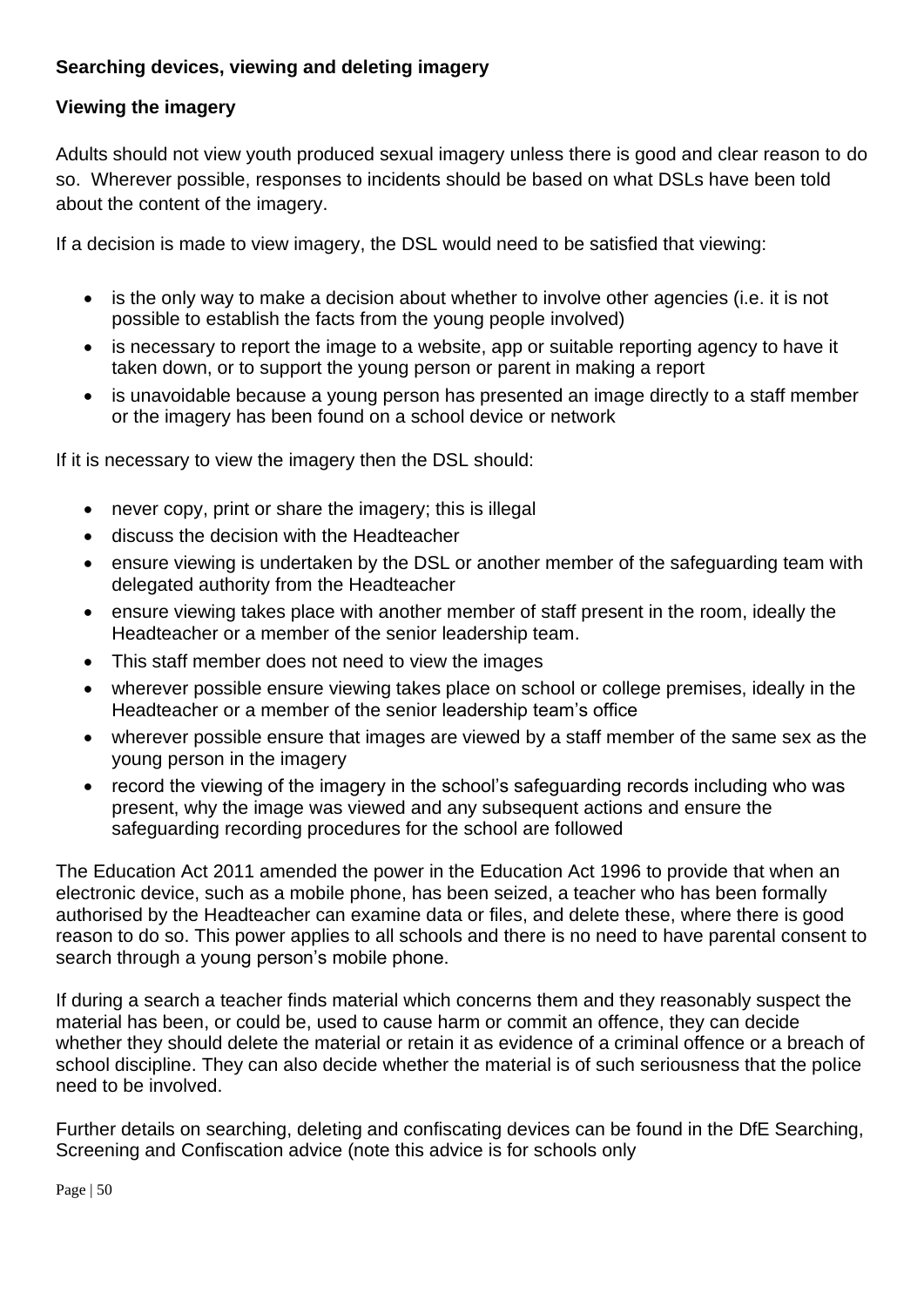## <span id="page-50-0"></span>**Appendix 7**

## <span id="page-50-1"></span>**Safeguarding in Specific Circumstances: Gang involvement**

There are particular risk factors and triggers that young people experience in their lives that can lead to them becoming involved in gangs. Many of these risk factors are similar to involvement in other harmful activities such as youth offending or violent extremism.

Risk indicators may include:

- becoming withdrawn from family
- sudden loss of interest in school decline in attendance or academic achievement
- starting to use new or unknown slang words
- holding unexplained money or possessions
- staying out unusually late without reason
- sudden change in appearance dressing in a particular style or 'uniform'
- dropping out of positive activities
- new nickname
- unexplained physical injuries
- graffiti style tags on possessions, school books, walls
- constantly talking about another young person who seems to have a lot of influence over them
- broken off with old friends and hanging around with a new group
- increased use of social networking sites
- starting to adopt codes of group behaviour e.g. ways of talking and hand signs
- expressing aggressive or intimidating views towards other groups of young people some of whom may have been friends in the past
- being scared when entering certain areas
- being concerns by the presence of unknown youths in their neighbourhood

This is not an exhaustive list and should be used as a guide, amended as appropriate in light of local knowledge of the risk factors in a particular area.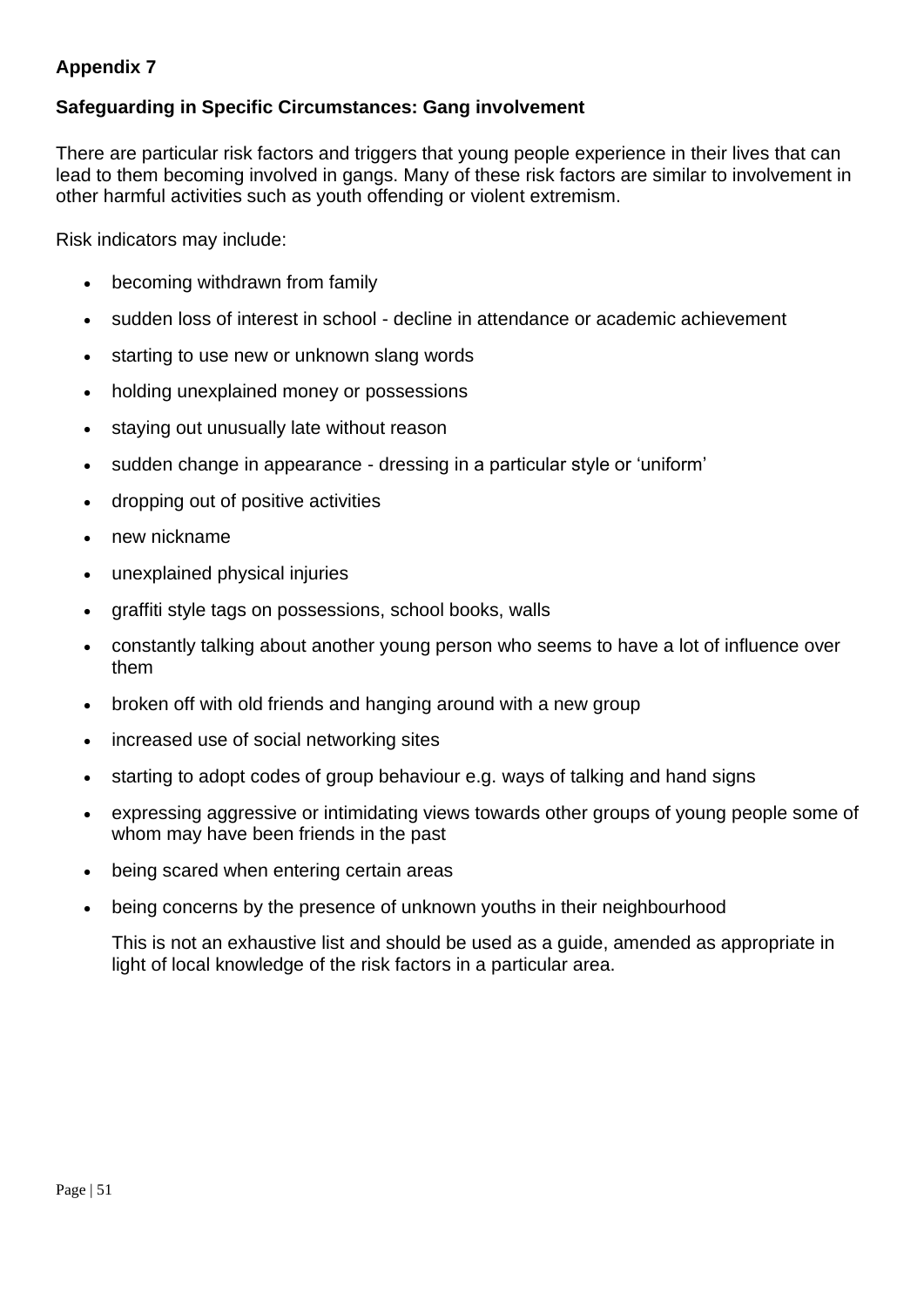## <span id="page-51-0"></span>**Appendix 8**

## <span id="page-51-1"></span>**Safeguarding in Specific circumstances: Child Sexual Exploitation**

Child sexual exploitation takes different forms - from a seemingly 'consensual' relationship where sex is exchanged for attention, affection, accommodation or gifts, to serious organised crime and child trafficking. Child sexual exploitation involves differing degrees of abusive activities, including coercion, intimidation or enticement, unwanted pressure from peers to have sex, sexual bullying (including cyber bullying), and grooming for sexual activity. There is increasing concern about the role of technology in sexual abuse, including via social networking and other internet sites and mobile phones. The key issue in relation to child sexual exploitation is the imbalance of power within the 'relationship'. The perpetrator always has power over the victim, increasing the dependence of the victim as the exploitative relationship develops.

Many children and young people are groomed into sexually exploitative relationships but other forms of entry exist. Some young people are engaged in informal economies that incorporate the exchange of sex for rewards such as drugs, alcohol, money or gifts. Others exchange sex for accommodation or money as a result of homelessness and experiences of poverty. Some young people have been bullied and threatened into sexual activities by peers or gangs which is then used against them as a form of extortion and to keep them compliant.

The key indicators of child sexual exploitation include:

#### **Health**

- physical symptoms (bruising suggestive of either physical or sexual assault)
- chronic fatigue
- recurring or multiple sexually transmitted infections
- pregnancy and/or seeking an abortion
- evidence of drug, alcohol or other substance misuse
- sexually risky behaviour.

#### **Education**

• truancy/disengagement with education or considerable change in performance at school

#### **Emotional and Behavioural Issues**

- volatile behaviour exhibiting extreme array of mood swings or use of abusive language
- involvement in petty crime such as shoplifting, stealing
- secretive behaviour
- entering or leaving vehicles driven by unknown adults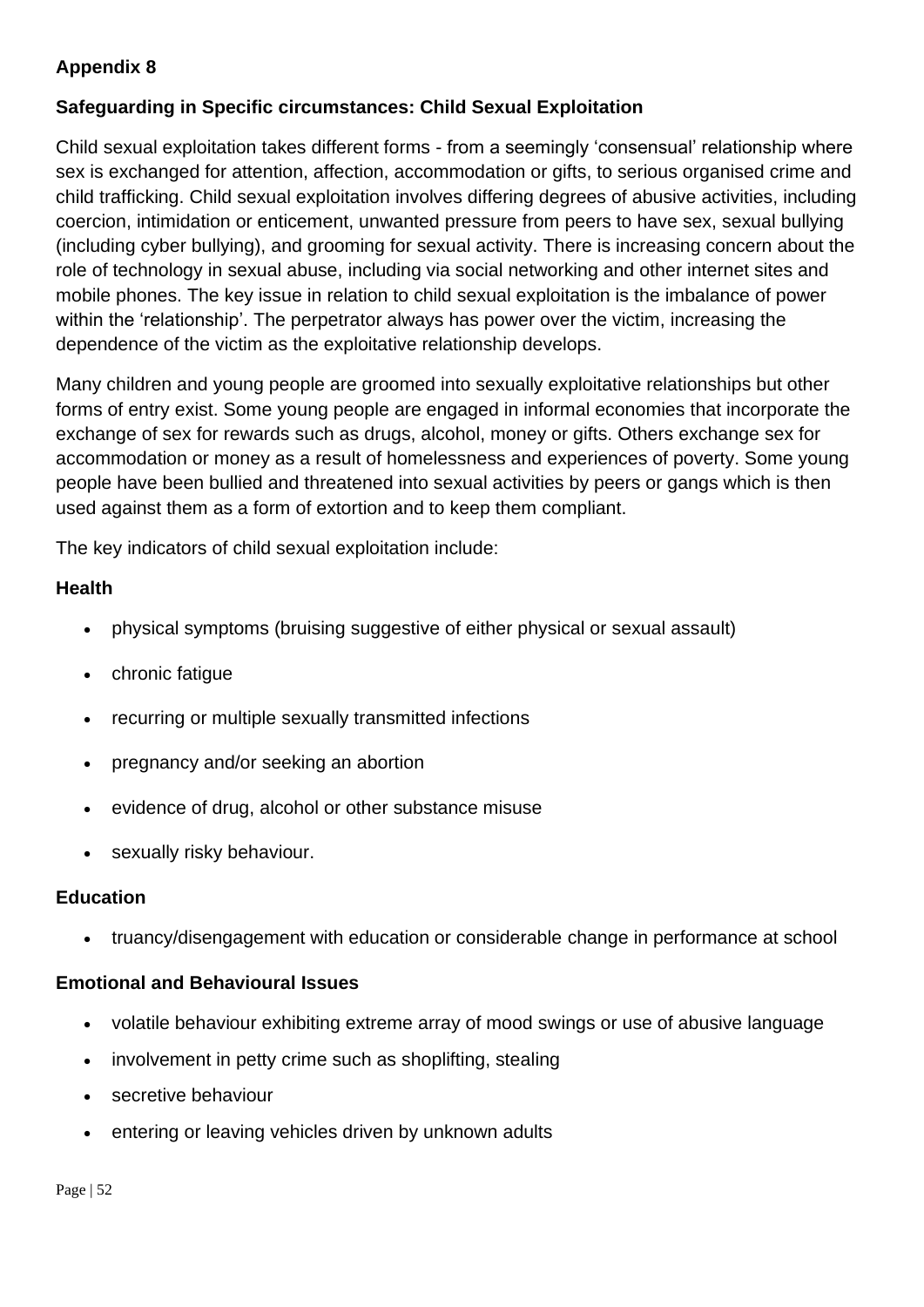reports of being seen in places known to be used for sexual exploitation, including public toilets known for cottaging or adult venues (pubs and clubs)

#### **Identity**

low self-image, low self-esteem, self-harming behaviour, e.g. cutting, overdosing, eating disorder, promiscuity

#### **Relationships**

- hostility in relationships with staff, family members as appropriate and significant others
- physical aggression
- Placement breakdown
- reports from reliable sources (e.g. family, friends or other professionals) suggesting the likelihood of involvement in sexual exploitation
- detachment from age-appropriate activities
- associating with other young people who are known to be sexually exploited
- known to be sexually active
- sexual relationship with a significantly older person, or younger person who is suspected of being abusive
- unexplained relationships with older adults
- possible inappropriate use of the Internet and forming relationships, particularly with adults, via the Internet
- phone calls, text messages or letters from unknown adults;
- adults or older youths loitering outside the home
- persistently missing, staying out overnight or returning late with no plausible explanation
- returning after having been missing, looking well cared for in spite of having no known home base
- missing for long periods, with no known home base
- going missing and being found in areas where they have no known links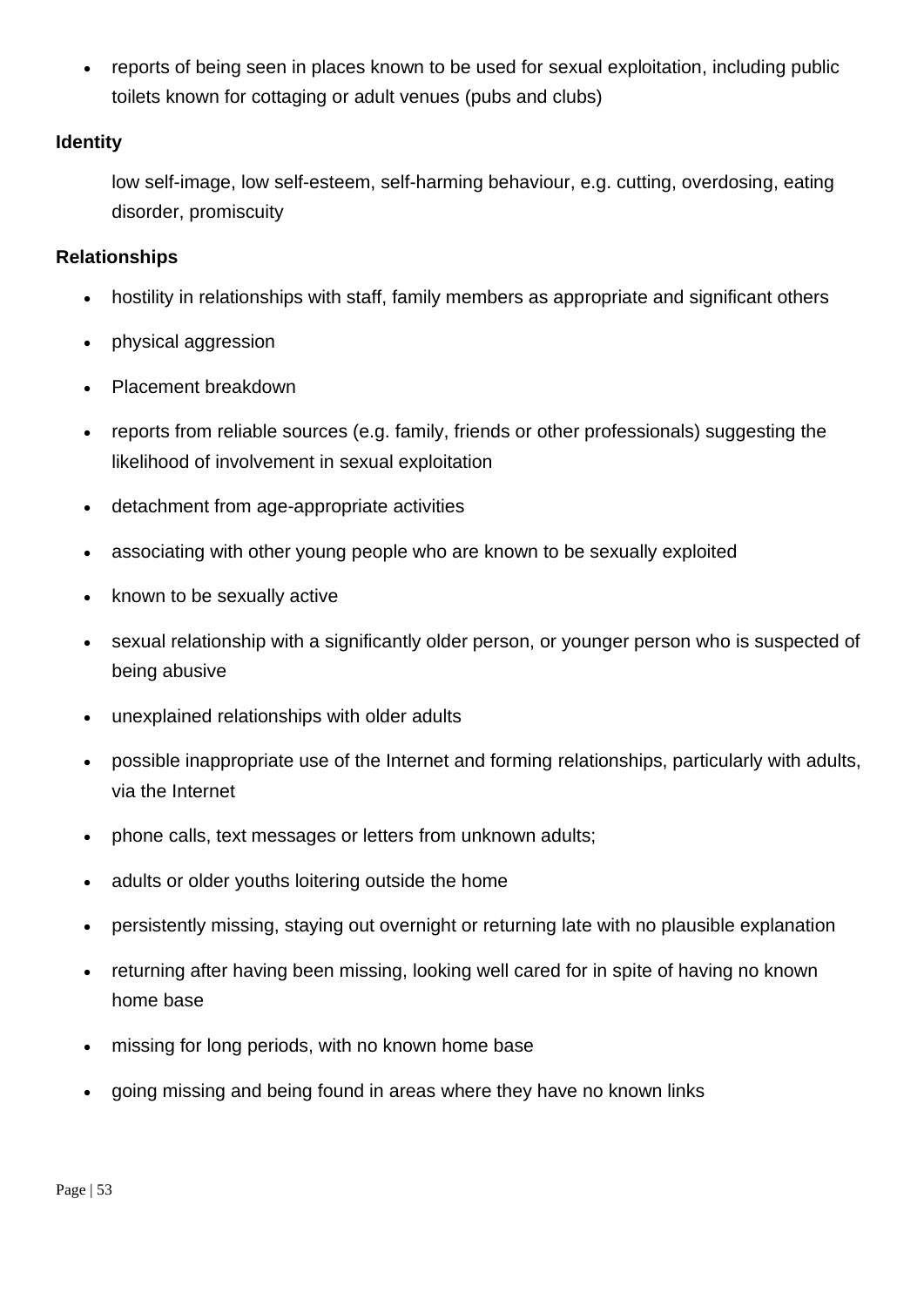Please note: Whilst the focus is often on older men as perpetrators, younger men and women may also be involved and staff should be aware of this possibility.

## **Social Presentation**

- change in appearance
- going out dressed in clothing unusual for them (inappropriate for age, borrowing clothing from older young people)

## **Family and Environmental Factors**

• history of physical, sexual, and/or emotional abuse; neglect; domestic violence; parental difficulties

#### **Housing**

- pattern of previous street homelessness;
- having keys to premises other than those known about

#### **Income**

- possession of large amounts of money with no plausible explanation
- acquisition of expensive clothes, mobile phones or other possessions without plausible explanation
- accounts of social activities with no plausible explanation of the source of necessary funding

This list is not exhaustive.

#### **Modern Slavery and the National Referral Mechanism**

Modern slavery encompasses human trafficking and slavery, servitude and forced or compulsory labour. Exploitation can take many forms, including: sexual exploitation, forced labour, slavery, servitude, forced criminality and the removal of organs.

Further information on the signs that someone may be a victim of modern slavery, the support available to victims and how to refer them to the NRM is available in the Modern Slavery Statutory Guidance. Modern slavery: how to identify and support victims - GOV.UK (www.gov.uk**)**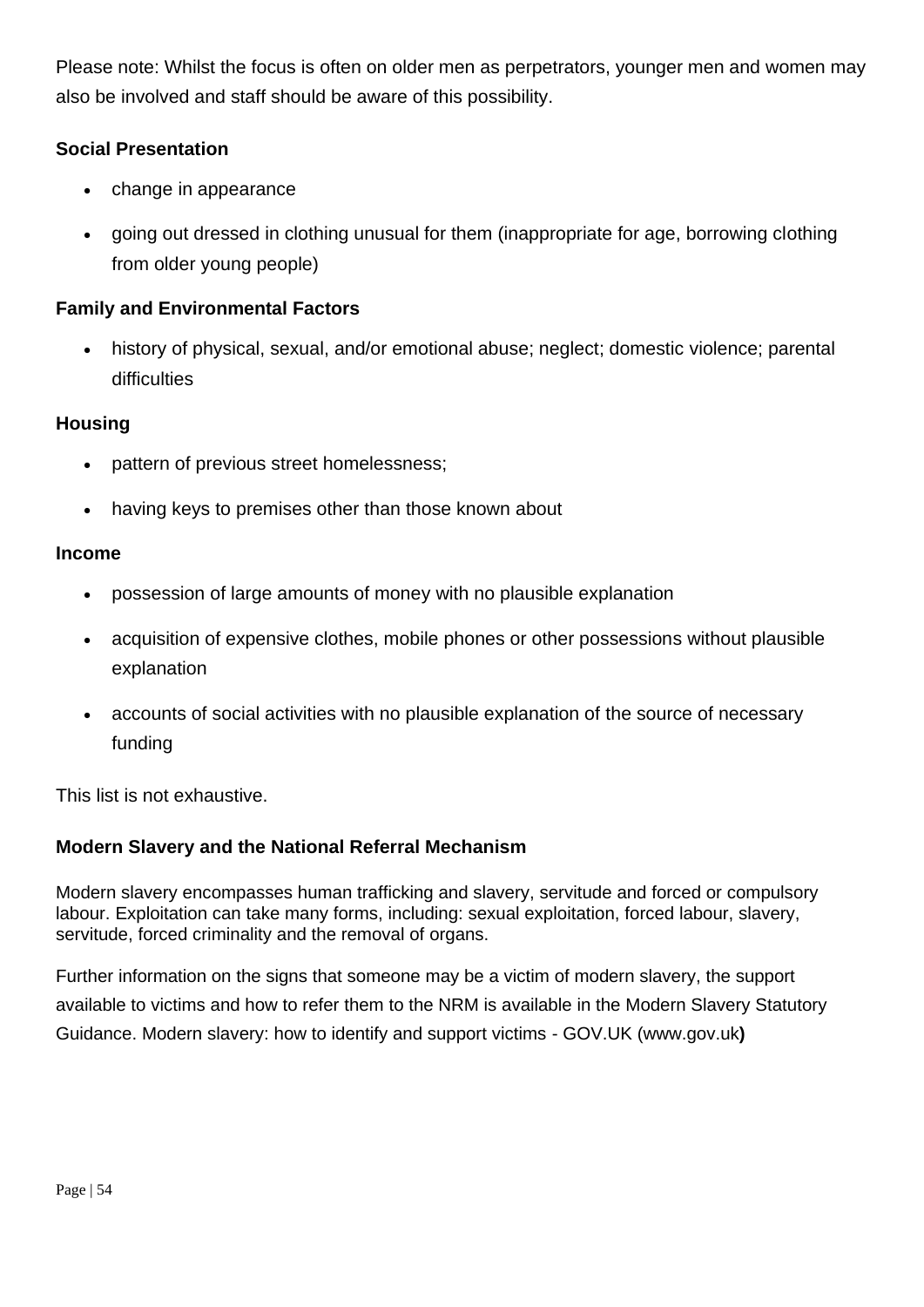## <span id="page-54-0"></span>**Appendix 9**

#### <span id="page-54-1"></span>**Operation Encompass**

**Operation Encompass** operates in all police forces across England. The process helps to support schools in providing emotional and practice help to children. Where police attend an incident of domestic abuse, whereby children live within the household, a notification will be sent to the child's school the following day to notify the school of the incident. The information provided to the school ensures that the school have up to date information for children who have experienced a domestic abuse incident within the home. Schools can use this information to provide further wellbeing support internally. Should the school feel the information provided to them, provides additional concern to exisiting concerns or worries, the school as per the local safeguarding procedures must be a referral into the Multi Agency Safeguarding Hub. Operation Encompass does not replace statutory safeguarding procedures.

**National Domestic Abuse Helpline** Refuge runs the National Domestic Abuse Helpline, which can be called free of charge and in confidence, 24 hours a day on 0808 2000 247. Its website provides guidance and support for potential victims, as well as those who are worried about friends and loved ones. It also has a form through which a safe time from the team for a call can be booked. Additional advice on identifying children who are affected by domestic abuse and how they can be helped is available at:

- NSPCC- [UK domestic-abuse Signs Symptoms Effects](https://www.nspcc.org.uk/what-is-child-abuse/types-of-abuse/domestic-abuse/)
- [Refuge what is domestic violence/effects of domestic violence on children](https://www.refuge.org.uk/get-help-now/support-for-women/what-about-my-children/)
- [Safelives; domestic abuse and young people](https://safelives.org.uk/knowledge-hub/spotlights/spotlight-3-young-people-and-domestic-abuse)
- [Domestic abuse specialist sources for support](https://www.gov.uk/government/publications/domestic-abuse-get-help-for-specific-needs-or-situations/domestic-abuse-specialist-sources-of-support)
- [Home: Operation Encompass](https://www.operationencompass.org/)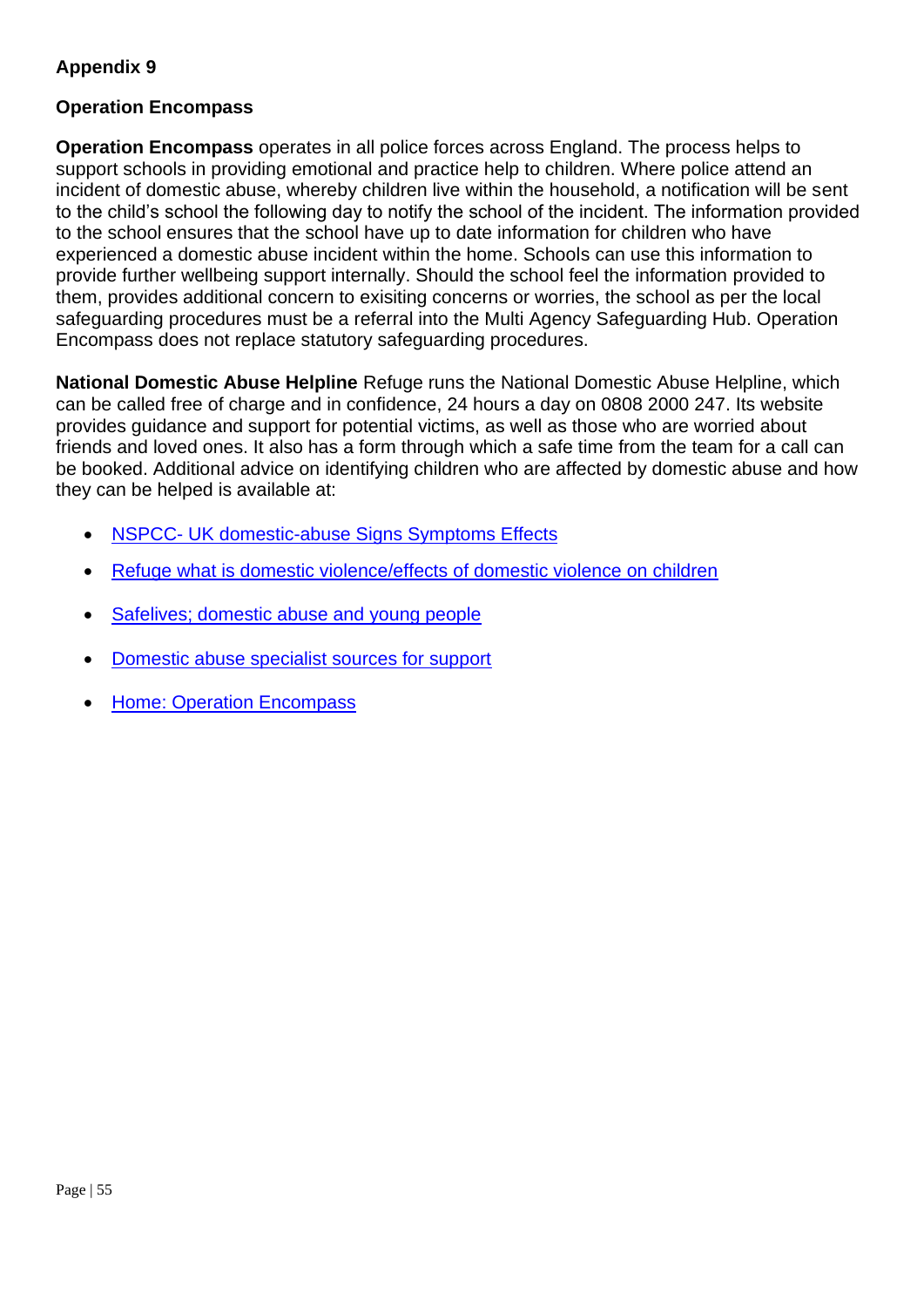## <span id="page-55-0"></span>**Appendix 10**

## <span id="page-55-1"></span>**Information Sharing advice for practitioners providing safeguarding services to children, young people, parents and carers July 2018**

This HM Government advice is non-statutory and has been produced to support practitioners in the decisions they take to share information, which reduces risk of harm to children and young people and promotes their well-being.

This guidance does not deal with policies for bulk or pre-agreed sharing of personal information between IT systems or organisations other than to explain their role in effective information governance.

This guidance has been updated to reflect the [General Data Protection Regulation \(GDPR\) and](https://ico.org.uk/for-organisations/guide-to-data-protection/guide-to-the-general-data-protection-regulation-gdpr/)  [Data Protection Act 2018,](https://ico.org.uk/for-organisations/guide-to-data-protection/guide-to-the-general-data-protection-regulation-gdpr/) and it supersedes the [HM Government Information sharing guidance for](https://assets.publishing.service.gov.uk/government/uploads/system/uploads/attachment_data/file/417696/Archived-information_sharing_guidance_for_practitioners_and_managers.pdf)  [practitioners and managers](https://assets.publishing.service.gov.uk/government/uploads/system/uploads/attachment_data/file/417696/Archived-information_sharing_guidance_for_practitioners_and_managers.pdf) published in March 2018[.The information sharing advice for](https://www.gov.uk/government/publications/safeguarding-practitioners-information-sharing-advice)  [practitioners providing safeguarding services to children, young people, parents and carers 2018](https://www.gov.uk/government/publications/safeguarding-practitioners-information-sharing-advice)  [is listed for further reference.](https://www.gov.uk/government/publications/safeguarding-practitioners-information-sharing-advice)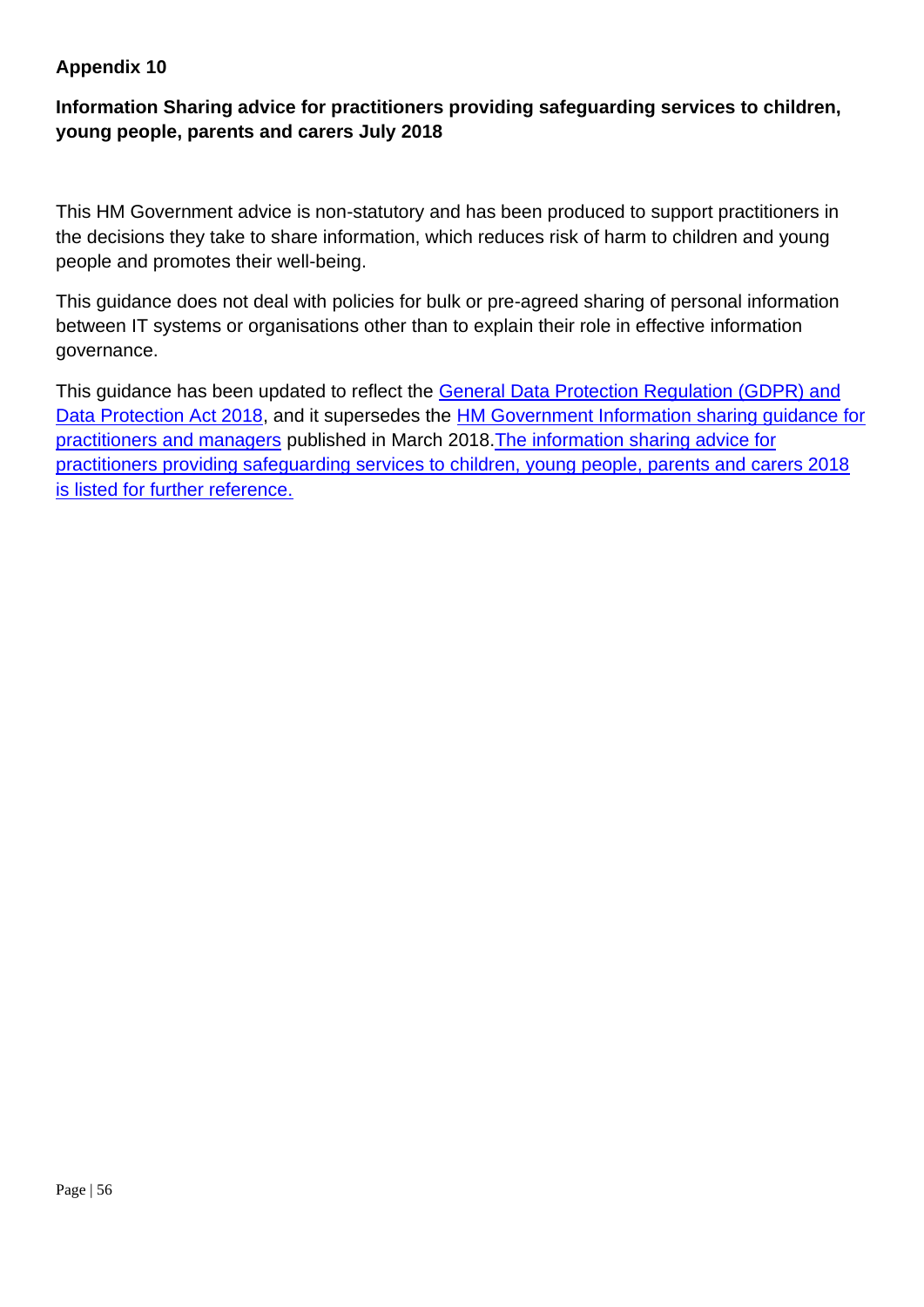<span id="page-56-0"></span>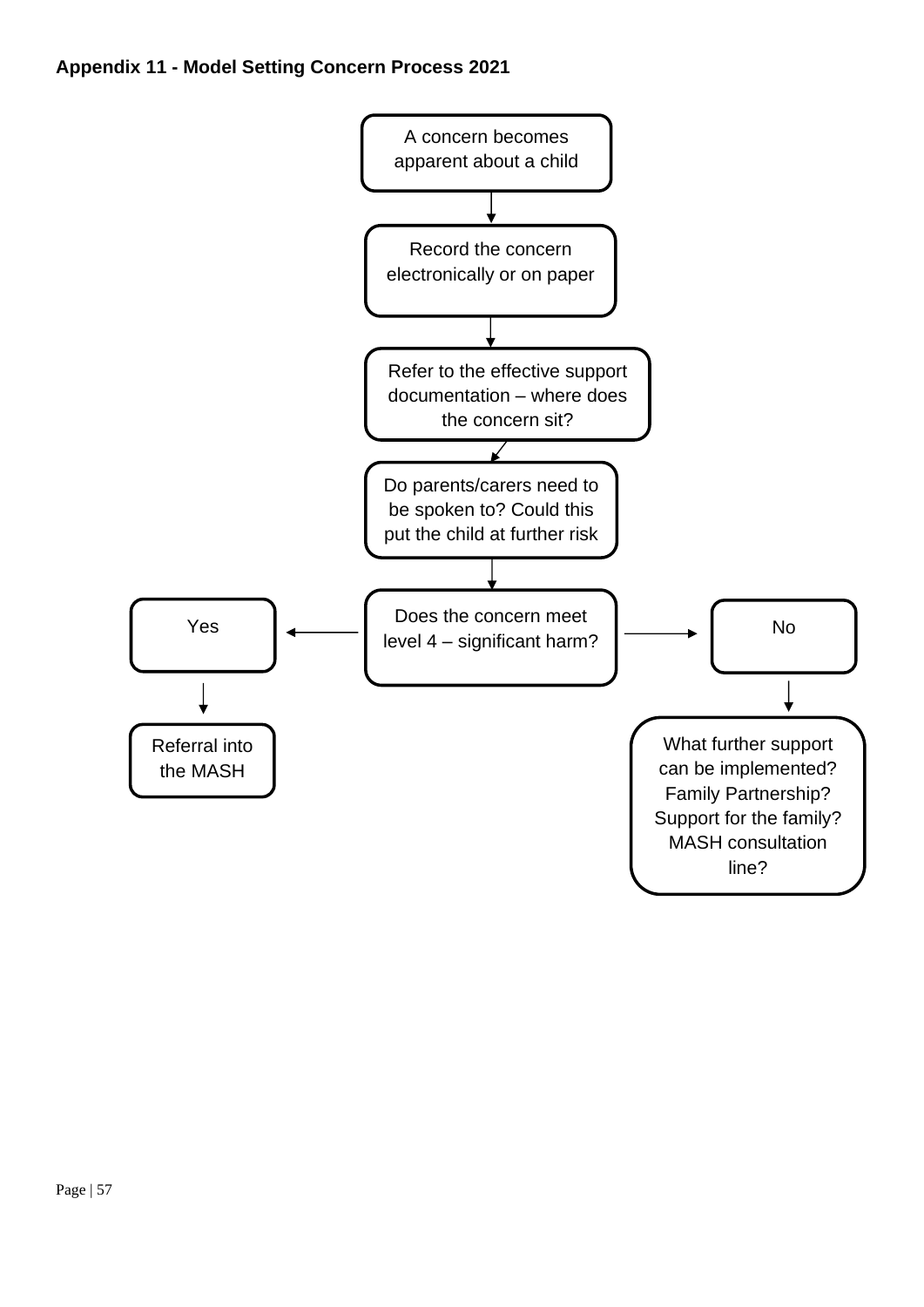<span id="page-57-0"></span>

|                                                                                                                                                                      | <b>YES</b> | <b>NO</b> | <b>Existing Controls</b> | <b>Further Action</b> | <b>Staff</b><br>responsible | <b>Due Date</b> |
|----------------------------------------------------------------------------------------------------------------------------------------------------------------------|------------|-----------|--------------------------|-----------------------|-----------------------------|-----------------|
| <b>Does your Safeguarding Policy</b><br>make explicit that the school sees<br>protection from radicalisation and<br>extremist narratives as a<br>safeguarding issue? |            |           |                          |                       |                             |                 |
| Are the Lead Preventive<br>responsibilities clearly identified in<br>the policy?                                                                                     |            |           |                          |                       |                             |                 |
| <b>Prevent Single Point of Contact</b><br>(SPOC)/ Safeguarding Lead                                                                                                  |            |           |                          |                       |                             |                 |
| <b>Governor Safeguarding Lead</b>                                                                                                                                    |            |           |                          |                       |                             |                 |
| Does Policy make explicit how<br>PREVENT concerns should be<br>reported within school?                                                                               |            |           |                          |                       |                             |                 |
| <b>Prevent and Fundamental British</b><br>Values considered in curriculum<br>planning                                                                                |            |           |                          |                       |                             |                 |
| Does the school have clear<br>guidance for visitors including faith<br>related visiting speakers?                                                                    |            |           |                          |                       |                             |                 |
| Checks for speakers/visitors to the<br>school?                                                                                                                       |            |           |                          |                       |                             |                 |

Page | 58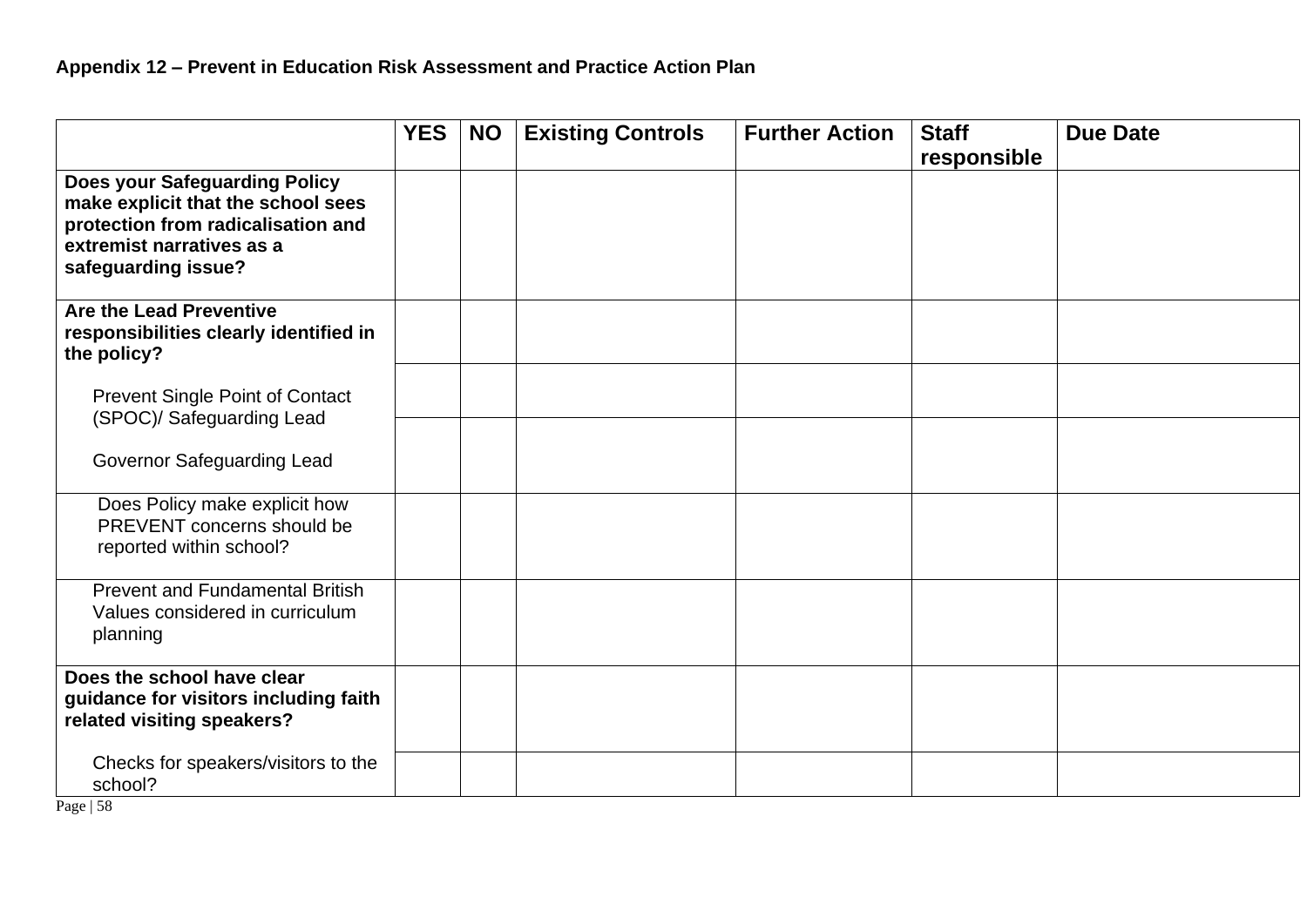| Checks for premises use by<br>externals?                                                                                                                              |            |           |                  |                       |                             |                 |
|-----------------------------------------------------------------------------------------------------------------------------------------------------------------------|------------|-----------|------------------|-----------------------|-----------------------------|-----------------|
| <b>Have ALL staff received</b><br>appropriated training on PREVENT<br>such as WRAP (Workshop to Raise<br><b>Awareness of PREVENT)?</b>                                |            |           |                  |                       |                             |                 |
| Does this include support staff?                                                                                                                                      |            |           |                  |                       |                             |                 |
| Are there provisions for new staff<br>induction?                                                                                                                      |            |           |                  |                       |                             |                 |
| Have Governors received a<br>Governor PREVENT briefing?                                                                                                               |            |           |                  |                       |                             |                 |
| Do all staff know what to do if they<br>have a PREVENT concern and to<br>whom to report it?                                                                           |            |           |                  |                       |                             |                 |
|                                                                                                                                                                       | <b>YES</b> | <b>NO</b> | Comment/Evidence | <b>Further Action</b> | <b>Staff</b><br>responsible | <b>Due Date</b> |
| Does the E-Safety Policy refer to the<br>requirements of the Prevent<br>guidance?                                                                                     |            |           |                  |                       |                             |                 |
| Appropriate filtering is in place to<br>ensure that staff and children are<br>unable to access unauthorised or<br>extremist websites online through<br>school systems |            |           |                  |                       |                             |                 |

Page | 59